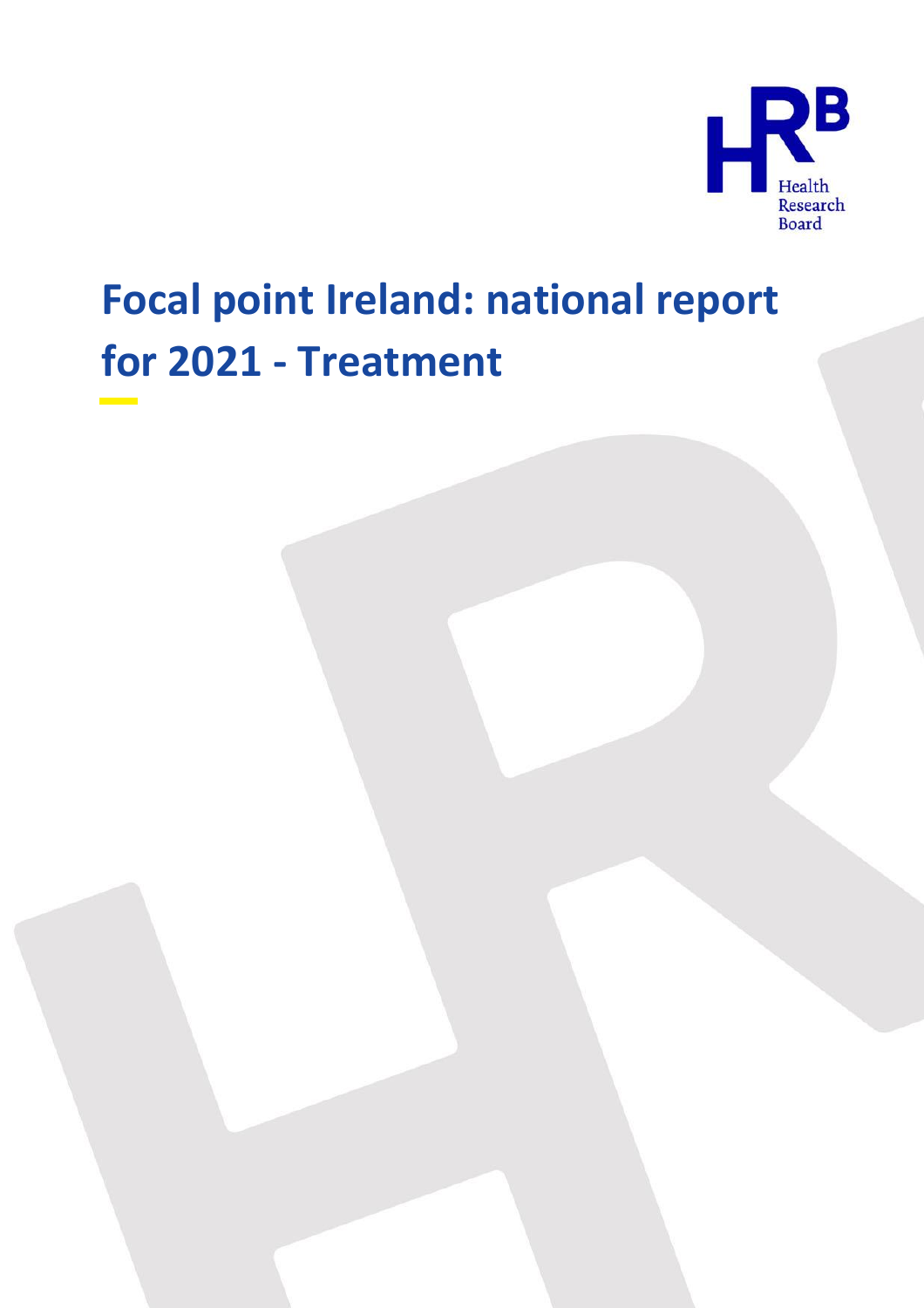## **Health Research Board. Irish Focal Point to the European Monitoring Centre for Drugs and Drug Addiction**

## **Authors of the national report**

Lucy Dillon, Brian Galvin, Ciara Guiney, Suzi Lyons, and Sean Millar

## **Head of Irish Focal Point**

Brian Galvin

All of the documents used in the preparation of the national report are available on the HRB National Drugs Library's repository at [www.drugsandalcohol.ie.](http://www.drugsandalcohol.ie/)

This document was prepared for publication by the staff of the HRB National Drugs Library

## **Please use the following citation:**

Health Research Board. Irish National Focal Point to the European Monitoring Centre for Drugs and Drug Addiction (2022) *Focal Point Ireland: national report for 2021 - treatment*. Dublin: Health Research Board.

## **Other reports in this National report series can be found at**

[http://www.drugsandalcohol.ie/php/annual\\_report.php](http://www.drugsandalcohol.ie/php/annual_report.php)

(2022) Focal Point Ireland: national report for 2021 – drug policy.

(2022) Focal Point Ireland: national report for 2021 – prison.

(2022) Focal Point Ireland: national report for 2021 – drug markets and crime.

(2022) Focal Point Ireland: national report for 2021 – prevention.

(2022) Focal Point Ireland: national report for 2021 – legal framework.

(2022) Focal Point Ireland: national report for 2021 – harms and harms reduction.

(2022) Focal Point Ireland: national report for 2021 – drugs.







**European Monitoring Centre** for Drugs and Drug Addiction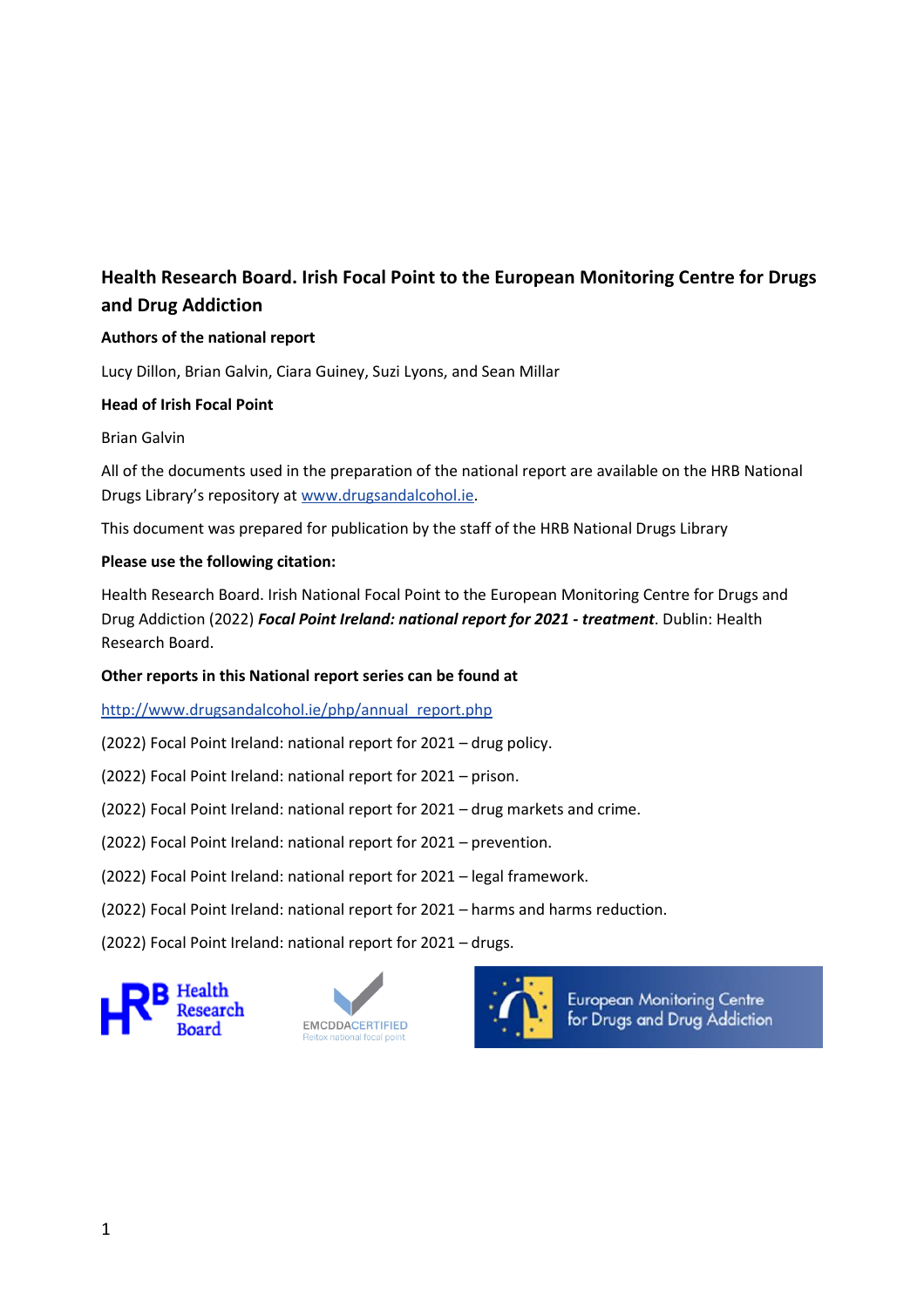## <span id="page-2-0"></span>**Table of Contents**

|       | T1.3.1 Summary table of key treatment related data and proportion of treatment demands by primary drug                                                                                              |  |
|-------|-----------------------------------------------------------------------------------------------------------------------------------------------------------------------------------------------------|--|
|       |                                                                                                                                                                                                     |  |
|       | T1.4.6 E-health interventions for people seeking drug treatment and support online 15<br>T1.4.8 Social reintegration services (employment/housing/education) for people in drug treatment and other |  |
|       |                                                                                                                                                                                                     |  |
| T1.5. |                                                                                                                                                                                                     |  |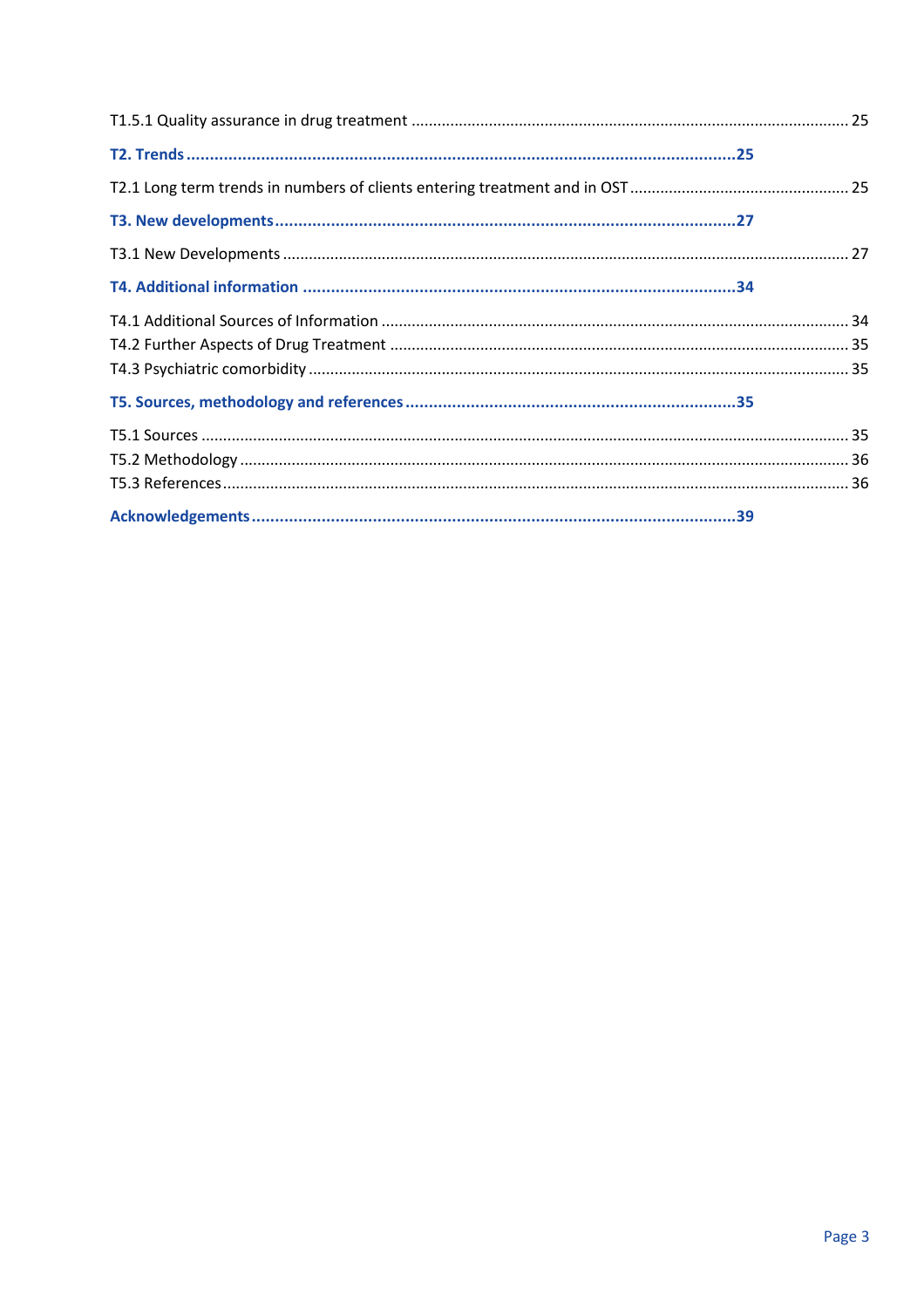## <span id="page-4-0"></span>**T0. Summary**

## **National Profile**

Ireland's current national drugs strategy is structured around cross-cutting goals rather than the pillars of the previous national drugs strategy. The main aims are to minimise the harms caused by the use and misuse of substances and to promote rehabilitation and recovery. Therefore, there is a focus on the need for a range of treatment, rehabilitation, and recovery services using the four-tier model. The strategy also recognises the need for timely access to appropriate services for the client.

The Health Service Executive (HSE) is responsible for the provision of all publicly funded drug treatment. Drug treatment is therefore provided not only through a network of HSE services (public), but also through nonstatutory/voluntary agencies, many of which are funded by the HSE. Some private organisations also provide treatment.

A range of treatment options is available for problem drug users, mainly in outpatient settings, but also in residential settings. Almost all opioid substitution treatment (OST) provided is methadone; however, since November 2017, Suboxone (buprenorphine and naloxone in-combination preparation) has been available for patients where clinically appropriate. In 1998, the first formal methadone treatment protocol (MTP) was introduced in order to ensure that treatment for problem opioid use could be provided wherever the demand existed. Outpatient methadone treatment for problem opioid users is provided only through specialised HSE outpatient drug treatment clinics, satellite clinics, or through specialised general practitioners (GPs) in the community. The first national comprehensive clinical guidelines for OST were published in 2016.

#### **Trends**

The majority of drug treatment (more than 75%) continues to be provided through publicly funded and voluntary outpatient services. Outpatient services include low-threshold and specialised OST GPs in the community. Inpatient treatment is mainly provided through residential centres run by voluntary agencies.

In 2020, a total of 9,368 treatment entrants were reported. This is an 8.8% decrease from the number of cases reported in 2019, when 10,267 cases were reported. This decrease can be explained in part by the impact of public health restrictions due to the COVID-19 pandemic on addiction services, and in particular on residential services, but also on reduced reporting to the Treatment Demand Indicator (TDI). However, despite the decrease in case numbers, the overall trends remain similar to previous years.

Opioids (mainly heroin) are the main problem illicit drug used by entrants to treatment, followed by cocaine and cannabis. The proportion of all entrants to treatment reporting an opioid as their main problem drug has decreased year on year since 2004, from a peak of 65% in 2004 to 36.5% in 2020.

Cocaine remained the second most common problem drug reported in 2020, having surpassed cannabis in 2019. The increase in the number of cases presenting for treatment for problem cocaine use continued in 2020, but to a lesser extent than in previous years. Previously, the highest proportion was reported in 2007 at 13.3%, dropping steadily until 2012, when it stabilised; however, the proportion of cases has increased since then to a new peak of 27.2% in 2020, compared with 24.1% in 2019.

Cannabis was the third most common problem drug reported. From 2004 to 2018, cannabis was consistently reported as the second most common main problem drug. The proportion of cases reporting cannabis as their main problem drug peaked at 28.9% in 2013, with the proportion decreasing almost every year since then.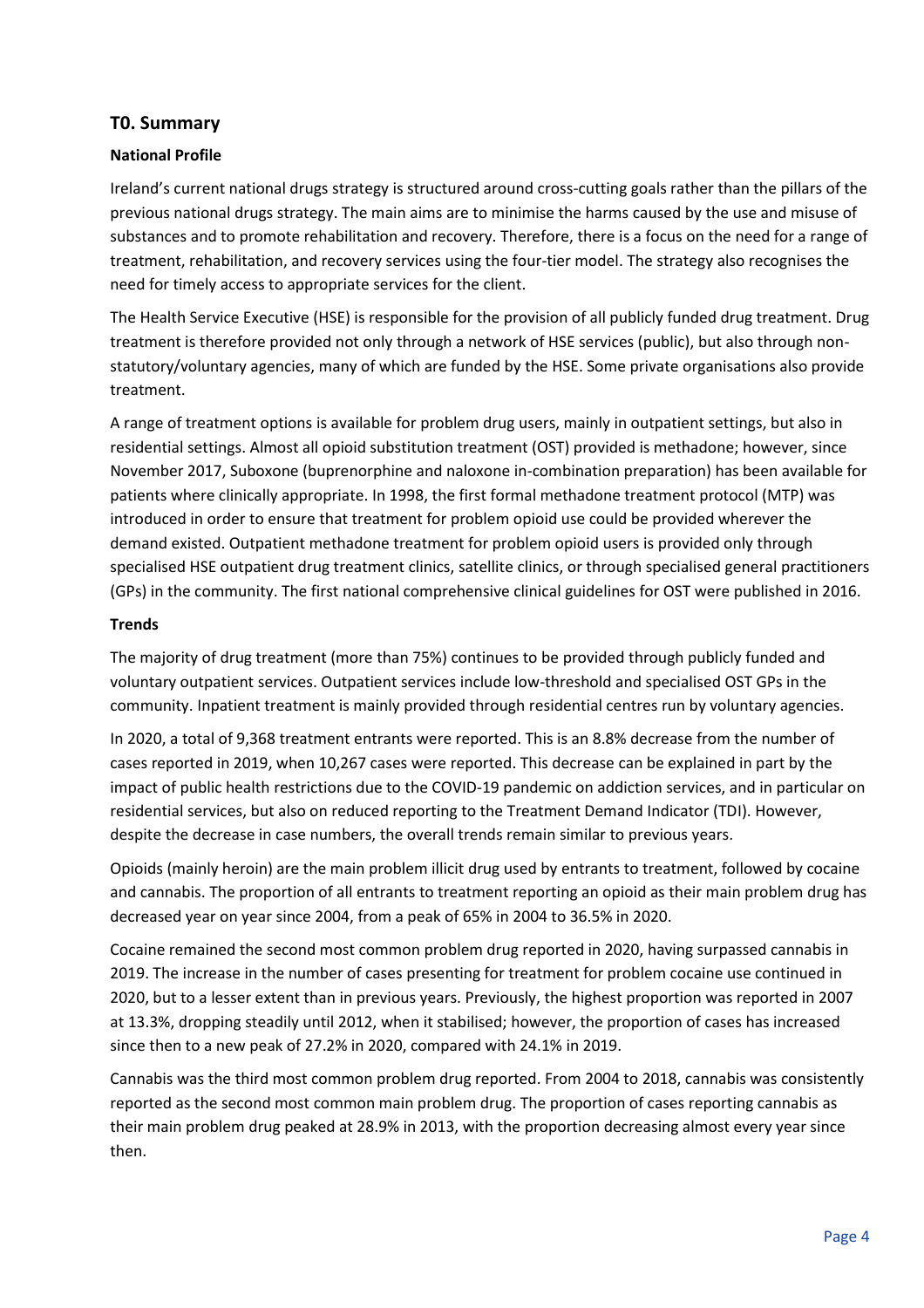The majority of cases entering treatment have been treated previously. The proportion of new entrants to treatment remained relatively unchanged in 2020, at 40.5%. The proportion of new treatment entrants has fluctuated, from 39% in 2004 to a peak of 47% in 2009, but the proportion has stabilised at around 39% over the past number of years.

In 2011, cannabis surpassed opioids (mainly heroin) as the main problem drug reported by new entrants to treatment, but in 2020, the number of new entrants reporting cocaine as their main problem drug (n=1,359; 35.8%) just surpassed cannabis (n=1,337; 35.2%) for the first time.

There is a change to reporting OST trends in this workbook. Previously, only methadone was reported, but as of 2020 buprenorphine-based products are now included in the annual totals reported in this workbook. The data for the period 2017 to 2019 have been revised to include buprenorphine-based products. Therefore, they differ from what was reported in previous years.

In 2020, more than one-half of all OST clients received OST in specialist outpatient clinics, two-fifths received it from specialist GPs, and an even smaller proportion (less than 6%) received it in prison. On 31 December 2020, 11,185 clients were registered for OST (including those receiving OST in prison). The total for 2020 is based on corrected figures, so it may differ from what has been previously reported elsewhere. Of those in OST on 31 December 2020, 96% were in receipt of methadone. There has been a 6% increase in the numbers registered for OST in 2020 compared to 2019. This is due to the response of addiction services to the COVID-19 pandemic, as there were concerted efforts to improve access to OST by reducing waiting lists, allowing some services and GPs to increase their caseload, and increasing remote teleworking and other resources as required. This increase is not reflected in the TDI figures, in part due to public health restrictions on data collection and reduced coverage of GP services in the NDTRS.

## <span id="page-5-0"></span>**T1. National profile**

## <span id="page-5-1"></span>**T1.1 Policies and coordination**

## <span id="page-5-2"></span>**T1.1.1 Main treatment priorities in the national drug strategy**

Treatment and rehabilitation are covered under the second goal of the national drugs strategy, *Reducing Harm, Supporting Recovery: A health-led response to drug and alcohol use in Ireland 2017-2025* (Department of Health 2017). The main aims of the strategy are to minimise the harms caused by the use and misuse of substances and to promote rehabilitation and recovery. The second goal focuses on the range of treatment, rehabilitation, and recovery services available to users. It recognises that "timely access to appropriate services relevant to the needs and circumstances of the person concerned is of fundamental importance" (p. 33). There are two objectives to the goal; the first relates to treatment and rehabilitation and is described below, and the second focuses specifically on people who inject drugs and the issues of overdose and drugrelated deaths – this is considered in more detail in the Harms and harm reduction workbook.

The first objective under Goal 2 of the national drugs strategy is "To attain better health and social outcomes for people who experience harm from substance misuse and meet their recovery and rehabilitation needs" (page 33). It focuses on improving access to a range of services, both for users generally and for some groups in particular. The HSE follows a four-tiered, person-centred model of rehabilitation which is based on the principle of 'continuum of care'. This continues to be the national framework through which treatment and rehabilitation services are delivered, with all substances of misuse being dealt with and with a focus on polydrug use.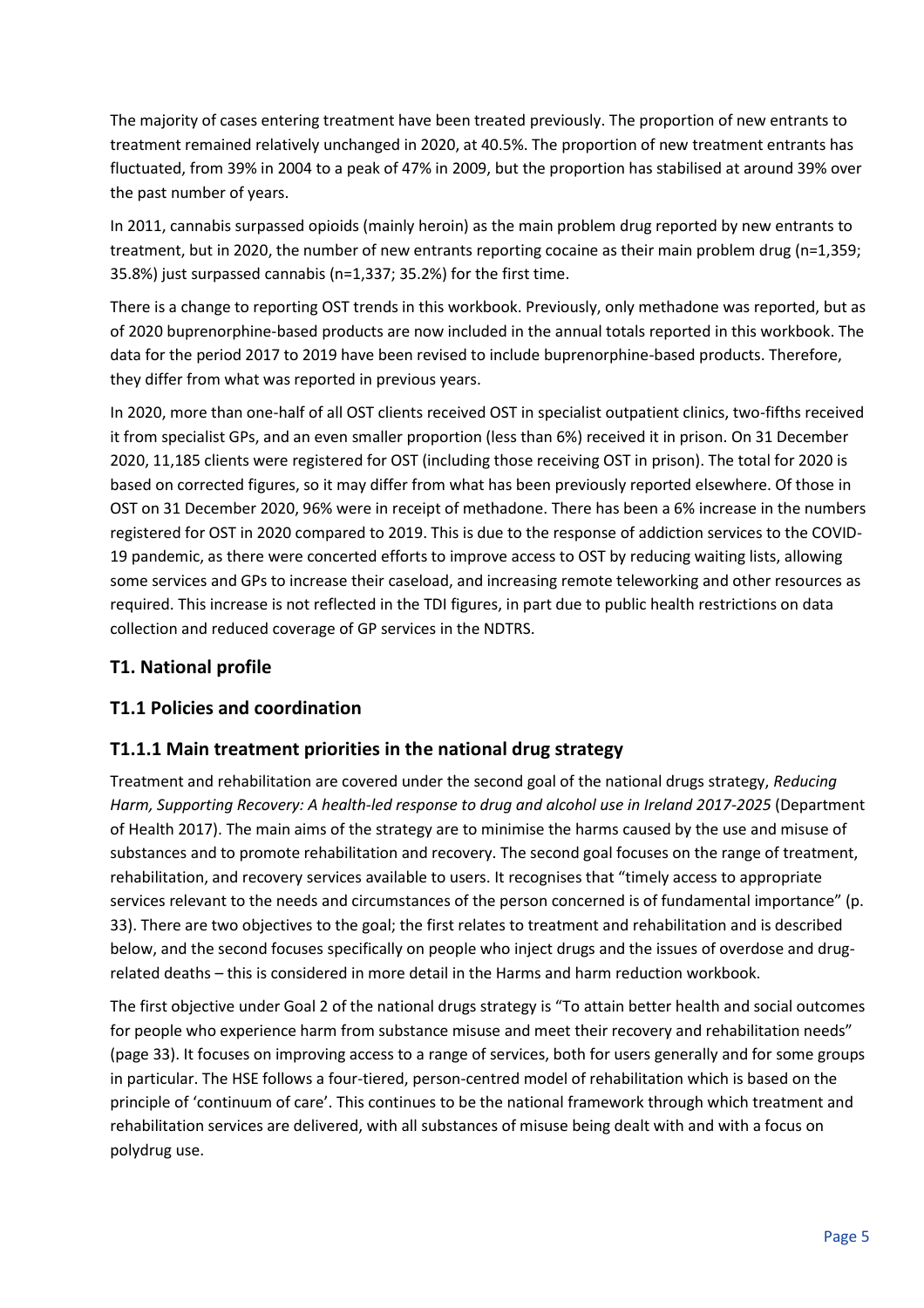There are a number of actions under each objective; the time frame for their delivery is from 2017 to 2025. In terms of improving access to services, actions include:

- Strengthening the implementation of the National Drugs Rehabilitation Framework (Doyle and Ivanovic 2010) by developing a competency framework on key working, care planning, and case management, and by extending the training programme on the key processes of the Framework.
- Expanding the availability and geographical spread of relevant quality drug and alcohol services and improving the range of services available, based on need. This will be done by identifying and addressing gaps in provision in the four tiers of the model, increasing the number of treatment episodes provided across the range of services, and strengthening the capacity of services to address complex needs.
- Improving the availability of opioid substitution treatment (OST) by examining potential mechanisms to increase access through the expansion of general practitioner (GP) prescribing and nurse-led prescribing, and through the provision of OST in community-based settings and homeless services.
- Enhancing the quality and safety of care in the delivery of OST by implementing the HSE's *Clinical Guidelines for Opioid Substitution Treatment* (Health Service Executive 2016) (see Section T1.5.1 of this workbook).

Also central to this objective is the range of actions set out to promote recovery by expanding and improving access to services for specific groups of people, including women; children and young people; groups with more complex needs; and prisoners. For example, these actions aim to:

- Expand addiction services for pregnant and postnatal women
- Respond to the needs of women who are using drugs and/or alcohol in a harmful manner by improving the range of wraparound services available
- Expand the range, availability, and geographical spread of services for those aged under 18 years
- Examine the need to develop specialist services in order to meet the needs of older people with long-term substance use issues
- Improve outcomes for people with comorbid severe mental illness and substance misuse problems by supporting the Mental Health Clinical Programme in order to address dual diagnosis, and by developing joint protocols between mental health services and drug and alcohol services.

For more information on the national drugs strategy, see Section T1.1.2 in the Drug policy workbook.

## <span id="page-6-0"></span>**T1.1.2 Governance and coordination of drug treatment implementation**

The HSE is identified as the lead agency with responsibility for the delivery of most of the treatment- and rehabilitation-related actions under the 2017–2025 national drugs strategy (Department of Health 2017). However, other agencies identified as having lead responsibility on specific actions include the Department of Health, Tusla – The Child and Family Agency, and the Irish Prison Service.

Established by the Health Act 2004, the HSE is responsible for the provision of all publicly funded health and personal social services for everyone living in Ireland. It provides an addiction service, including both drugs and alcohol, delivered through the National Social Inclusion Office, which is part of the HSE's Primary Care Division. This office promotes and leads on integrated approaches to healthcare at different levels across the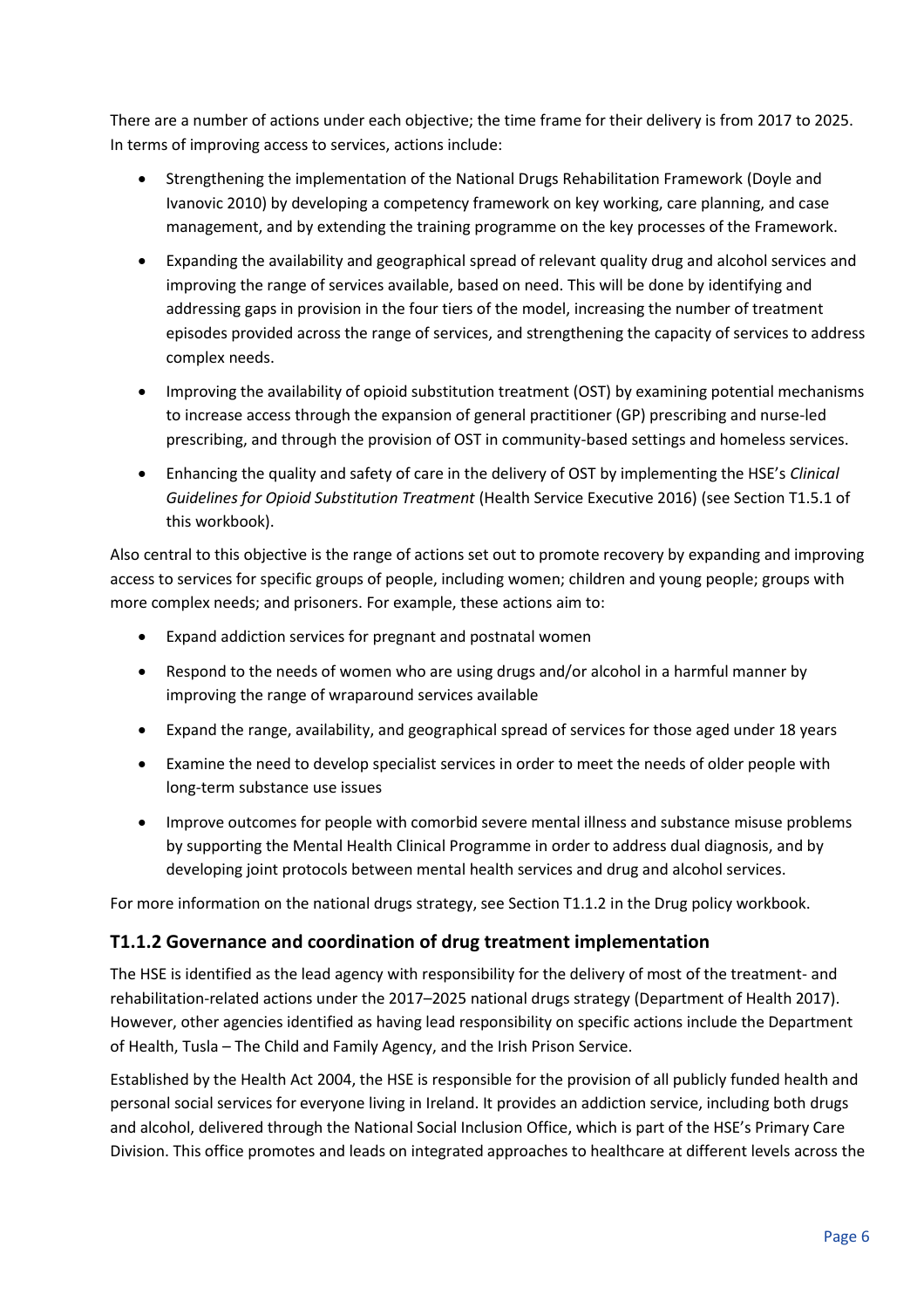statutory and voluntary sectors, including the development of integrated care planning and case management approaches between all relevant agencies and service providers.

The HSE supports the non-statutory sector to provide a range of health and personal social services, including the drug projects supported by the local and regional Drug and Alcohol Task Forces, which receive annual funding of more than €20 million. This funding is governed by way of service arrangements and grant aid agreements. The HSE's Primary Care Division assists the Task Forces to participate in planning and reporting in line with the monitoring tool developed by the National Addiction Advisory Governance group, and seeks to ensure that funded organisations support and promote the aims and objectives of the national drugs strategy.

Introduced in 2015, the HSE's Performance Accountability Framework makes explicit the responsibilities of all HSE managers, including primary care managers, to deliver the targets set out in the HSE's National Service Plan and the Primary Care Division Operational Plan Addiction services are provided by the National Social Inclusion Office, the core objective of which is to improve health outcomes for the most vulnerable in society, including those with addiction issues, the homeless, refugees, asylum seekers, and the Traveller and Roma communities.

## <span id="page-7-0"></span>**T1.1.3 Further aspects of drug treatment governance**

In order to address problem opioid use and standardise treatment, in 1998 a more formalised MTP was introduced to ensure that treatment for problem opioid use could be provided wherever the demand exists (Methadone Treatment Services Review Group 1998) New regulations pertaining to the prescribing and dispensing of methadone were introduced. GPs who wish to prescribe methadone in the community must undergo formalised training, and the number of clients each GP can treat is capped depending on the GP's experience.

While methadone is the main drug prescribed, in November 2017 there was a phased rollout of buprenorphine-based products nationally for appropriate clients (Expert Group on the Regulatory Framework 2011, Fitzgerald 2011). Prior to 2017, such products were provided to a small number of clients and reported via other sources.

The Central Treatment List (CTL) was established under Statutory Instrument S.I. No. 225/1998, following the 1998 *Report of the Methadone Treatment Services Review Group* (Methadone Treatment Services Review Group 1998) (also see Section T5.1 below). The CTL is a complete register of all patients receiving OST (for treatment of opioid misuse) in Ireland and is administered by the HSE's National Drug Treatment Centre.

The HSE has published comprehensive clinical guidelines for OST in community and hospital settings (Health Service Executive 2016, Health Service Executive 2020a).

## <span id="page-7-1"></span>**T1.2 Organisation and provision of drug treatment**

## <span id="page-7-2"></span>**T1.2.1 Outpatient drug treatment system – main providers**

Outpatient services are provided through a network of HSE services (public) and non-statutory, voluntary agencies (see also Section T1.1.2 and Section T1.4.1 of this workbook). There are an unknown number of private organisations that also provide outpatient addiction treatment, such as counselling. Very few of the private agencies contribute data to the TDI figures. Some addiction treatment is also provided and/or funded through the HSE's Mental Health Division and are included in the TDI under the category of 'specialised drug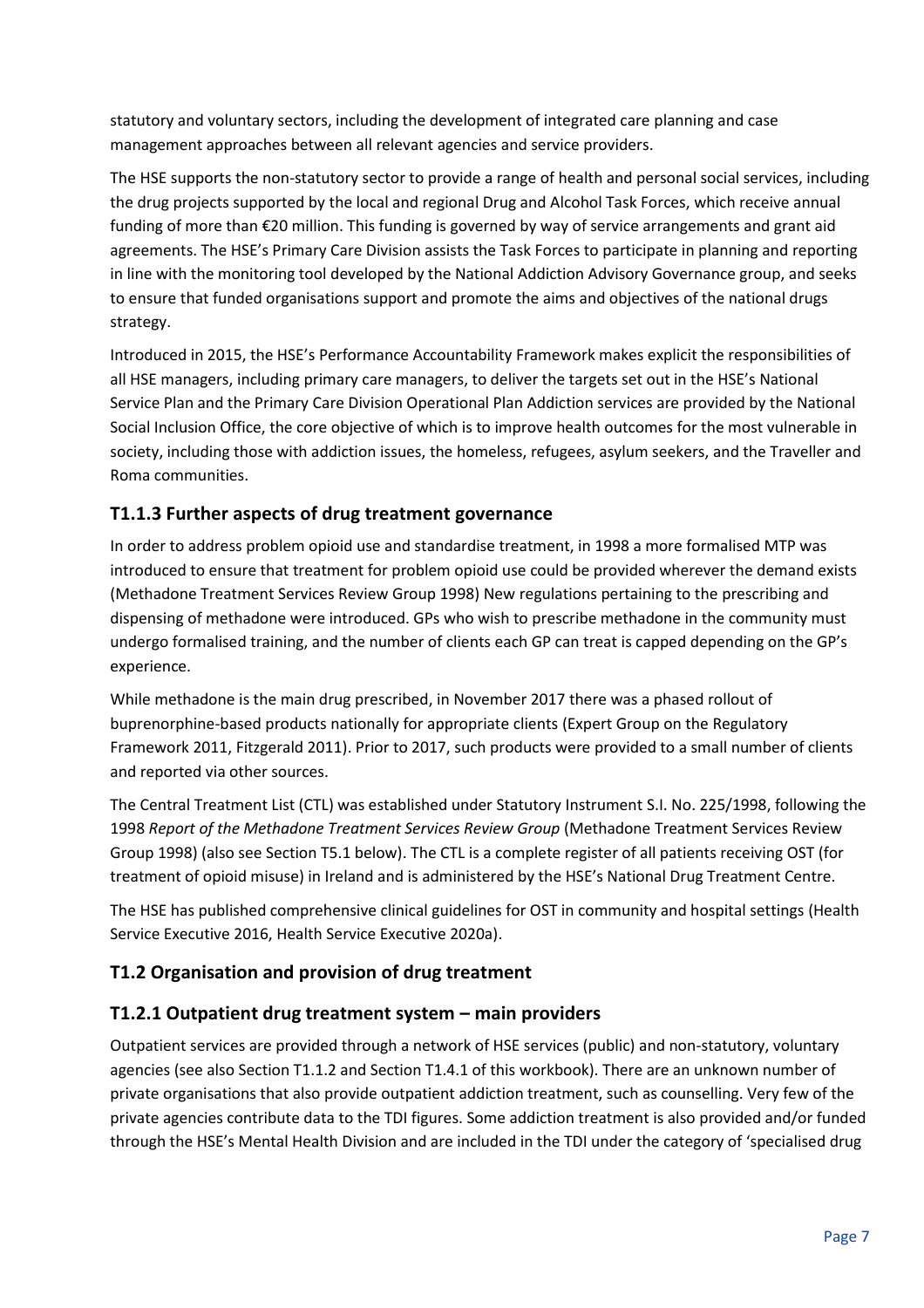treatment centre'. However, many outpatient mental health services do not currently provide data for the TDI.

Low-threshold services provided only 9% of outpatient treatment reported to TDI in 2020. This is because these agencies provide many additional services that do not meet the inclusion criteria for TDI, such as needle exchange only, social support, food, etc.

Only GPs who have completed the requisite specialist training can provide OST to clients who are stable. As such, they represent an important part of drug treatment in Ireland, particularly for stable clients on OST. For further information, see Section T1.4.10 of this workbook. Not all GPs choose to provide OST, and some GPs may provide other drug treatments, such as benzodiazepine and alcohol detoxification, or brief interventions. These other interventions are not currently captured for the TDI, due to resource issues. While there have been concerted efforts by the National Drug Treatment Reporting System (NDTRS) team to improve GP data returns, TDI still does not accurately reflect the total number of OST clients treated by GPs in the community (see Table I). In 2020, the coverage for GPs increased slightly to 47.0%, compared with 44.2% in 2019. However, the reported number of cases treated was much reduced in 2020, mainly as a result of COVID-19 pandemic restrictions, which limited the collection of the data.

## <span id="page-8-0"></span>**T1.2.2 Further aspects of outpatient drug treatment provision**

|                                                      | <b>Total number of</b><br>units | <b>National Definition</b><br>(Characteristics/Types of centre<br>included within your country)                                                                                                                                                                                                                                                                      | <b>Total number of clients</b> |
|------------------------------------------------------|---------------------------------|----------------------------------------------------------------------------------------------------------------------------------------------------------------------------------------------------------------------------------------------------------------------------------------------------------------------------------------------------------------------|--------------------------------|
| Specialised drug treatment<br>centres                | 306                             | Treatment facilities where the<br>clients are treated during the day<br>(and do not stay overnight).<br>Includes OST clinics, any<br>specialised addiction service (e.g.<br>counselling), therapeutic day care,<br>and socioeconomic training units                                                                                                                  | 6,533                          |
| Low-threshold agencies                               | 79                              | Aim to prevent and reduce health-<br>related harm associated with<br>problem drug use, in particular the<br>incidence of blood-borne viral<br>infections and overdoses, and to<br>encourage active drug users to<br>contact health and social services.<br>May provide low- dose OST,<br>general medical assistance, brief<br>interventions, and needle<br>exchange. | 846                            |
| General primary health<br>care (e.g. GPs)            | 379                             | Specially trained GPs who provide<br>OST in primary care.                                                                                                                                                                                                                                                                                                            | 82                             |
| General mental health care                           |                                 |                                                                                                                                                                                                                                                                                                                                                                      |                                |
| Prisons (in-reach or<br>transferred)                 | 30                              | In-reach provided by voluntary<br>services funded by the Irish Prison<br>Service and others.                                                                                                                                                                                                                                                                         | 749                            |
| Other outpatient units<br>Source: Standard table 24. |                                 |                                                                                                                                                                                                                                                                                                                                                                      |                                |

**Table I Network of outpatient treatment facilities (total number of units and clients)**

## <span id="page-8-1"></span>**T1.2.3 Further aspects of outpatient drug treatment provision and utilisation**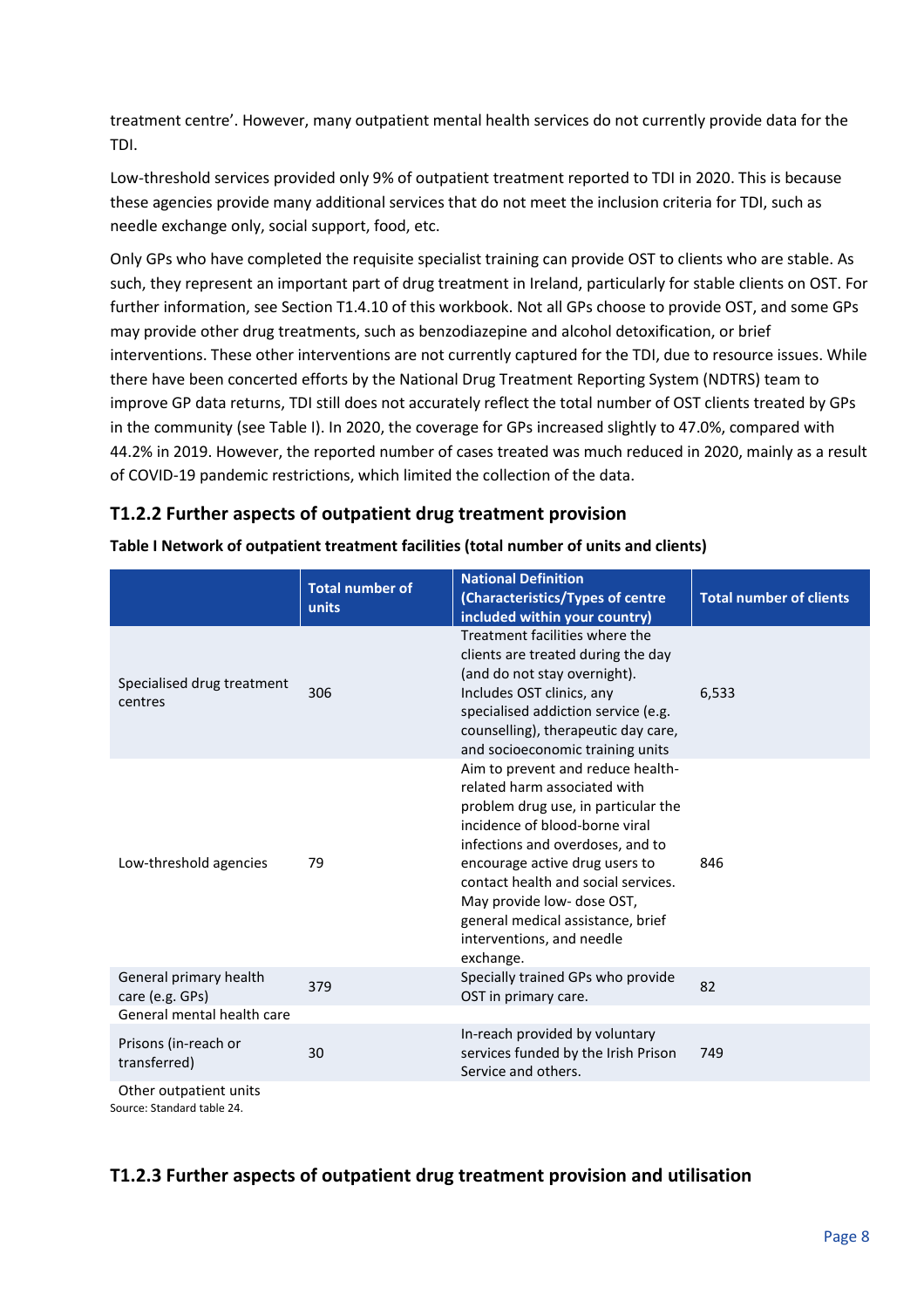No new information

## <span id="page-9-0"></span>**T1.2.4 Ownership of outpatient drug treatment facilities**

All OST treatment is publicly funded, whether provided in a clinic or by a GP. All HSE outpatient services provide free treatment to those who are entitled to such. Many non-statutory agencies, which include lowthreshold agencies, are wholly or partly funded by the HSE (see also Section T1.1.2 in this workbook). The proportion of agencies which are fully funded by the HSE is not currently available and is recorded as 'Other' in Table II, indicating that this is unknown. There is an unknown number of private organisations also providing outpatient addiction treatment, such as counselling. Some of this treatment may be covered by private health insurance; however, the proportion is not known. All addiction treatment in prison is provided free of charge.

|                                           | Public/<br><b>Government</b> | Non-government<br>(not for profit) | <b>Non-government</b><br>(for profit - Private) | <b>Other</b> | <b>Total</b> |
|-------------------------------------------|------------------------------|------------------------------------|-------------------------------------------------|--------------|--------------|
| Specialised drug<br>treatment centres     |                              |                                    |                                                 |              | 100%         |
| Low-threshold agencies                    |                              |                                    |                                                 |              | 100%         |
| General primary health<br>care (e.g. GPs) | 100%                         |                                    |                                                 |              | 100%         |
| General mental health<br>care             |                              |                                    |                                                 |              | 100%         |
| Other outpatient units<br>(1)             |                              |                                    |                                                 |              | 100%         |
| Other outpatient units<br>(2)             |                              |                                    |                                                 |              | 100%         |

## **Table II Ownership of outpatient facilities providing drug treatment in your country (percentage).**

## <span id="page-9-1"></span>**T1.2.5 Inpatient drug treatment system – Main providers and client utilisation**

Inpatient addiction treatment services are provided mainly through non-statutory agencies. There are two dedicated inpatient hospital HSE detoxification units, which account for 9% of all inpatient cases reported through TDI, but other non-statutory agencies also provide inpatient detoxification services (Table III). The coverage of inpatient services in TDI is high.

As of June 2020, the HSE estimated that there were 636 residential beds (for both alcohol and other drugs), which consisted of: 12 inpatient unit detoxification beds; 86 community-based residential detoxification beds; 2 adolescent residential detoxification beds; 530 residential rehabilitation beds; and 6 adolescent residential beds. This includes 21 beds for women who can be accompanied by their children (Gould 2020, 23 July). However, in 2020, in order to comply with the associated public health measures during the COVID-19 pandemic, the number of residential beds was reduced (Bruton*, et al.* 2021a, Gould 2020, 23 July). This is a reduction from the total number reported for 2018 (793 beds) (Gould 2020, 23 July).

Mental health services provide inpatient addiction treatment in 66 different hospitals. Figures from these services are not included in the annual TDI figures, which show that in 2019, 1,090 cases with a drug disorder were admitted to psychiatric facilities (Daly and Craig 2021). Of these cases, 440 were treated for the first time. The admission rate in 2020 was higher than the previous year, and trends over time indicate an overall increase since 2011 in the rate of first admission with a drug disorder. For further information, see Section T1.2.4 of the Harms and harm reduction workbook.

## <span id="page-9-2"></span>**T1.2.6 Further aspects of inpatient drug treatment provision**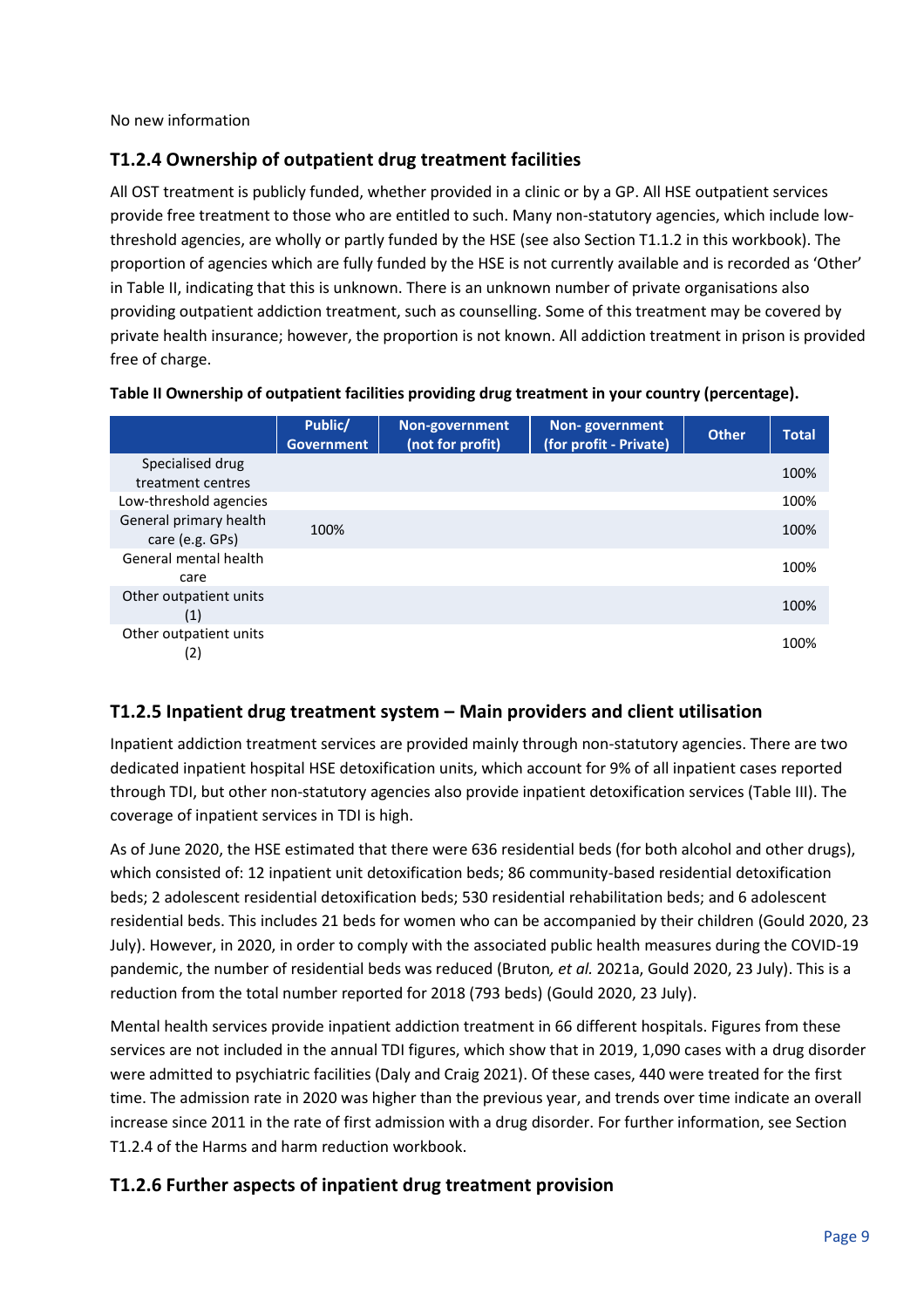|                                                    | <b>Total</b><br>number of<br>units | <b>National Definition</b><br>(Characteristics/Types of centre<br>included within your country                                                                                                                                                                                                                                    | <b>Total</b><br>number of<br>clients |
|----------------------------------------------------|------------------------------------|-----------------------------------------------------------------------------------------------------------------------------------------------------------------------------------------------------------------------------------------------------------------------------------------------------------------------------------|--------------------------------------|
| Hospital-based residential drug<br>treatment       | 2                                  | Wards or units in hospitals where<br>the clients may stay overnight. This<br>figure refers to the two hospital<br>inpatient detoxification units.<br>There are also 66 psychiatric<br>hospitals for inpatients, but these<br>do not currently report to TDI.                                                                      | 108                                  |
| Residential drug treatment<br>(non-hospital based) |                                    |                                                                                                                                                                                                                                                                                                                                   |                                      |
| Therapeutic communities                            |                                    |                                                                                                                                                                                                                                                                                                                                   |                                      |
| Prisons                                            |                                    |                                                                                                                                                                                                                                                                                                                                   |                                      |
| Other inpatient units (1.please specify<br>here)   | 56                                 | Centres where the clients may stay<br>overnight. They include<br>therapeutic communities,<br>detoxification units, and centres<br>that offer residential facilities. It is<br>not possible to differentiate<br>between residential inpatient and<br>therapeutic communities, so both<br>are reported together in this<br>section. | 1050                                 |
| Other inpatient units (2.please specify<br>here)   |                                    |                                                                                                                                                                                                                                                                                                                                   |                                      |

## **Table III. Network of inpatient treatment facilities (total number of units)**

Source: Standard Table 24

## <span id="page-10-0"></span>**T1.2.7 Ownership of inpatient drug treatment facilities**

Inpatient addiction treatment services are provided mainly through non-statutory agencies. Most of these agencies are partially or wholly funded by the HSE (see also Section T1.1.2 in this workbook). The number of clients and the proportion of treatment facilities which are fully funded by the HSE are not currently available and are recorded as 'Other' in Table IV, indicating that this is unknown. Some of this treatment may be covered by private health insurance; however, the proportion is not known.

Inpatient mental health services would be provided free of charge to social welfare clients with the appropriate entitlements. Some of the mental health services treatment can be covered by private health insurance; however, again, the proportion is not known.

|                      | Public /<br><b>Government</b> | Non-government<br>(not for profit) | Non-government<br>(for profit - Private) | <b>Other</b> | <b>Total</b> |
|----------------------|-------------------------------|------------------------------------|------------------------------------------|--------------|--------------|
| Hospital-based       |                               |                                    |                                          |              |              |
| residential drug     |                               |                                    |                                          |              | 100%         |
| treatment            |                               |                                    |                                          |              |              |
| Residential drug     |                               |                                    |                                          |              | 100%         |
| treatment            |                               |                                    |                                          |              |              |
| (non-hospital based) |                               |                                    |                                          |              | 100%         |
| Therapeutic          |                               |                                    |                                          |              | 100%         |
| communities          |                               |                                    |                                          |              |              |
| Prisons              | 100                           |                                    |                                          |              | 100%         |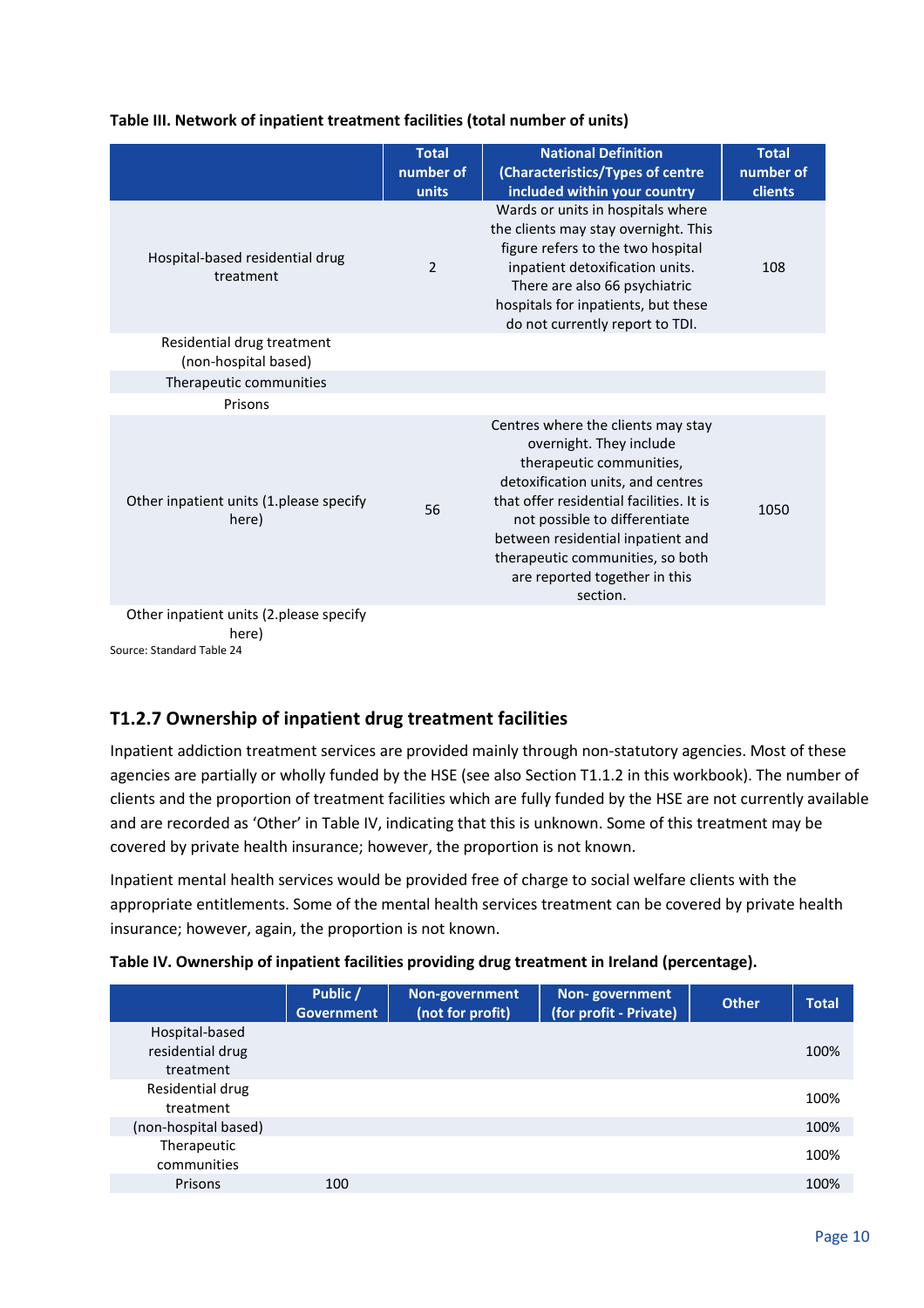|                                                    | Public /<br>Government | Non-government<br>(not for profit) | Non-government<br>(for profit - Private) | <b>Other</b> | Total |
|----------------------------------------------------|------------------------|------------------------------------|------------------------------------------|--------------|-------|
| Other inpatient units (1 -<br>please specify here) |                        |                                    |                                          |              | 100%  |
| Other inpatient units (2-<br>please specify here)  |                        |                                    |                                          |              | 100%  |

## <span id="page-11-0"></span>**T1.2.8 Further aspects of inpatient drug treatment provision and utilisation**

## <span id="page-11-1"></span>**T1.3 Key data**

## <span id="page-11-2"></span>**T1.3.1 Summary table of key treatment related data and proportion of treatment demands by primary drug**

Opioids (mainly heroin) and cocaine are the two main drugs for which cases entered treatment in 2020. Cocaine was the second most common problem drug treated (27.2%), similar to 2019 (Figure I).

The proportion of all cases entering treatment reporting opioids as their main problem drug dropped again in 2020 to 36.5%, compared with 38.8% in 2019. This continues the overall downward trend in the number and proportion of cases presenting to treatment for problem opioid use, for example compared with 64.6% in 2004. Heroin continues to be the main problem drug in this category, with 89.7% of all people with problem opioid use reporting heroin as their main problem drug in 2020; this is similar to figures for 2019, when 86.8% of people with problem opioid users reported heroin as their main problem drug (also see Section C T1.2.2 of the Drugs workbook).

Cocaine remained the second most common problem drug reported in 2020, having surpassed cannabis in 2019. Both the number and proportion of cases entering treatment for problem cocaine use has increased, from 24.1% (n=2,471) in 2019 to 27.2% (n=2,548) in 2020. Cocaine was the only drug reported via TDI that showed an increase in the number of actual cases. This is a continuation of the upward trend observed over the past number of years (see also Section B T1.2.2 the Drugs workbook).

Cannabis was the third most common problem drug reported (21.7%). The proportion of cases treated for problem cannabis use peaked in 2013 at 28.9%, but has shown a downward trend ever since (see also Section A T1.2.2 of the Drugs workbook).

Benzodiazepines remain the fourth most common problem drug reported; the proportion in 2020 was 11.4%, an increase on the proportion reported in 2019 (10.1%).

Amphetamines (0.3%) and ecstasy (0.3%) continued to make up a very small proportion of the main problem drugs reported in 2020, with no change from previous years (Also see Section B 1.2.2 of the Drugs workbook).

For further information, see Section T2 of this workbook and also see Section T3.1 for an overview of the impact of the COVID-19 pandemic.

|                            | Number of clients |
|----------------------------|-------------------|
| Total clients in treatment | 9,368             |
| Total OST clients          | 11.185            |

## **Table V: Summary table - Clients in treatment**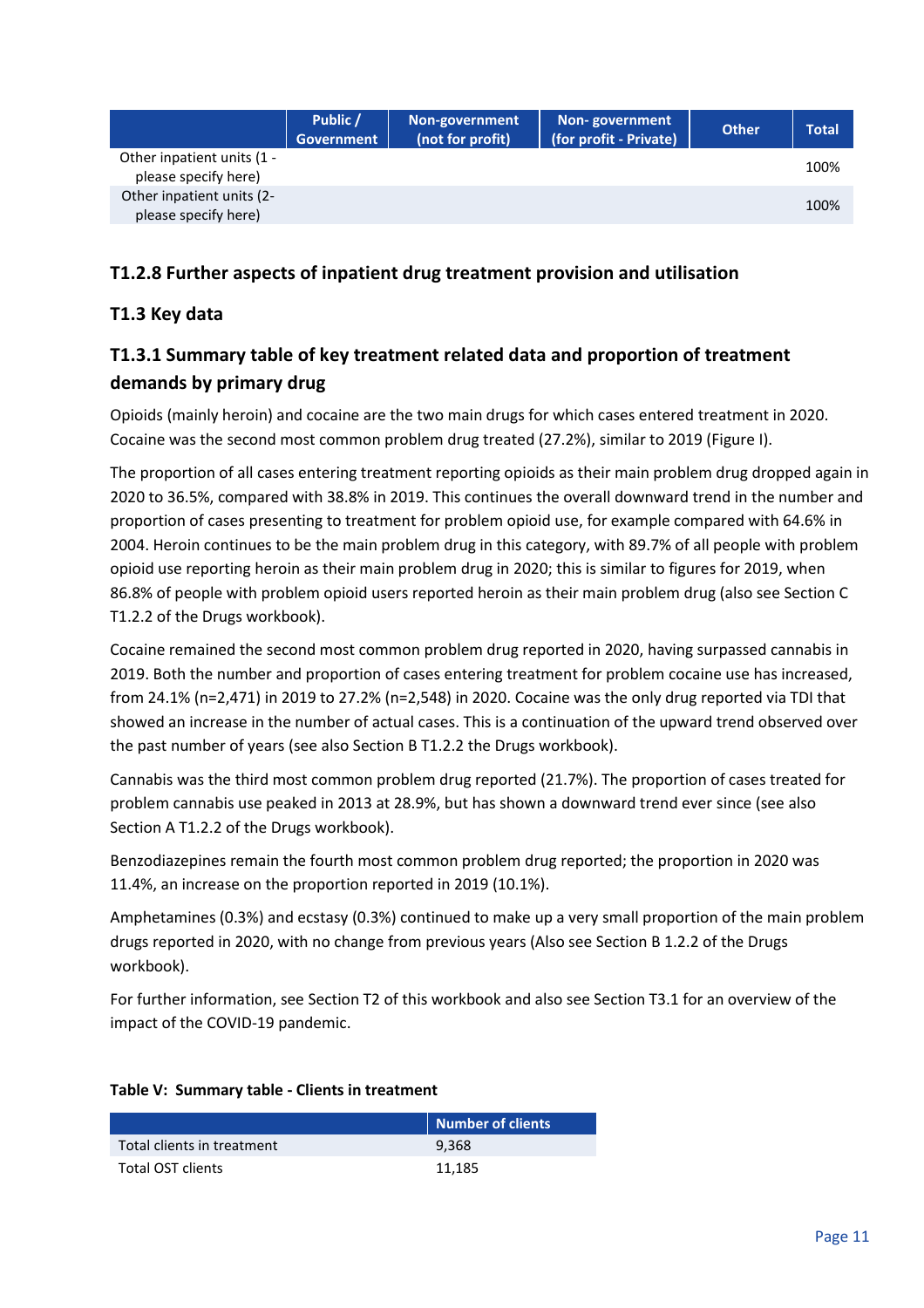|                                      | <b>Number of clients</b>                                                                                                                                                                                                        |
|--------------------------------------|---------------------------------------------------------------------------------------------------------------------------------------------------------------------------------------------------------------------------------|
| Total All clients entering treatment | Data on OST and TDI<br>are from different<br>sources, are collected<br>using different<br>methodologies, and<br>also have duplication<br>between them;<br>therefore, they cannot<br>be combined or<br>compared<br>meaningfully. |

Source: ST24 and TDI



Source: TDI 2021

#### **Figure I. Proportion of treatment demands by primary drug**

## <span id="page-12-0"></span>**T1.3.2 Distribution of primary drug in the total population in treatment**

No new information

## <span id="page-12-1"></span>**T1.3.3 Further methodological comments on the Key Treatment-related data**

Please note that there is a change to reporting OST numbers in this Workbook; previously only methadone was reported, but as of 2020 buprenorphine-based products are now included in the annual totals reported in this workbook. The data for the period 2017 to 2019 have been revised for Figure IV (see Section T2 of this workbook) and also Standard Table 24 to include buprenorphine-based products. Therefore, the data differ from what were reported in previous years (see also Section T1.4.12 of this workbook). The total for 2020 is based on corrected figures; therefore, it may differ from what has been previously reported elsewhere.

## <span id="page-12-2"></span>**T1.3.4 Characteristics of clients in treatment**

No new information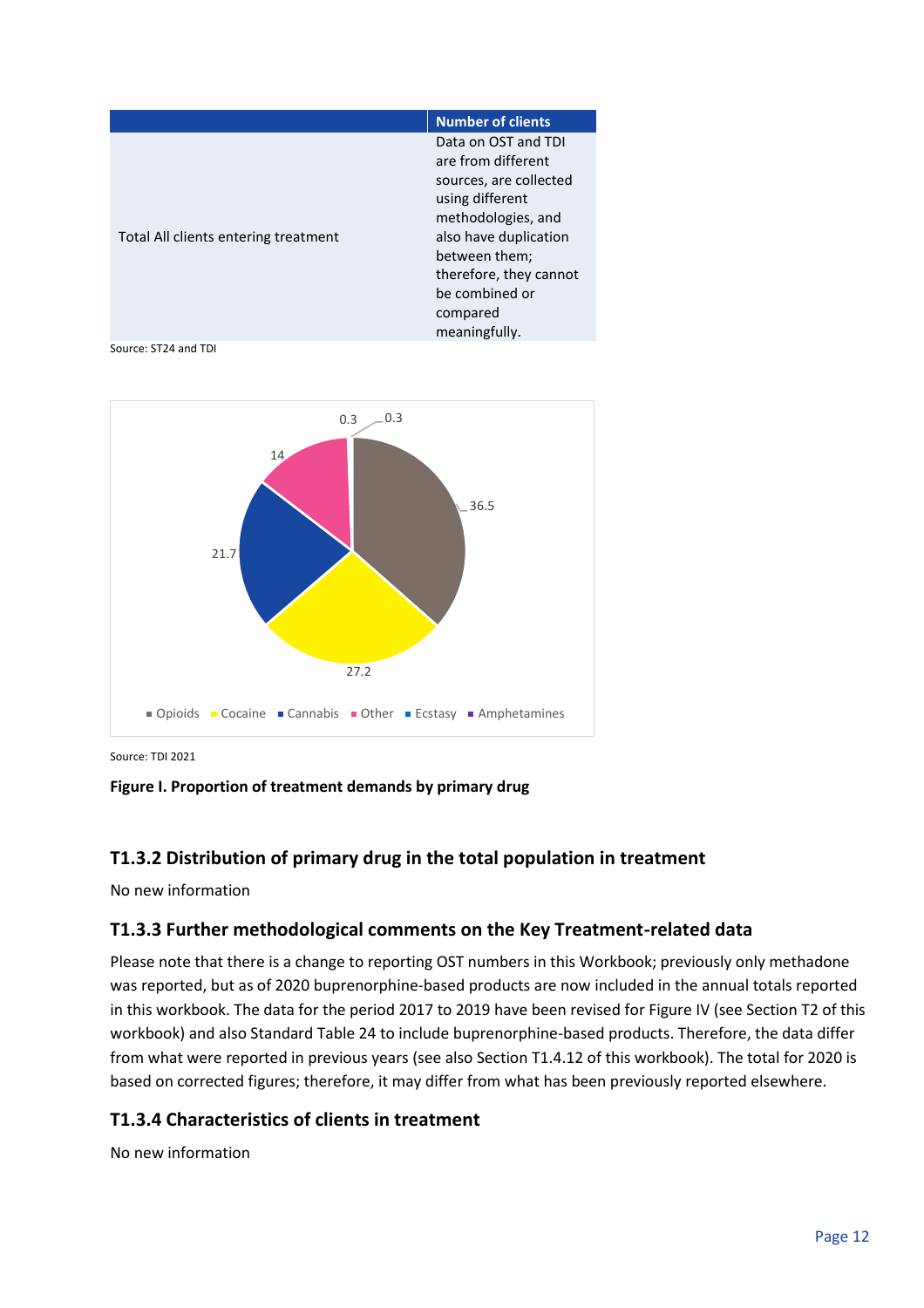## <span id="page-13-0"></span>**T1.3.5 Further top level treatment-related statistics**

No new information

## <span id="page-13-1"></span>**T1.4 Treatment modalities**

## <span id="page-13-2"></span>**T1.4.1 Outpatient and inpatient services**

The types of treatment and services offered vary depending on the ethos and primary purpose of individual drug treatment centres. The majority of OST is provided by designated HSE clinics, which often also offer other specialist services including psychiatry, counselling, social services, and general medical services such as vaccinations (see also Section T1.4.9 of this workbook). Development of a care plan and case management are integral parts of a client's treatment programme (Doyle and Ivanovic 2010). Services that do not offer OST may provide a wide variety of other treatments, including counselling, group therapy, socioeconomic training, complementary therapies, relapse prevention, etc. Clients who require specialised treatments which are not available in the service they are currently attending will be referred on to a service which can provide those treatments. It is not mandatory for GPs to provide OST (see also Section T1.4.9 of this workbook).

Addiction treatment in prison is provided by the prison medical service or by in-reach services provided by voluntary agencies. Treatments include 21-day pharmacy-supervised detoxification (Cronin*, et al.* 2014), OST, and psychiatric treatment; counselling is mainly provided by in-reach services.

There are no data currently available for Table VI, with the exception of individual case management.

|                                                                                 | <b>Specialised drug</b><br>treatment centres | Low-threshold<br>agencies | <b>General primary</b><br>healthcare (e.g. GPs) | <b>General mental</b><br>health care |
|---------------------------------------------------------------------------------|----------------------------------------------|---------------------------|-------------------------------------------------|--------------------------------------|
| Psychosocial<br>treatment/counselling<br>services                               | not known                                    | not known                 | not known                                       | not known                            |
| Screening and treatment of<br>mental illnesses                                  | not known                                    | not known                 | not known                                       | not known                            |
| Individual case management                                                      | >75%                                         | >75%                      | not known                                       | not known                            |
| Opioid substitution<br>treatment                                                | not known                                    | not known                 | not known                                       | not known                            |
| Other core outpatient<br>treatment interventions<br>(please specify in T1.4.1.) | not known                                    | not known                 | not known                                       | not known                            |

**Table VI. Availability of core interventions in outpatient drug treatment facilities**

## <span id="page-13-3"></span>**T1.4.2 Further aspect of available outpatient treatment services**

No information

## <span id="page-13-4"></span>**T1.4.3 Availability of core interventions in inpatient drug treatment services**

Residential drug treatment (non-hospital based), including therapeutic communities: These services are provided mainly by non-statutory voluntary services, and the ideology behind each varies according to the agency running the service. Some require clients to be drug free, and, depending on the service, may also require them to be off methadone. These types of services offer a wide range of treatments, including counselling, group therapy, social/occupational activities, family therapy, complementary therapies, and aftercare. More detailed information on the services offered by non-hospital-based residential services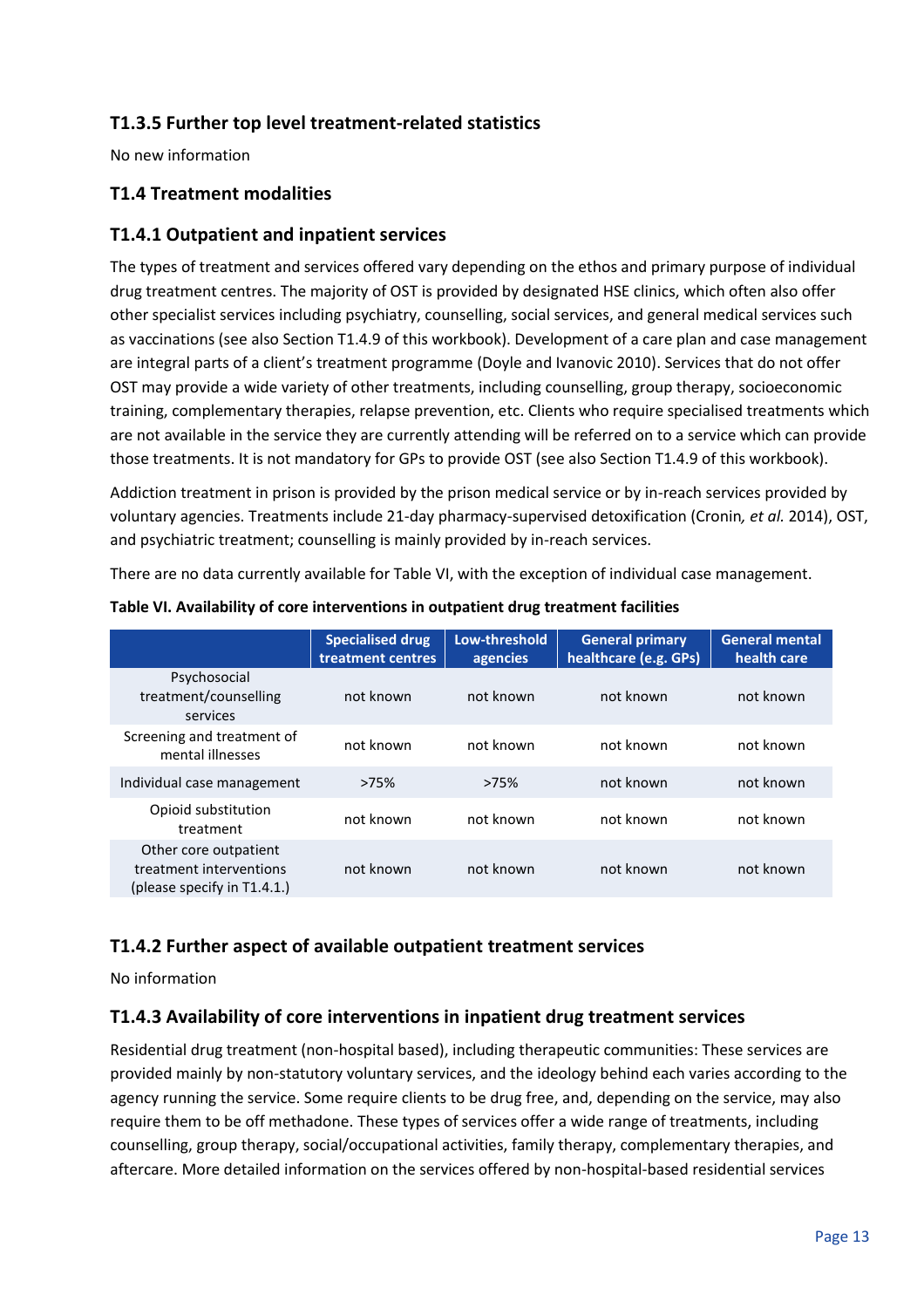(mainly run by voluntary services) can be found in Section T1.5.3 in the Harms and harm reduction workbook).

Detoxification: There are two dedicated HSE hospital inpatient detoxification units (with a total of 18 beds). Ten other residential centres, provided by voluntary/non-statutory services, also offer detoxification as part of their suite of residential treatments. There is one centre that provides adolescent residential detoxification, which has four beds.

Inpatient psychiatric hospitals: Addiction treatment provided in psychiatric hospitals includes psychiatric treatment, detoxification, and any other medical treatment required by the client.

Some residential services cannot provide OST due to staffing and governance issues, but will facilitate clients to continue their OST through an outpatient service. Detoxification-only programmes will offer a different range of services compared with longer-stay residential rehabilitation services, depending on the length of the programme.

Clients who require specialised treatments which are not available in the service they are currently attending will be referred on to a service which can provide those treatments.

The data in Table VII should be interpreted under the proviso that the interventions are available if appropriate to the service, as there is no State-mandated model of treatment for inpatient services. For therapeutic communities and prisons, this is not applicable.

|  | Table VII. Availability of core interventions in inpatient drug treatment facilities. |  |
|--|---------------------------------------------------------------------------------------|--|
|--|---------------------------------------------------------------------------------------|--|

|                                                                             | <b>Hospital-based</b><br>residential drug<br>treatment | <b>Residential drug</b><br>treatment<br>(non-hospital<br>based) | <b>Therapeutic</b><br><b>communities</b> | <b>Prisons</b> |
|-----------------------------------------------------------------------------|--------------------------------------------------------|-----------------------------------------------------------------|------------------------------------------|----------------|
| Psychosocial treatment/ counselling<br>services                             | not known                                              | >75%                                                            |                                          |                |
| Screening and treatment of mental illnesses                                 | >75%                                                   | >75%                                                            |                                          |                |
| Individual case management                                                  | >75%                                                   | >75%                                                            |                                          |                |
| Opioid substitution treatment                                               | >75%                                                   | >75%                                                            |                                          |                |
| Other core outpatient treatment<br>interventions (please specify in 1.4.1.) | not known                                              | not known                                                       |                                          |                |

## <span id="page-14-0"></span>**T1.4.4 Further aspect of available inpatient treatment services**

No information

## <span id="page-14-1"></span>**T1.4.5 Targeted interventions for specific drug-using groups**

## **Senior drug users**

There are no specific services for senior drug users; they can access treatment through the normal channels. A 2021 research study examined the intersecting levels of stigma experienced by service users who are growing older on long-term methadone maintenance treatment (MMT) in Ireland (Mayock and Butler 2021), a summary of which is detailed in Section T1.4.12 of this workbook.

#### **NPS users**

There are no specific services for NPS users; they can access treatment through the normal channels.

## **Recent undocumented migrants (asylum seekers and refugees)**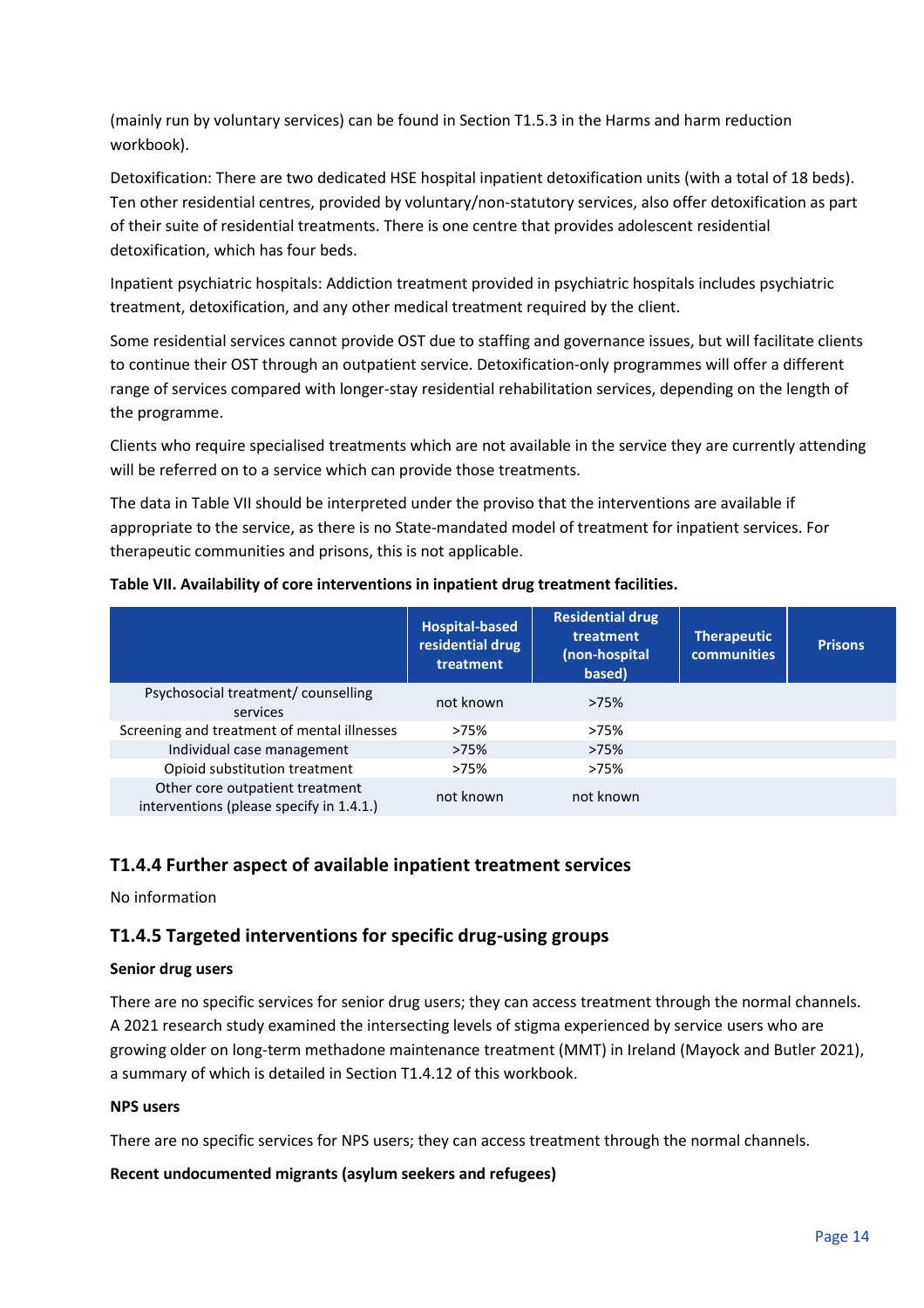There are no specific services for undocumented migrants. Asylum seekers and refugees who apply for a State medical card can access free treatment provided by public services.

## **Women (gender- specific)**

There are drug liaison clinics in several maternity hospitals in Ireland. In 2019, 105 women were referred to the drug liaison midwife in the Rotunda Hospital, a large maternity hospital in Dublin (The Rotunda Hospital 2020) (see also Section T1.4.11 of this workbook and Section T1.3.6 of the Harms and harm reduction workbook).

There is just one residential treatment centre that caters for women and their children. Otherwise, women can access treatment through the normal channels.

## **Under-aged children and adolescents**

There are some specific outpatient services that cater for children aged under 18 years. There is also one residential treatment centre for children aged under 18 years for both detoxification and residential rehabilitation. See also Section T1.4.7 of this workbook in relation to access to treatment for children aged under 18 years.

## **Other target groups**

See Section T1.4.7 of this workbook for information on ethnic groups, homeless, and lesbian, gay, bisexual, transgender, queer, and intersexed (LGBTQI) communities.

## <span id="page-15-0"></span>**T1.4.6 E-health interventions for people seeking drug treatment and support online**

## **Online drug screening tool**

Currently, there is no Internet-based drug treatment (IBDT), as defined by the EMCDDA, reported via TDI. However, the Drug Use Disorders Identification Test (DUDIT) drug screening tool is available online for individuals over the age of 18 years. With this tool, a person answers 11 questions and is then provided with a video containing personalised feedback based on their answers. Depending on their answers, the automated feedback may advise them to contact a health professional (see http://www.drugs.ie/drugtest).

## **Teleworking in drug treatment data**

As a response to public health restrictions due to the COVID-19 pandemic, many addiction services moved to remote working, providing care over video or by telephone. This was captured in the NDTRS as a supplementary option; for example, if a service provided counselling over a video call, it recorded counselling as an intervention and also the teleworking option. Twenty per cent of treatment cases in 2020 had teleworking recorded. Most commonly, this was associated with brief interventions (50.2%), individual counselling (35.6%), and individual education/awareness programmes (20.2%) (unpublished data, NDTRS) (see also Section T3.1 of this workbook).

The Medical Council published guidelines and advice to doctors on how to provide appropriate care via telemedicine (Medical Council 2021). Additional advice was published by the HSE (Smyth and Jones 2020). See also Section T3.1 of this workbook.

## **Impact of the COVID-19 pandemic on people who use drugs in Ireland**

A national survey of drug users to assess the impact of the COVID-19 pandemic found that 11.9% reported an increase in their use of online or remote professional support services to seek support for reducing drugrelated risk behaviours and/or drug use (Bruton*, et al.* 2021a) (see also Section T3.1 of this workbook).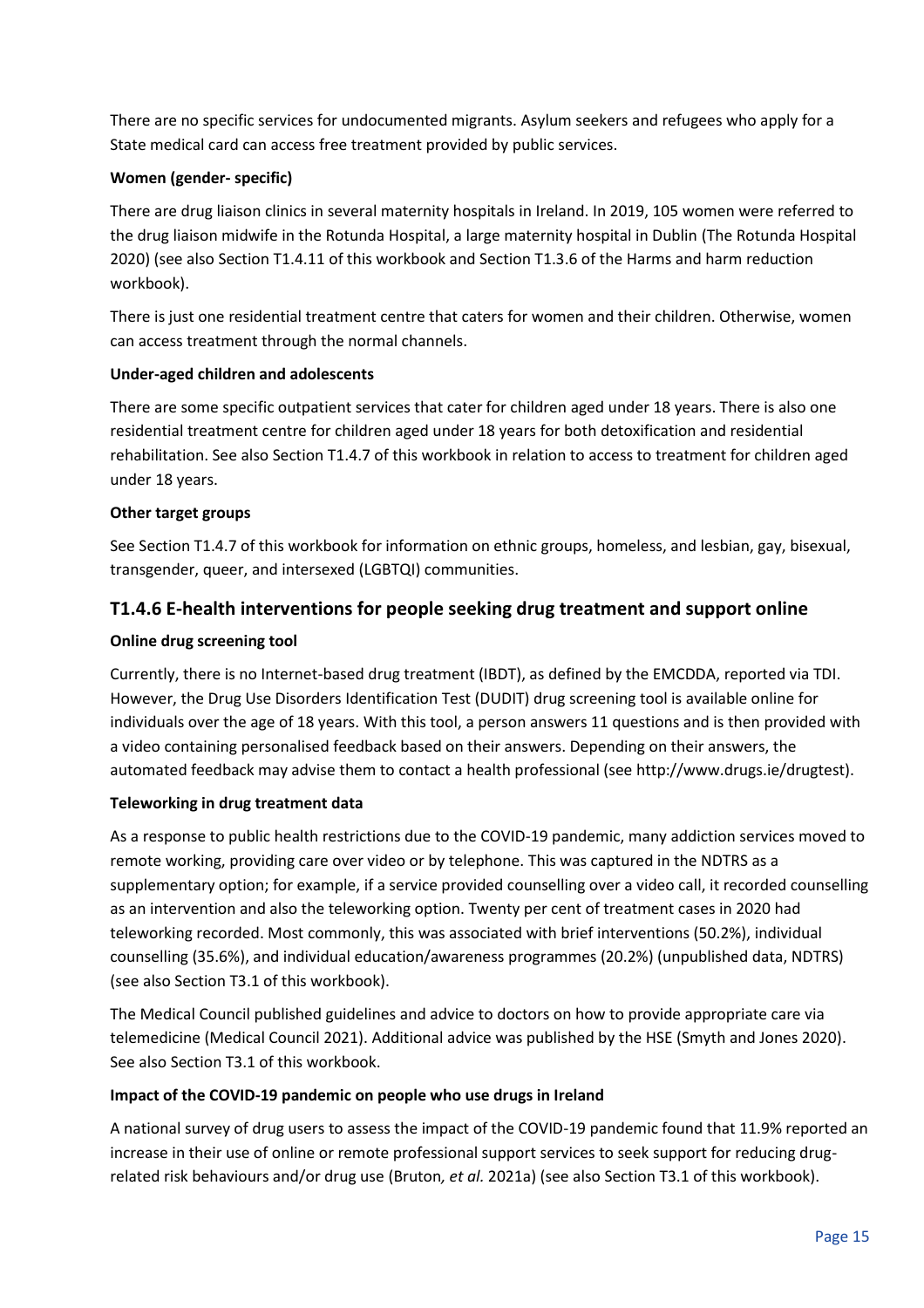## <span id="page-16-0"></span>**T1.4.7 Treatment outcomes and recovery from problem drug use**

A recent report used case-based treatment data from the NDTRS (2014 to 2019) to evaluate a number of elements of the current national drugs strategy (Department of Health 2017) (Bruton*, et al.* 2021b) (see also Section T4.1 of this workbook). Treatment data from the NDTRS are affected by different issues, including the participation of services in the NDTRS, and in 2017 the move to a new online data entry portal that needs to be considered when interpreting the data.

## **Time between assessment and entering treatment**

The report used time between assessment and entering treatment to assess timely access to treatment for Goal 2 of the national drugs strategy, "Minimise the harms caused by the use and misuse of substances and promote rehabilitation and recovery" (Department of Health 2017). The proportion of cases aged 18 years and over accessing treatment within 1 month of assessment dropped from 94% in 2014 to 91% in 2017, rose to 93% in 2018, but fell back to 92% in 2019. There was no consistent difference seen in this indicator between males and females.

On average, between 2014 and 2019, 90% of cases aged 17 years or under accessed treatment (for either alcohol or other drugs) in under 1 week (note: indicator is 1 week for those aged under 18 years, compared with 1 month for those aged 18 years and over). There was no gender difference in the proportion of male and female cases.

Access to treatment varied slightly for other age cohorts, with slightly higher proportions of the younger cohorts accessing treatment within 1 month; on average, 94% of those aged 18–19 years or 20–24 years accessed treatment within 1 month, compared with 91% of those aged 35–39 years or 40–44 years.

Access varied depending on the main problem drug reported. In general, a slightly higher proportion of cases reporting cannabis as their main problem drug (range: 94% to 97%) and cocaine (range: 92% to 96%) accessed treatment within 1 month. The comparable figures for opioids were between 89% and 92%, and for hypnotics and sedatives were between 89% and 94%.

Access times also varied by type of accommodation. Cases in prison had the highest rates of access within 1 month, ranging from 95% to 98%. However, the treatment data from prison in the NDTRS are not representative of all prison treatment. Most of the data are from in-reach counselling, as the medical units of Irish prisons do not participate in the NDTRS. Access times were lower for cases in institutions (residential care/half-way houses; range: 87% to 90%), in unstable accommodation (range: 91% to 93%), and who were homeless (range: 90% to 96%).

In relation to ethnicity, on average, 95% of Traveller cases accessed treatment within 1 month.

Access to treatment also varied by area, which may have also been affected by participation in the NDTRS.

## **Rate of successful exits**

The report used case-based treatment data in relation to successful exits from the NDTRS (2014 to 2019). The definition of a successful exit for the purposes of this report was a treatment discharge whereby the case had completed treatment or was transferred/referred onwards for additional treatment in another addiction service.

The analysis used data on all treatment exit cases (discharges) as of 1 January 2020. The latest possible treatment entry date was 31 December 2019. The minimum follow-up period was 1 day while the longest follow-up period was 6 years. Year refers to year of treatment entry.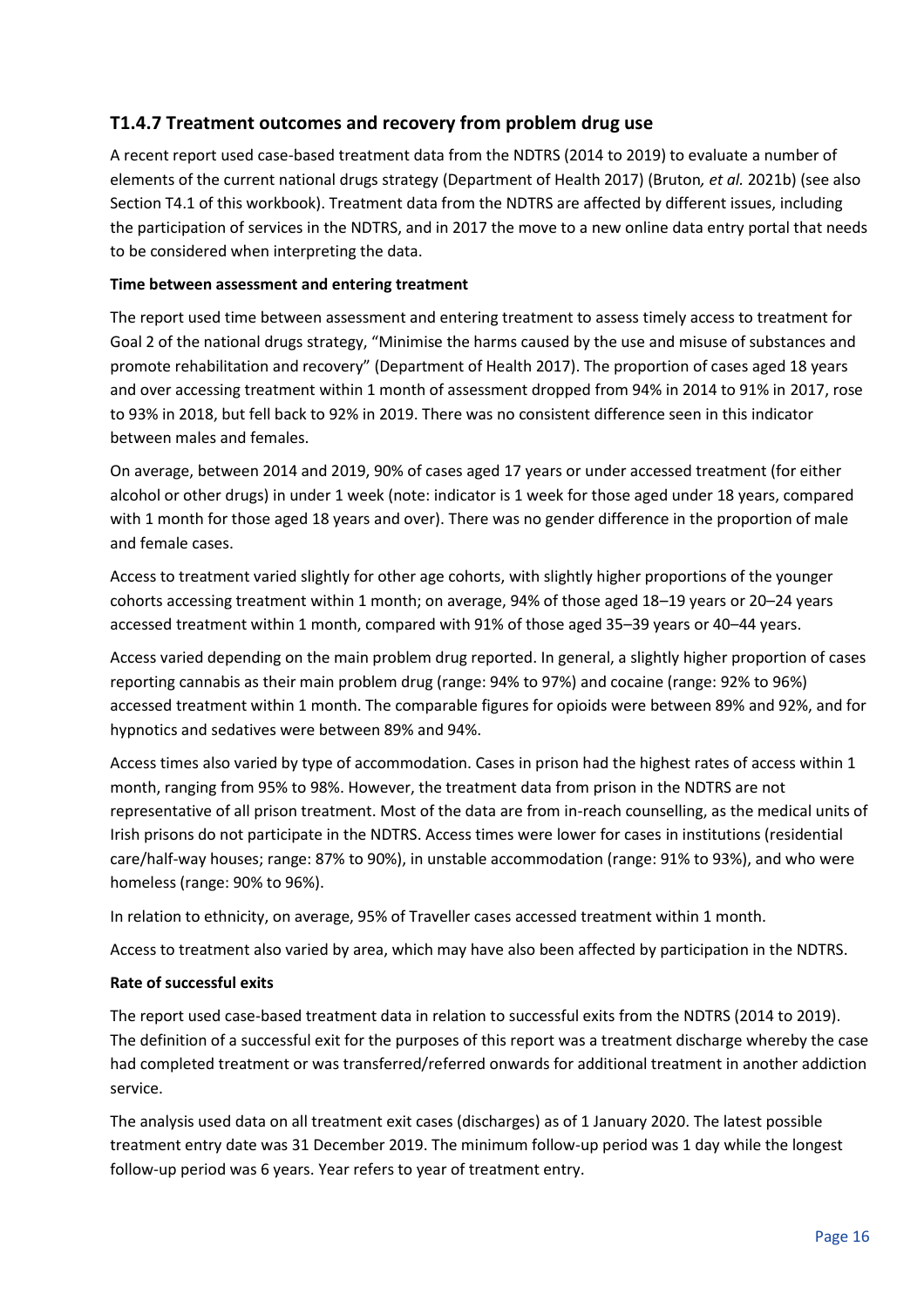The authors stress that exits not defined as successful exits are not necessarily unsuccessful exits, because there is a range of reasons for which a case may have left treatment. Therefore, the analysis did not look at the reasons for early exit from treatment. In addition, when interpreting the results it is important to remember that they may vary depending on the main problem drug reported.

The rate of successful exits was lowest for cases entering treatment in 2014 and highest for cases entering treatment in 2017 (48.7%). On average females had a higher rate of successful exits (50%) compared to males (46%). On average, cases aged over 50 years had higher rates of successful exits (57%) compared to cases aged 18–19 years (40%). The rates of successful exits for cases reporting alcohol, opioids, cannabis, cocaine, and hypnotics/sedatives as the main problem drug remained relatively stable over the years under analysis (2014 to 2019). Small numbers for the other problem drugs make analysis more difficult.

## **Time (lag) between starting drug use and entering treatment**

The report also looked at the median time (in years) between starting drug use and entering treatment (lag) in order to investigate ease of access to treatment for successful exits. Between 2014 and 2019, the median age at which cases started to use their main problem drug remained stable, at 16 years old. In 2014, the median time lag to treatment (in years) was 18 years increasing to 20 years in 2017, then dropping to 17 years in 2019. However, lag to treatment did vary considerably by type of main problem drug (not presented in the report).

## **Communities most affected**

NDTRS treatment data were also used to evaluate Goal 4 of the current national drugs strategy: "Support participation of individuals, families and communities" (Department of Health 2017), looking at communities most affected by substance misuse and whether they accessed drug treatment after referral. The authors identified a lack of data to evaluate this goal and, for the purposes of this report, used treatment data for Traveller, LGBTQI, and homeless cases. The authors noted that a limitation of using treatment data for this goal was that a person had to be in contact with a treatment service in order to be included in the analysis, and therefore any evaluation was only partially representative.

## **Travellers**

• Between 2014 and 2019, there was an increase in the number of cases in this group who were referred to treatment but who did not go on to enter treatment, rising from 6% to 10%. The small number of cases in this group makes interpretation difficult.

## Homeless

• Between 2014 and 2019, there was an increase in the number of cases in this group who were referred to treatment but who did not go on to enter treatment, rising from 8% to 12%.

Cases identifying as homosexual or bisexual

• Between 2014 and 2019, the proportion of cases identifying as homosexual or bisexual remained stable, at 8%. However, the number of cases self-identifying as homosexual or bisexual is likely to be an underestimate, due in part to a reluctance by services to collect the treatment data, and also due to the nonparticipation of some LGBTQI-specific services in the NDTRS.

## <span id="page-17-0"></span>**T1.4.8 Social reintegration services (employment/housing/education) for people in drug treatment and other relevant populations**

No information.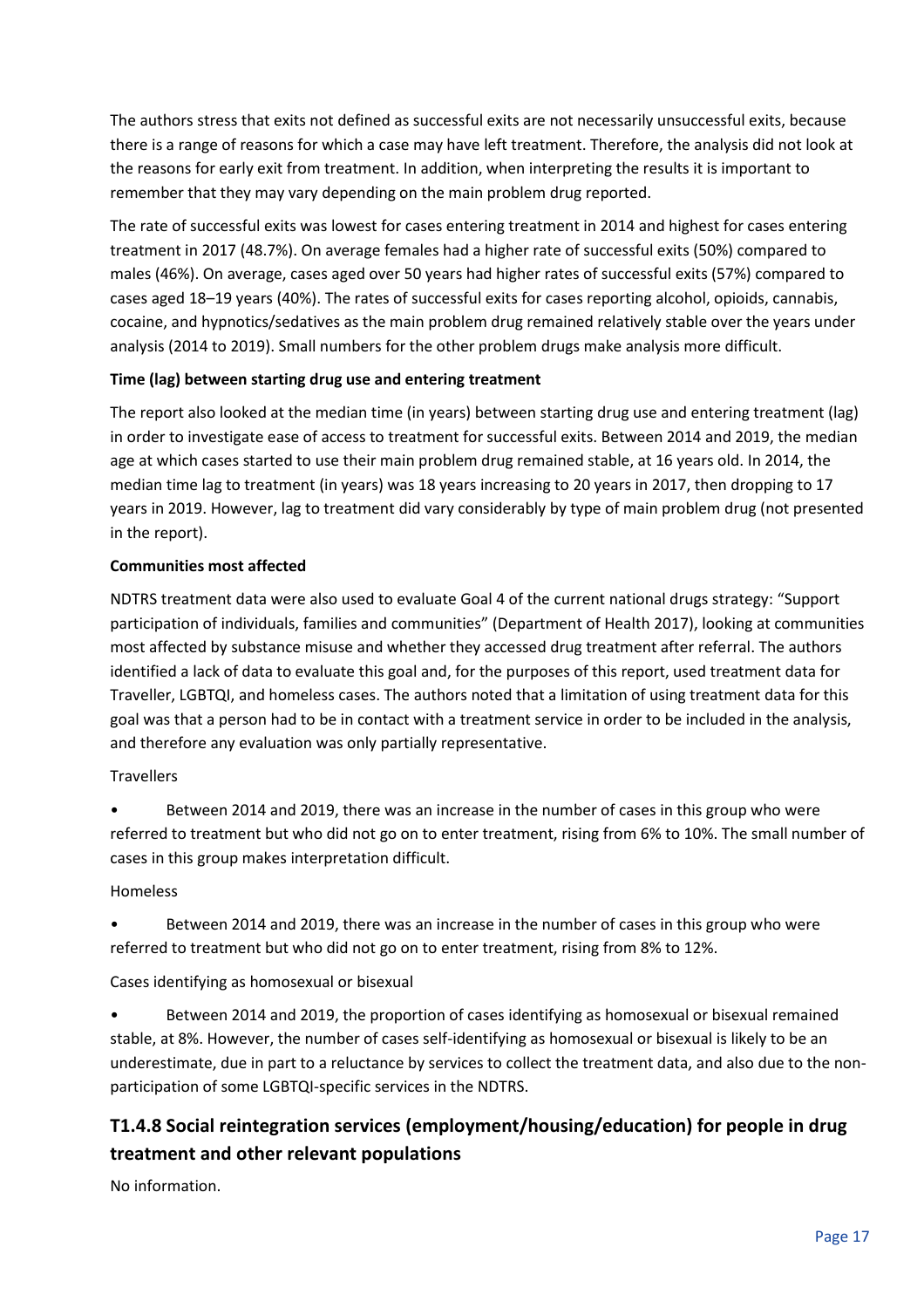## <span id="page-18-0"></span>**T1.4.9 Main providers/organisations providing Opioid substitution treatment**

Outpatient OST for people with problem opioid use is provided only through HSE drug treatment clinics, satellite clinics, or specialised GPs in the community, and is provided free of charge. Under the opioid treatment protocol (Health Service Executive 2016, Health Service Executive 2020a), GPs in the community are contracted to provide OST at one of two levels: Level 1 or Level 2. Level 1 GPs are permitted to maintain OST for people with problem opioid use who have already been stabilised on OST. Each GP qualified at this level is permitted to treat up to 15 stabilised patients. Level 2 GPs are allowed to both initiate and maintain OST. Each GP qualified at Level 2 may treat up to 35 OST patients. Practices where two Level 2 GPs are practising are permitted to treat up to 50 OST patients in total.

Please note that there is a change to reporting OST trends in this Workbook. Previously only methadone was reported, but as of 2020, buprenorphine-based products are now included in the annual totals reported in this workbook (see Section T1.4.10). The total for 2020 is based on corrected figures, so it may differ from what has been previously reported elsewhere. In 2020, according to data from the CTL, as of 31 December 2020, 54.2% of patients were received OST in specialist outpatient clinics; 39.8% were received OST from GPs; 5.9% received it in prison; and less than 1.0% received it in an inpatient setting (unpublished data, CTL, 2021; also see Section T2 of this workbook). These trends are similar to those reported for 2019.

The proportion of clients receiving OST from GPs has increased slowly but steadily over the years, from 32% in 2001 to 41% in 2015. The change seen between 2001 and 2015 likely reflects the policy to move stable OST clients back to primary care, where they can receive all their care, including OST, from their own GP. The change may also reflect the increase in the number of specialist GPs in the community. The proportion of clients receiving treatment in specialist outpatient clinics decreased from 59% in 2008 to 52% in 2018, before rising slightly to 54% in 2020.

## <span id="page-18-1"></span>**T1.4.10 Number of clients in OST**

The number of clients registered for MMT **on 31 December each year** is reported by the CTL, the national register of all clients on MMT (see Figure IV in Section T2 of this workbook, as well as Standard Table 24). On 31 December 2019, 10,318 clients were registered for MMT (including those receiving methadone in prison) (personal communication, Caroline Walsh, CTL, 2020). This is almost identical to the number registered at the end of 2018 (10,332).

Almost all clients receive MMT as their opioid substitute, as historically this has been the primary drug of choice for treating opioid dependency in Ireland. Since November 2017, Suboxone has been available by prescription for patients where clinically appropriate. As of 31 December 2019, there were 262 clients registered on Suboxone, compared with 177 clients in 2018 and 110 in 2017. These numbers are not included as yet in the overall number of patients receiving OST reported above or in Standard Table 24, which currently only apply to patients on methadone.

## <span id="page-18-2"></span>**T1.4.11 Characteristics of clients in OST**

In 2019, of the 105 women who were referred to the drug liaison midwife in a large maternity hospital in Dublin, 33 had a history of problem opioid use and were accessing MMT. Eight of these women commenced treatment because they were pregnant. (The Rotunda Hospital 2020) (see also Section T.1.4.5 of this workbook and Section T1.3.6 of the Harms and harm reduction workbook).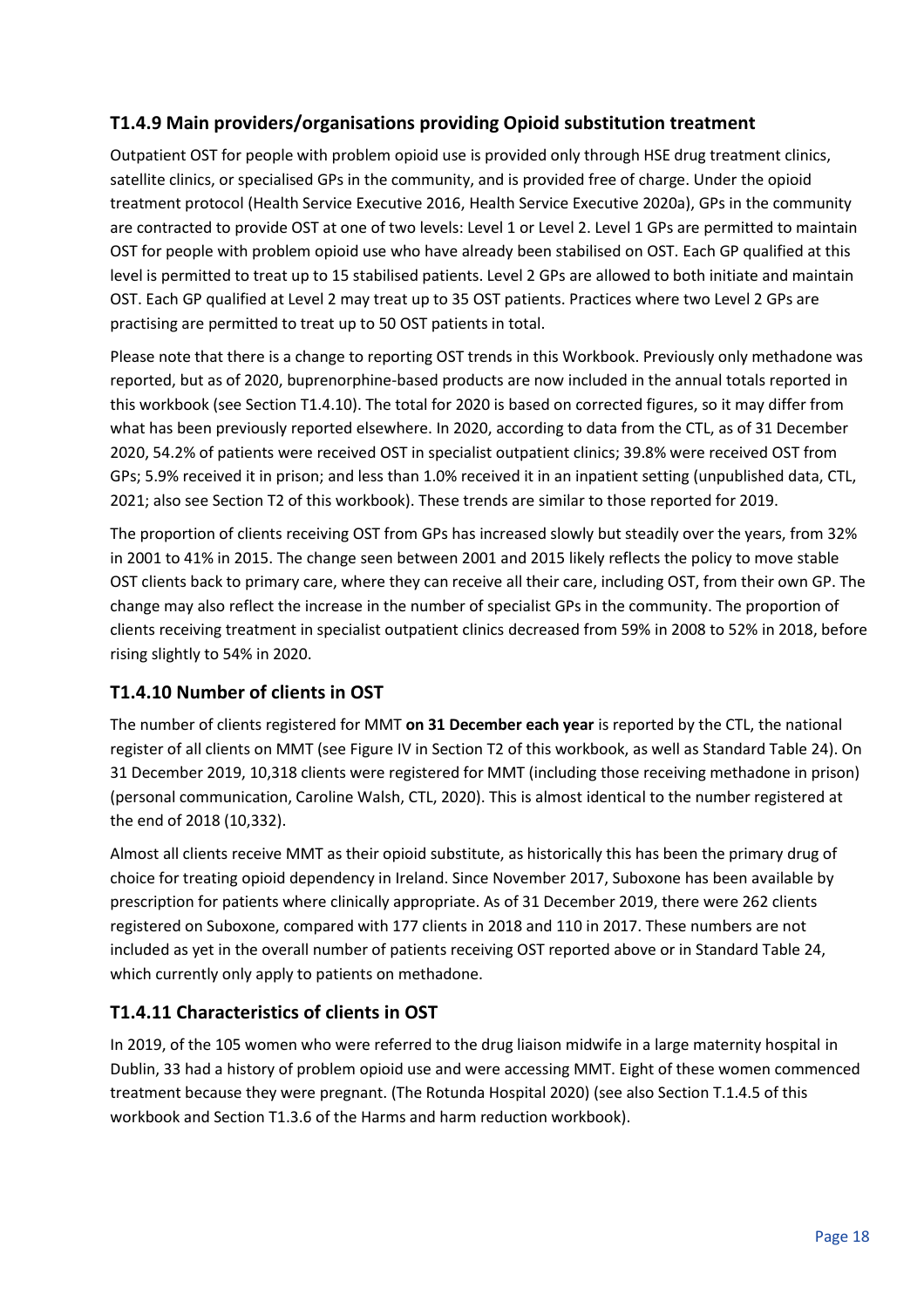## <span id="page-19-0"></span>**T1.4.12 Further aspect on organisation, access and availability of OST**

## **All actual clients registered for OST**

The CTL also provides data on all actual clients registered for MMT during the year from 2005 onwards (personal communication, CTL, 2021). This is different from what is reported in Section T1.4.10 of this workbook and also in Figure IV and Standard Table 24, which report on clients in OST as of 31 December each year. These total data show a 31% increase in the number of clients registered in the 14-year period from 2005 to 2018, with a slight decrease in 2019 (Figure T1.4.12.1). An increase was reported again in 2020, to 11,838. This was due to the increased access to OST as part of the public health response to the COVID-19 pandemic (see Section T3.1 of this workbook for more information). The proportion of clients receiving their first methadone substitution decreased from 9% in 2005 to 5% in 2019, but increased again to 6% in 2020 (Figure 1.4.12.1).

In 2020, the majority of clients were male (71%), similar to previous years. The proportion of clients aged under 25 years continued to decrease, from 16% in 2005 to 2.1% in 2020. The decrease in the number of adolescents requiring OST, mainly due to changing drug use patterns in this group as they move away from heroin, has been noted in other publications (Smyth and McCarney 2020). The most common age group of those in OST 45 years or older (32.7%).



#### **Figure 1.4.12.1 Total number of clients registered for MMT on the CTL, 2005–2020**

There are data on the total number of actual clients registered for buprenorphine-based products on the CTL for 2020 (personal communication, CTL, 2021). There are no earlier data to combine trends pre-2020.

In 2020, 537 actual clients received buprenorphine-based products. Of these, 49.1% had been registered on the CTL for the first time (first OST substitution). This is much higher than those commenced on MMT; see the relevant guidelines for OST prescribing practices (Expert Group on the Regulatory Framework 2011, Fitzgerald 2011) (Health Service Executive 2016, Health Service Executive 2020a). Of those in receipt of buprenorphine-based products, 66.1% were male and 3.2% were aged under 25 years. The most common age group of those in receipt of buprenorphine-based products was 45 years or older (28.2%).

## **Factors associated with early and later dropout from MMT in specialist addiction clinics**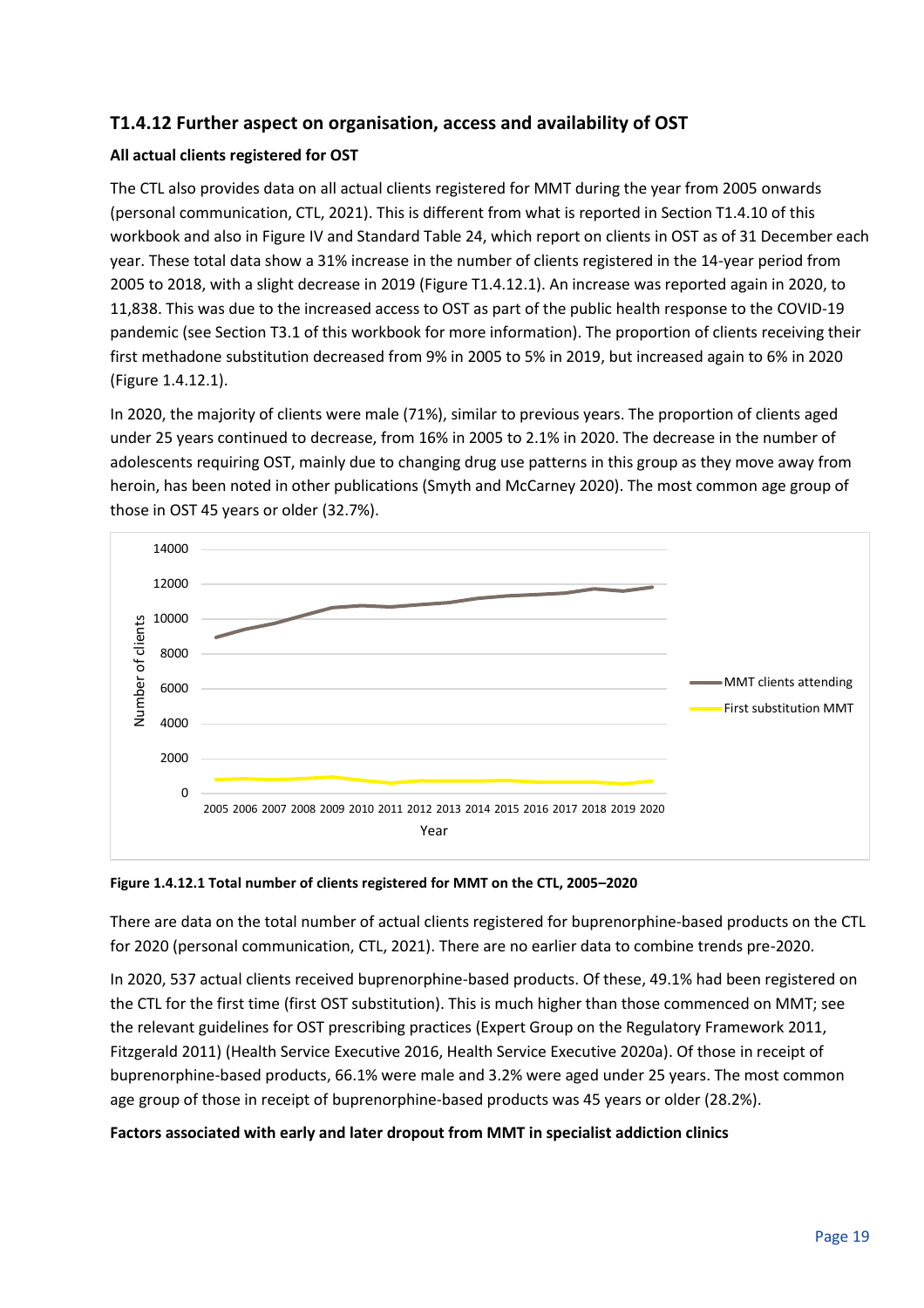An Irish study looked at factors associated with early and later dropout from MMT in specialist addiction clinics (Durand*, et al.* 2020). The authors conducted an observational cohort study of individuals who had experienced at least one episode of MMT lasting longer than 7 days in Irish specialist addiction services (Dublin Southwest and Kildare) between 1 January 2010 and 31 December 2015. Data were gathered through the CTL and the Methadone Treatment Scheme. Client records were also linked to the General Medical Services pharmacy claims database and the National Drug-Related Deaths Index. Using a statistical model, this study identified determinants of time to dropout from MMT at 3 months and at 12 months across multiple treatment episodes.

The 2,035 clients included in the study experienced a total of 4,969 MMT episodes over the observation period. The median age was 34.4 years at the time of initial treatment episode, and 68% of clients were men. Almost 42% of clients received a median methadone dose below the recommended optimal range of 60–120 mg/day. The study showed that:

- 2,724 dropout events occurred during the 6-year observation period.
- 82.8% of all dropouts occurred within the first 12 months of treatment.
- 49.7% of dropout events occurred within the first 3 months of treatment.

Dropout at 3 months was associated with low-dose methadone (<60 mg/day) and a history of previous dropout. Adherence to treatment, defined as not missing doses over the previous 30 days, was shown to be protective. Low-dose methadone and previous dropout remained as increased risk of dropout at 12 months. Being male, having a prescription for benzodiazepines, and having a higher number of comorbidities were also identified as additional risk factors in the longer-term model. Once again, adherence was protective at this time point.

The authors concluded that factors identified in this study could serve as indicators to risk stratify clients and provide service enhancements to increase engagement and retention in treatment. Previous dropout or missing doses are suggestive of instability, and these clients should be identified as high risk of both early and later dropout. It is noted that no study thus far has examined the persistent prescribing of low-dose methadone, but it is suggested by the study authors that a review of prescribing practices should be considered. Adherence was protective at 3 and 12 months and should be actively encouraged. The authors recognise both the strengths and limitations of this current research and note that further testing and validation is required in order to build on the associations identified here in understanding the determinants of dropout from OST.

## **Stigma of growing older on methadone maintenance treatment**

A 2021 research study examined the intersecting levels of stigma experienced by service users in Ireland who are growing older and who are on long-term MMT (Mayock and Butler 2021).

In-depth qualitative interviews were recorded with 25 long-term clients who had been enrolled in MMT for at least 10 years prior to participating in the study. Recruitment was guided by a purposive sampling strategy within the geographical area of South Dublin and focused primarily on clients of specialist addiction clinics. An interview schedule of topics and questions was prepared in advance but maintained flexibility in order to ensure that collected data accurately reflected the respondents' personal perspectives. Analysis did not separate the sources of stigma in order to reflect the interwoven nature of these experiences by study participants. In total, 16 male and 9 female clients participated in the study, all of whom identified as Irish and were of white ethnicity. More than two-thirds of participants were aged over 40 years at the time the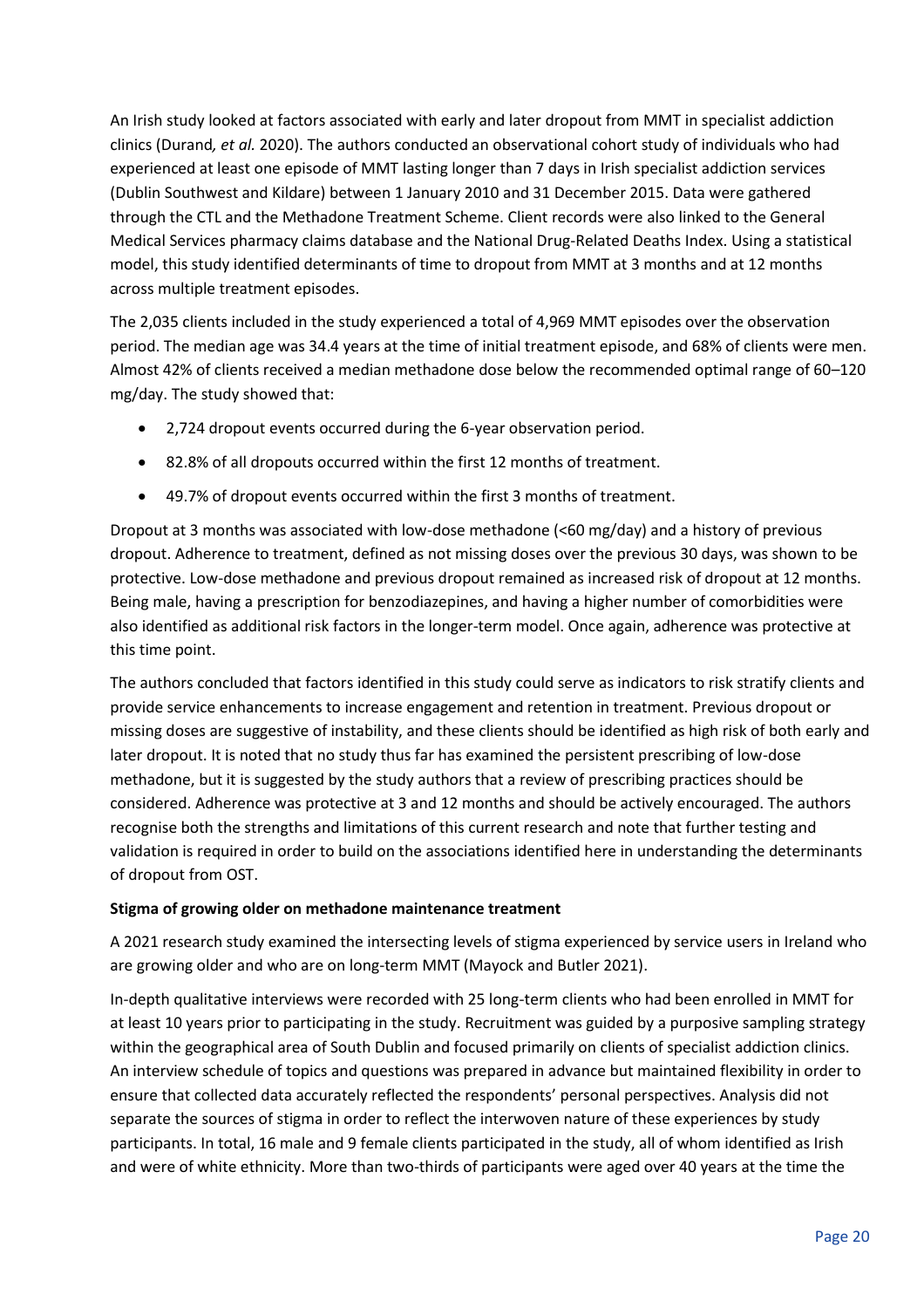research took place and 16 of the 25 recruited participants had first accessed MMT more than 20 years previously. The following is a summary of the key themes.

**Methadone treatment system:** While study participants had encountered kindness and empathy among some healthcare professionals, accounts overall summarised the methadone treatment regime as "demoralising" and unlike other healthcare services. For many, stigma was experienced and conveyed through an absence of trust from treatment providers and a sense of control exerted over the client. Privileges such as takeaway doses could be easily withdrawn and the requirement to provide urine samples under supervision was described by interviewees as "mortifying" and "degrading". The lack of agency and palpable divide felt by clients with their treatment professionals served to reinforce feelings of inferiority and the perception of the client as deviant and a "junkie".

**Secrecy and concealment:** For many participants, fear of public scrutiny and negative responses from family, friends, and the community dictated their behaviour towards clinic or pharmacy attendance. The pressure to manage public perceptions was reported by women in particular, with one respondent explaining how she would "go down at a certain time knowing that's the time there won't be many there and I'm in and out in a flash". Many clients felt that they were treated differently and had experienced public shaming in these settings. One interviewee described how she was "outed" by a pharmacist due to a lack of discretion in the presence of a neighbour, and she reported feeling that "the ground couldn't open up fast enough, I just wanted to die".

Participants also believed that revealing their status as a methadone patient could jeopardise their employment opportunities, and opinions expressed in the workplace served to strengthen the need for secrecy. As one interviewee explained of her colleagues, "I'd be afraid for them to know. The things they say about drug addicts…It wouldn't go down good".

**Private burden**: For study participants, the stigmatising attitudes and experiences in their external environment had perpetuated a deep sense of self-stigma interwoven with their self-identity. This was highlighted by one interviewee, who described their personal perspective on addiction as follows: "that's what you do as a drug addict – you let people down, you're unreliable, you're of fucking no use to nobody".

Internalised shame also impacted participants' ability to have close relationships or form new ones for fear of rejection, with one participant describing herself as a "junkie in disguise". Such feelings of social isolation and loneliness were reinforced further with age, with participants already having experienced long periods of marginality. Many had resigned themselves to being cut off from wider society and felt that they were now condemned to ostracisation: "That sort of loneliness is physically painful, as well as emotionally, but I just can't see that ever changing".

This study describes how long-term methadone treatment was punctuated by stigma intersecting at macro, meso, and micro levels in clients' lives. Methadone use in older patients implicitly revealed their histories as drug users and carried negative connotations that marked them as different to other health service users. The authors acknowledge the small sample size and the selection of participants primarily from specialist addiction clinics to be limitations of this work. They recommend that future studies engage with larger groups and wider treatment contexts. Nevertheless, these findings reveal that current practices and public perceptions severely hinder an improved quality of life for long-term MMT clients.

#### **Qualitative insights into pregabalin use among individuals in OST**

In recent years, research and reports have highlighted the use of pregabalin, due to its potential for dependence and abuse, and an increase in pregabalin-related overdose deaths in several European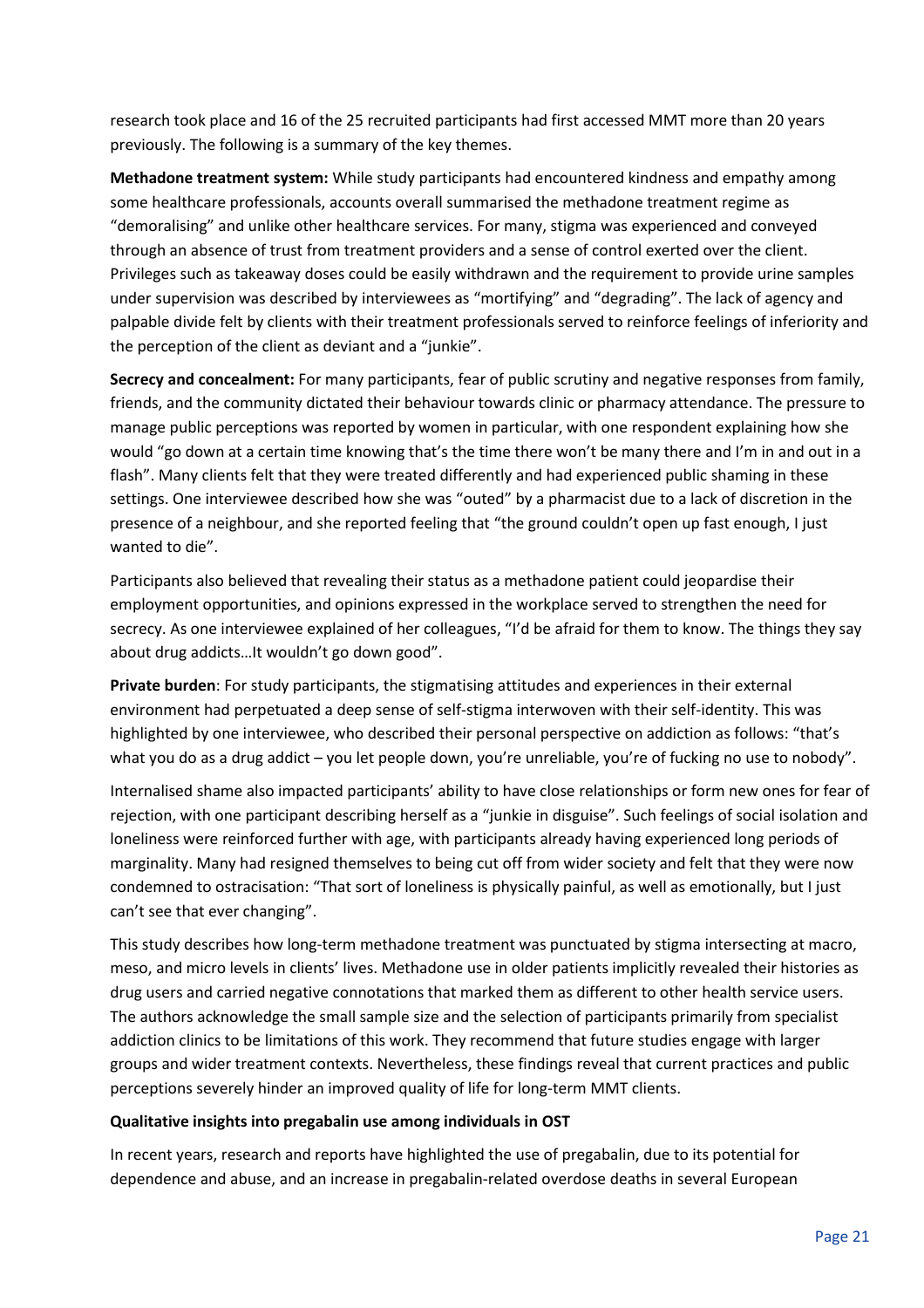countries. As a prescription-only central nervous system (CNS) depressant analogue to gamma-aminobutyric acid (GABA), it is used for an array of conditions, including neuropathic pain, epilepsy, generalised anxiety disorder, and fibromyalgia (Health Service Executive 2020b) (Lynn*, et al.* 2020) (Lynn 2019). A recent study looked at the experiences of patients in OST in relation to pregabalin (Brennan and Van Hout 2020). The authors selected OST patients as their study population due to their increased risk for problematic use of pregabalin and overdose. This study was the first in Ireland to capture the experiences of OST patients using pregabalin.

The qualitative descriptive study utilised one-on-one, semi-structured interviews. Participants were recruited from a service offering OST and harm reduction in Dublin. To be eligible, participants had to be both current or former OST patients and current or recent users of pregabalin. Of 15 participants, 9 were male and 6 were female, ranging in age from 25 to 45 years. The key findings were as follows:

- **Use patterns:** One-half of participants were initially prescribed pregabalin, predominantly for pain. The others first consumed pregabalin after receiving it from peers. For many participants, being part of a polydrug use/'tablet-taking' culture and having a history of using benzodiazepines or Z-drugs often preceded pregabalin use. Participants recounted combining pregabalin with substances such as methadone, benzodiazepines, and Z-drugs, and with stimulants such as crack cocaine in order to 'come down'. Many stated consuming more than 1000 mg daily, with doses ranging from 800 mg to 6000 mg. Most took pregabalin orally; none reported injecting, given its connotation with past heroin use.
- **Motivators:** The reasons for consuming pregabalin included the self-regulation of negative emotions and enhancement of sociability and confidence. Participants specifically stated that they used pregabalin to numb distress and underlying psychological issues such as trauma.
- **Side effects:** Examples of undesirable side effects mentioned were losing consciousness or control, and behaviours such as shoplifting or aggression due to feeling 'invincible'.
- **Sourcing routes:** Strategies included approaching multiple doctors and exaggerating symptoms while seeking prescriptions; buying pregabalin on the street or through social media; or diverting legitimate prescriptions from their network.
- **Role of medical professionals:** While some participants described doctors as gatekeepers to sourcing pregabalin, multiple participants received it from doctors or pharmacists illegitimately, either by filling prescriptions early or selling their prescriptions.
- **Detoxification and withdrawal symptoms:** One participant recounted experiencing very severe physical and psychological withdrawal symptoms while detoxing from pregabalin at home. Another reported undergoing a medically supervised detox. Several other participants described psychotic symptoms and suicidal ideation during pregabalin withdrawal, consistent with previous descriptions in the literature.
- **Combination with opioids:** The data provided some insights into the popularity of combining opioids with pregabalin. Participants reported using pregabalin to manage withdrawal symptoms from opioids and finding it superior to other substances. Use of pregabalin was also explained as resulting from its similarity in effect to opioids, specifically heroin. Additionally, pregabalin was described as being strong in its effect, and therefore attractive to those with built-up tolerance.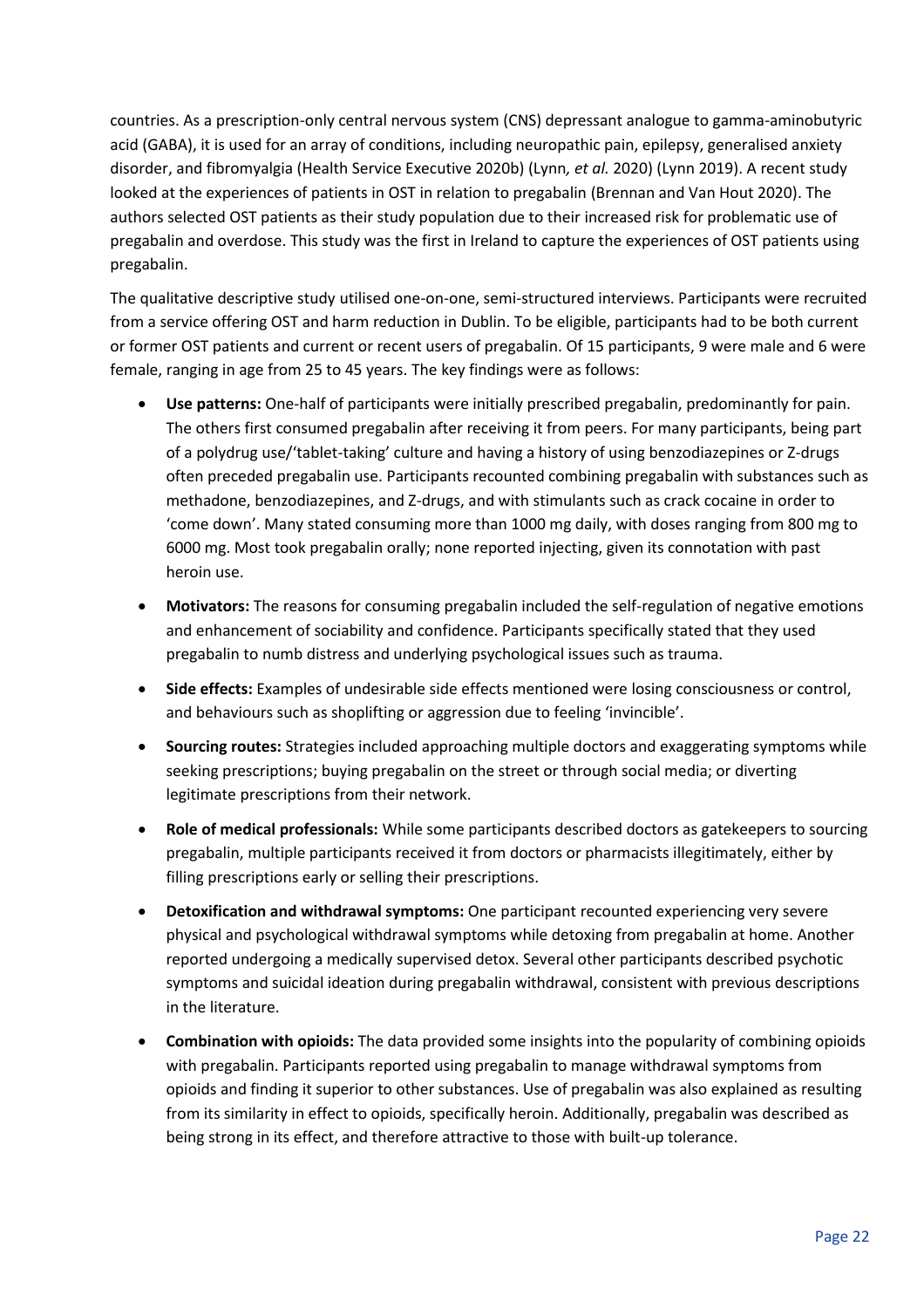• **Harm perception and reduction:** Participants were alert to the risk of overdose, often due to personal experiences, and reported using indigenous harm reduction strategies, such as decreasing consumption and not buying counterfeit Lyrica.

Based on the participant responses, the authors conceptualise the consumption of pregabalin among service users receiving OST within a socio-ecological model, reflecting interacting risk factors on the individual, community, and systemic levels (see Figure 1.4.12.2). They extrapolate several recommendations for policy and healthcare service delivery from participants' accounts.



## **Figure 1.4.12.2 Risk factors for problematic pregabalin use in an OST patient sample in Dublin**

(Source Brennan et al, 2020)

Given the participants' worrying descriptions of malpractice, the authors emphasise the need for monitoring pregabalin prescriptions and for doctors and pharmacists to carry out risk assessments that consider OST patients' vulnerability to pregabalin dependence; reduce off-label prescribing; and choose alternatives to pregabalin for pain relief.

The authors also call for increased healthcare support for OST patients using pregabalin, such as traumainformed interventions; medical supervision and vigilance to psychiatric symptoms during pregabalin detox; harm reduction measures; and information campaigns.

The study's findings should be viewed in light of several methodological limitations, including the small sample size, single study location, and potential recall bias. Considering the prevalence of polydrug use, statements about the effects of pregabalin should be interpreted with caution.

The study nonetheless provides important first insights into the risk factors for pregabalin use among OST patients as an at-risk group, and features recommendations for policy and health service responses grounded in qualitative data.

#### **Impact of OST on lifestyle behaviours**

A qualitative study looked at clients' experiences of change, barriers to, and facilitators of positive lifestyle behaviours in relation to physical activity and diet after starting OST (Matthews*, et al.* 2021). Ten clients were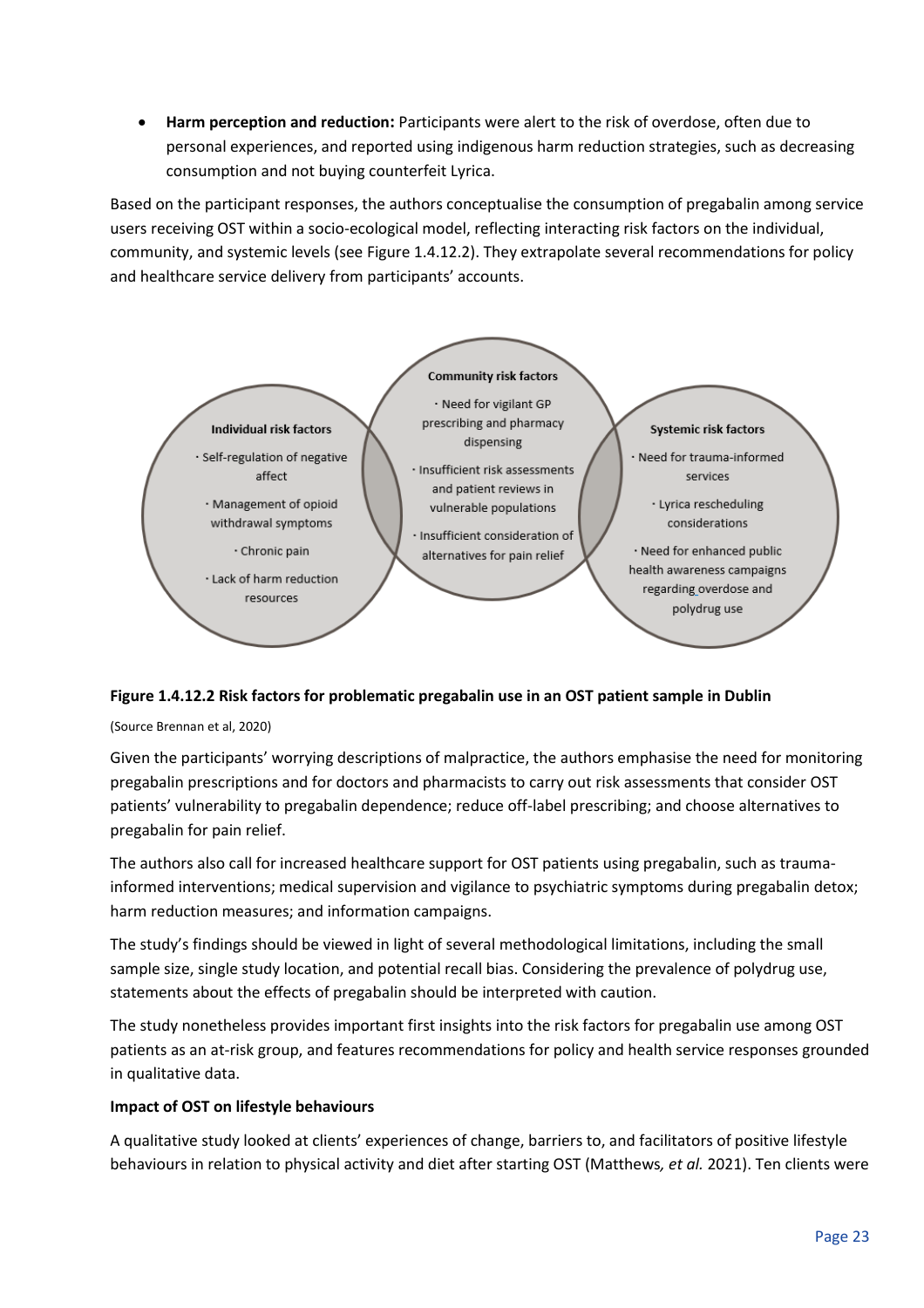interviewed, and most felt that their lifestyle behaviours had improved since starting OST. Barriers to improved lifestyle behaviours identified were side effects of methadone, physical ill health, and social circumstances. Stigma was one of the psychological barriers to physical activity referenced. The authors concluded that lifestyle behaviours can be positively impacted by commencing OST, but a number of barriers remain.

## **Developing a client-driven, nurse-led addiction nursing model**

A recent study was undertaken to develop a contextually appropriate addiction nursing model which was "implementable, practical, and measurable and that addressed clients' needs" based on existing models (Comiskey*, et al.* 2021) (Comiskey*, et al.* 2019).

The study was conducted in 2017 and researchers interviewed 131 adult clients of six methadone clinics in Dublin. The researchers used a standardised, validated questionnaire incorporating the Opiate Treatment Index (OTI), the 28-item General Health Questionnaire, and treatment history questions.

Two-thirds of those interviewed were male, and participants had a mean age of 41 years (range: 26–66 years); women had a lower mean age (37 years) compared with men (43 years). Most participants were unemployed (90%), with 42% on disability benefits. Almost two-thirds (61%) had children aged under 18 years, and of these, just over one-half (56%) were not living with their children.

All clients were recruited from methadone clinics. The mean dose of methadone was 67 mL (range: 0–160 mL). The average length of time in treatment at the time of the interview was 7.6 years (range: 6 weeks to 26 years). With regard to drug use, both men and women used heroin and cocaine more than once a week, on average. Tranquillisers were used more than once daily, with men statistically more likely than women to have ever used tranquillisers. The proportion of men who had ever used cannabis was also statistically significantly higher than the corresponding proportion of women. Polydrug use on a daily basis was common for both men and women.

A summary of the OTI domain 'Physical health' showed that, on average, women experienced 17 health symptoms, while the comparable figure for men was 14. There was little difference between the symptoms experienced between genders, with the main symptoms being fatigue and energy loss, but with the exception of heart fluttering and headache for women and head injuries for men.

A summary of the OTI domain 'Psychological adjustment' showed that the study participants had scored higher than the recommended cut-off score of 4: 61% of men (mean score: 8) and 73% of women (mean score: 11) scored 5 or higher. Based on this, the researchers concluded that psychological adjustment was a priority for clients in order to be considered for any addiction nursing model.

The results were used to inform the development of an addiction nursing model where existing nursing models were reviewed by an expert practice nurse-led group. This expert group concluded that "a model must address client needs; hence, it must be adaptable with time, be nurse led, be measurable and implementable, must be cognizant of the person and the environment (clinic and community), must have a biopsychosocial approach, and possibly use a brief intervention approach to target a single measurable behavioural change outcome". The group recommended a hybrid model based on the BRENDA, FRAMES, and Tidal models, to refocus services on the clients' needs.

## **Average waiting times for OST**

A recent report used treatment data to analyse the performance of the current national drugs strategy (Bruton*, et al.* 2021b). One of the actions in the national drugs strategy is to improve the availability of OST,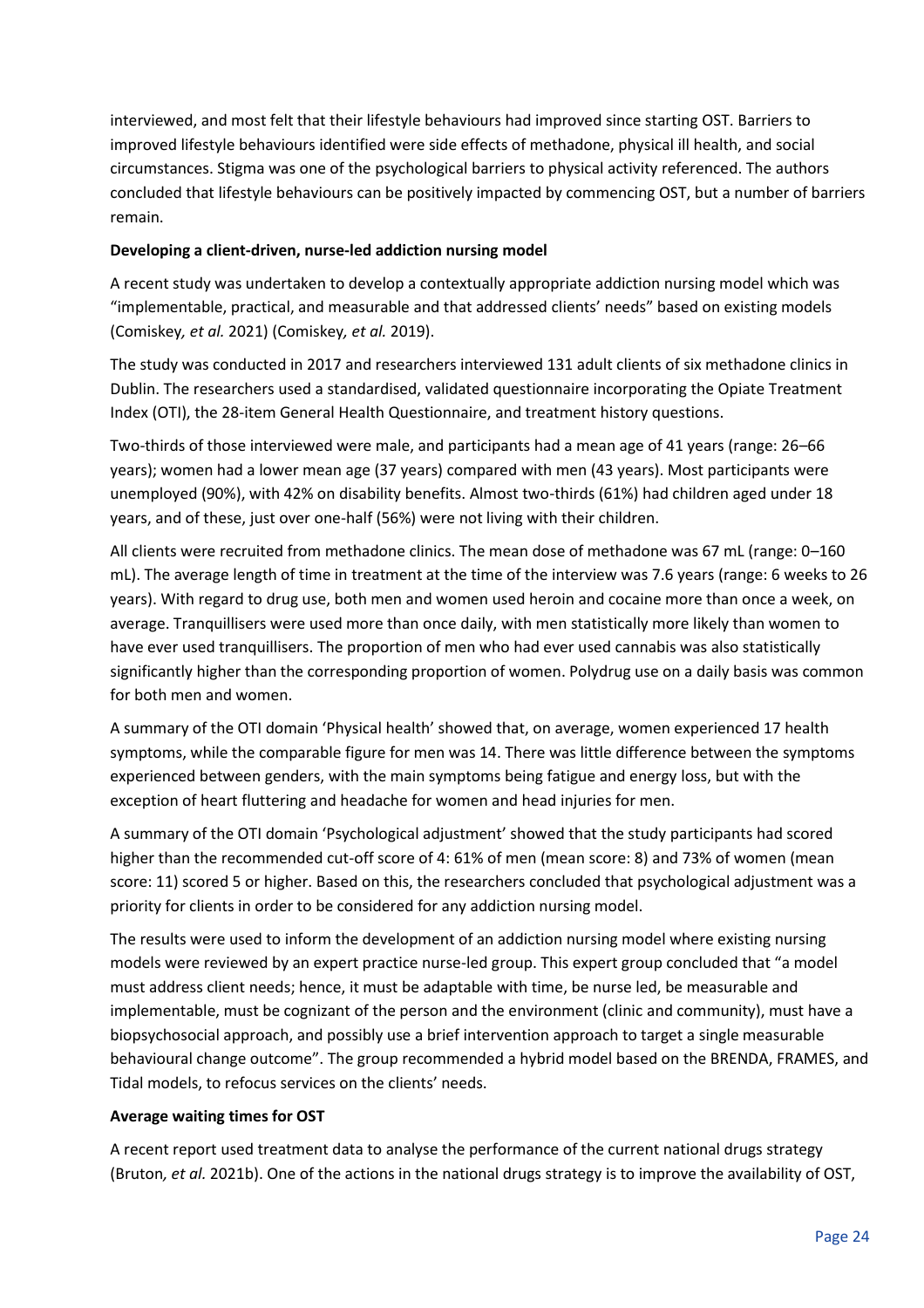and therefore the report reviewed average waiting times for accessing OST using HSE data (page 55 of the report). The analysis showed that between 2017 and 2020, the average wait time for OST fluctuated widely from 16.0 days to 155.5 days.

## <span id="page-25-0"></span>**T1.5. Quality assurance of drug treatment services**

## <span id="page-25-1"></span>**T1.5.1 Quality assurance in drug treatment**

No information.

## <span id="page-25-2"></span>**T2. Trends**

## <span id="page-25-3"></span>**T2.1 Long term trends in numbers of clients entering treatment and in OST**



**New treatment entrants (Figure II)**

## **Figure II. Trends in numbers of first-time clients entering treatment, by primary drug, 2002–2020**

In 2020, there were 3,795 new treatment entrants recorded (see also TDI). This represents a small decrease compared to the numbers reported in 2019, when 3,972 new entrants were reported. This decrease can be explained in part by the impact of public health restrictions due to the COVID-19 pandemic and its impact on data collection (see Section T3.1 of this workbook for further information). However, despite the decrease, the overall trends remain similar to previous years.

Proportionally, in 2020, new treatment entrants represented 40.5% of all cases, compared with 38.7% in 2019. The proportion of new treatment entrants has fluctuated over the 12-year reporting period, peaking at 47.2% in 2009, but it has stabilised since 2014 at around 39%.

In 2011, cannabis surpassed opioids (mainly heroin) as the main problem drug reported by new entrants to treatment, but in 2020, the number of new entrants reporting cocaine as the main problem drug (n=1,359; 35.8%) just surpassed cannabis (n=1,337; 35.2%) for the first time.

The number of new entrants reporting cocaine as the main problem drug has fluctuated over the 12-year reporting period, initially peaking at 19.0% in 2009, then dropping steadily until 2012 before increasing year on year to a new peak of 35.8% in 2020.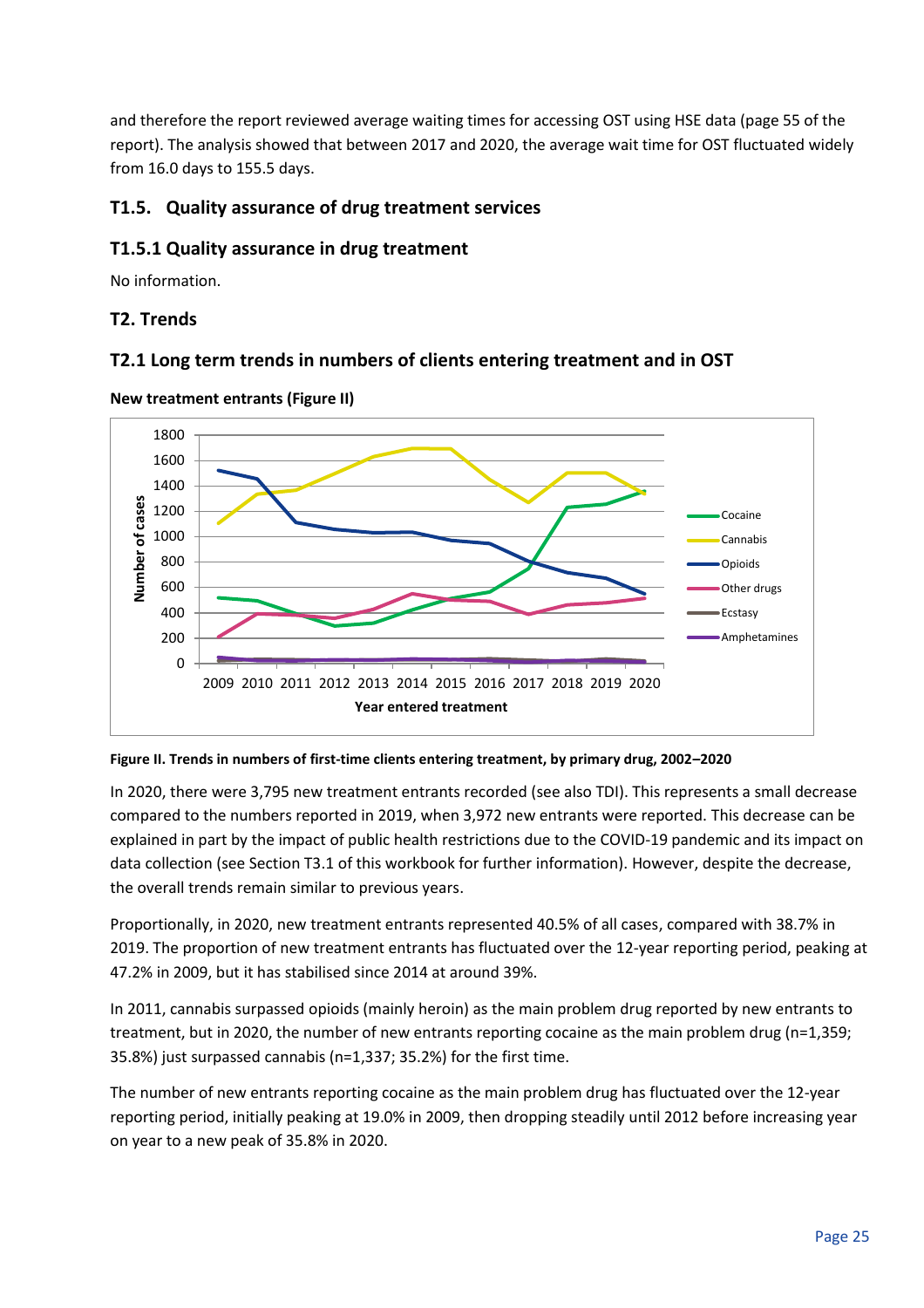Both amphetamines and ecstasy continue to be only very rarely reported as main problem drugs by new entrants to treatment.

In 2020, 'other drugs' (mainly benzodiazepines) was the fourth largest group of main problem drugs reported by new treatment entrants, as was the case in previous years.



**All treatment entrants (Figure III)**

#### **Figure III. Trends in numbers of all clients entering treatment, by primary drug, 2009–2020**

In 2020, a total of 9,368 treatment entrants were recorded in the NDTRS (see also TDI). This represents an 8.8% decrease in the number of cases reported compared with 2019, when 10,267 cases were reported. This decrease can be explained in part by the impact of public health restrictions due to the COVID-19 pandemic and its impact on data collection (see Section T3.1 of this workbook for further information). However, despite the decrease in case numbers, the overall trends remain similar to previous years.

Of the cases recorded in 2020, the majority (54.5%) had been previously treated, which was very similar to 2019 (53.9%).

In 2020, opioids (mainly heroin) were the main problem drug used by entrants to treatment, reported by 36.5% of all entrants, compared with 38.8% in 2019. The number of cases reporting problem opioid use peaked in 2010 at 4,929, and has shown a consistent downward trend since then.

In 2020, cocaine (27.2%) remained the second most common problem drug reported among all treatment entrants. The increase in the number of cases presenting for treatment for problem cocaine use continued in 2020, but to a lesser extent than in previous years. Previously, the highest proportion was reported in 2007 at 13.3%, dropping steadily until 2012, when it stabilised; however, the proportion of cases has increased since then to a new peak of 27.2% in 2020, compared with 24.1% in 2019.

Cannabis (21.7%) was the third most common problem drug reported. From 2004 to 2018, cannabis was consistently reported as the second most common main problem drug. The proportion of cases reporting cannabis as their main problem drug peaked at 28.9% in 2013, with the proportion decreasing almost every year since then.

Both amphetamines and, to a lesser extent, ecstasy are reported very rarely as main problem drugs by entrants to treatment in Ireland, with no discernible difference noted in 2020 compared to 2019.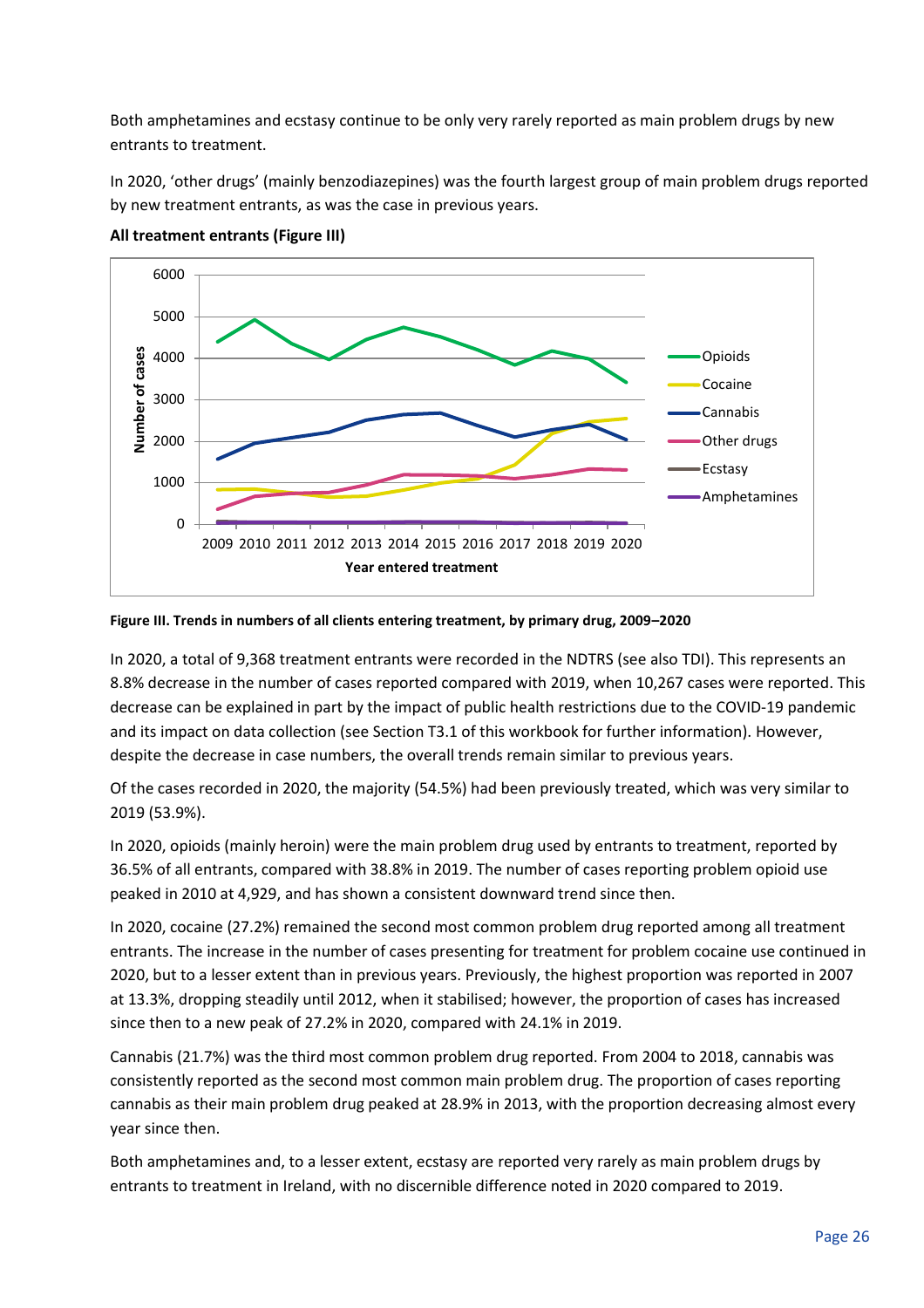In 2020, 'other drugs' (mainly benzodiazepines) was the fourth most common group of main problem drugs reported, which is similar to previous years.

Please note that the data reported through the TDI are a different selection from the data reported in the regular NDTRS bulletins (Kelleher*, et al.* 2021) and interactive tables (see

[https://www.drugsandalcohol.ie/tables/\)](https://www.drugsandalcohol.ie/tables/). Therefore, figures reported through these sources will differ slightly.



## **Figure IV. Trends in numbers of clients in OST, 1998–2020**

Source: CTL.

Note: Change in reporting trends. Figures from 2017 to 2020 have been updated to include all OST (methadone and buprenorphinebased products). Prior to 2017, only methadone was reported.

## **T2.2 Additional trends in drug treatment**

No new information.

## <span id="page-27-0"></span>**T3. New developments**

## <span id="page-27-1"></span>**T3.1 New Developments**

In mid-March 2020 the Irish Government announced a raft of public health measures to reduce the spread and impact of the COVID-19 pandemic, but by the end of the month the country was plunged into a full lockdown. This included working from home where possible, only leaving the house to shop for food or other essential items or to provide care to relatives, and the imposition of a travel limit within 2 km of home for brief individual physical exercise. These restrictions, initially designed to be temporary, lasted many months. This section summarises the impact of the COVID-19 pandemic and the associated public health restrictions on addiction clients and addiction services, as well as the responses to such.

## **Impact of the COVID-19 pandemic on TDI figures**

The NDTRS conducted an internal survey of participating services in order to better understand how the capacity and functionality of treatment services were impacted by COVID-19 restrictions and any impact on the annual figures reported through the TDI (unpublished data, NDTRS, 2020). The NDTRS surveyed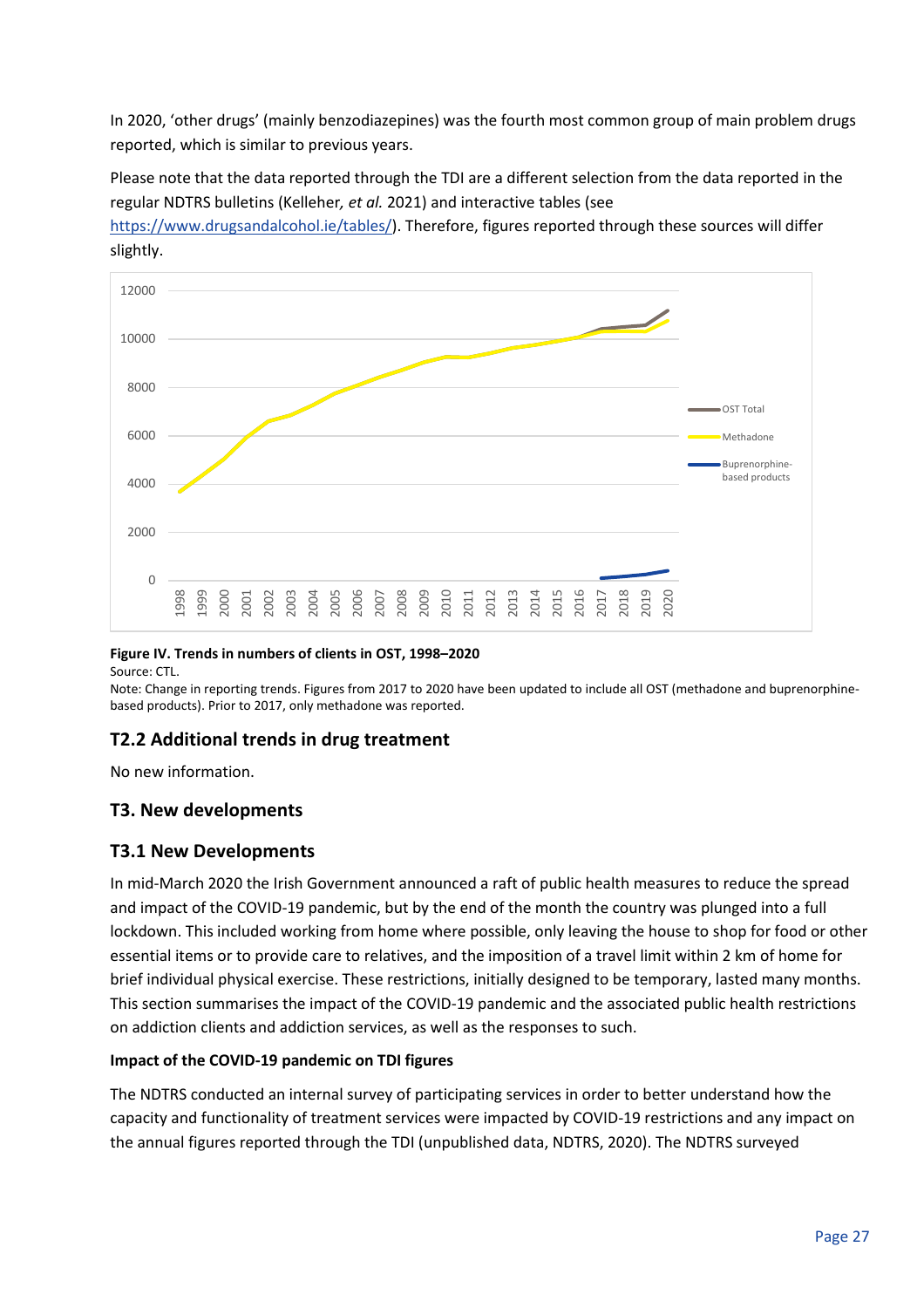participating services (excluding GPs) to estimate the impact of the restrictions on treatment data for 2020 (response rate: 80%).

Many services, particularly outpatient services, moved to remote working via the telephone or video (see also Section T1.4.6 of this workbook). There were both positive and negative observations from the services in relation to remote working. Some of the positives were: it allowed many services to continue working; they had better contact with some clients; clients appreciated not having to travel; and it worked well for stable clients. Some of the negatives were: difficulties with technology; it was tiring; it did not suit all client groups, e.g. chaotic users; it was harder to engage new clients; and it was not as effective as in-person support.

Around 40% of services surveyed stated that there was some impact on their ability to submit data returns, while around 50% expected some impact on numbers. The capacity of residential services was most affected, with most having to change the way they worked; for example, reducing bed capacity in order to allow for social distancing, reducing/stopping visits, and providing telephone supports for some activities. This information was supported by official figures showing the reduction in residential places, as outlined in Section T1.2.5 of this workbook.

GPs were not included in the internal survey. In 2020, the reported number of cases treated by GPs was greatly reduced, mainly due to COVID-19 restrictions, which limited the collection of the data.

In 2020, there was a 6% increase in the numbers registered for OST compared with 2019. This was due to the response of addiction services to the COVID-19 pandemic, as there were concerted efforts to improve access to OST by reducing waiting lists, allowing some services and GPs to increase their caseload, and increasing remote teleworking and other resources as required (see Section T1.4.10 of this workbook). This increase is not reflected in the TDI figures, in part due to public health restrictions on data collection and poor participation by GPs in the NDTRS.

The result is that in 2020, there was a 9% reduction in the number of cases reported via TDI – that is, from 10,267 cases in 2019 to 9,368 in 2020 (see also Section T2.1 of this workbook). This reduction is likely to be the result of a combination of the impact of public health restrictions on services, as well as being associated with issues in relation to data collection. However, the overall trends in drug treatment remained consistent with previous years.

## **Impact of the COVID-19 pandemic on drug and alcohol services and people who use drugs in Ireland: a report of survey findings**

In January 2021, the Irish Government Economic and Evaluation Service (IGEES) published a report on the impact of the COVID-19 pandemic on services and people who use drugs (Bruton*, et al.* 2021a). The report is based on two surveys undertaken in 2020: one looking at the impact on people who used drugs and one looking at the impact on addiction services and their clients.

The Survey of Drug and Alcohol Services was undertaken in order to assess the impact of the COVID-19 pandemic on these services. In particular, the survey sought to capture how services have altered their operations in response to the COVID-19 pandemic and also to describe the effect on clients of services. Information on this final aspect of the survey was provided by service staff and service users who were not directly involved in the survey. An invitation to participate in the survey was sent to more than 500 email addresses for drug and alcohol services in Ireland and participants were given 2.5 weeks to complete the survey (online or by email) between August and September 2020.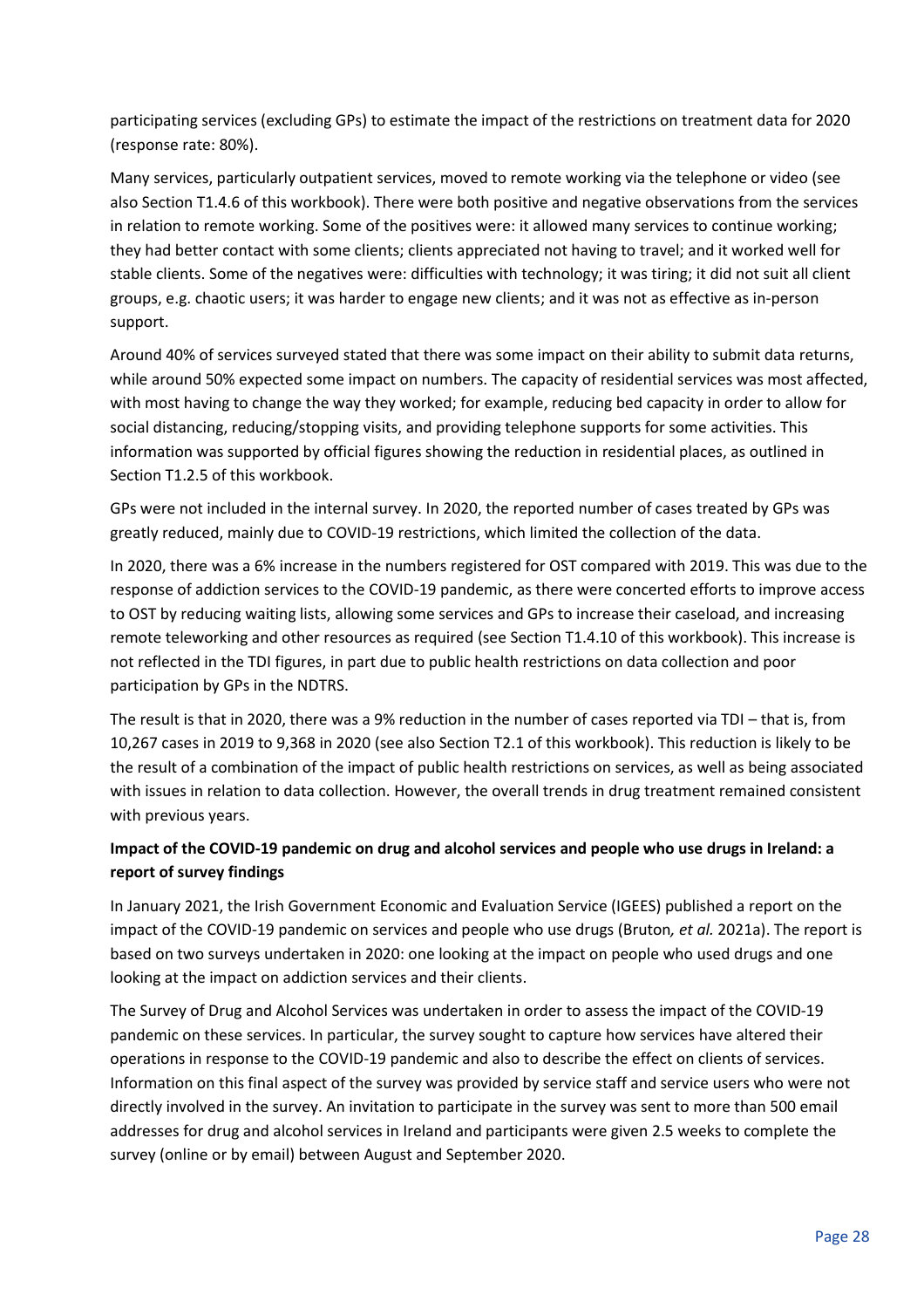A total of 157 completed responses were submitted. Community Drugs Projects (n=86), family support services (n=53), and counselling services (n=50) were well represented, particularly those based in Dublin. Some respondents can be included in more than one of these categories. There were also responses from Drug and Alcohol Task Forces, low-threshold services, peer support services, the HSE Addiction Service, residential services, and GPs.

## *Effects of COVID-19 on clients*

Regarding the direct effects of COVID-19, 28% respondents said that clients were highly impacted by having to self-isolate or cocoon; 7% said a diagnosis of COVID-19 had highly impacted clients; and 4 (3%) said that hospitalisation had had a high impact on clients. The majority of services (85%) had some experience of clients self-isolating in the first wave of the COVID-19 pandemic, while just under one-half were aware of clients who had been diagnosed with COVID-19.

According to respondents, the most challenging aspects of the COVID-19 pandemic for clients were adhering to the restrictions concerning meeting people, self-isolating, restrictions on travel, and physical distancing. The majority of services responding (96%) reported a negative impact on clients' mental health, followed by the impact on family relationships (83%). The number reporting a positive impact as a result of these factors was very small. Other negative effects reported by a majority of services were the physical health and financial situation of clients.

Most services (73%) reported that social isolation impacted on clients to some extent, while 74% services said that increased domestic violence impacted on clients. Most services were also aware of the impact of increased drug-related intimidation and violence and increased overdoses. Fewer services (37%) reported drug-related deaths among those using their services. Regarding the effect of the COVID-19 pandemic on particular population groups, 65% of services that responded said that health and well-being were highly impacted among those who were homeless, while 60% of services said women were highly impacted.

Increased alcohol consumption among clients was observed by 68% of services, while 42% of services reported increased drug use, with just 8% reporting a reduction in drug use to a high extent among clients. In relation to availability of drugs, 73% of respondents had heard reports that clients were having difficulty getting drugs and had made greater use of novel methods of acquisition such as online purchases, 'drug drops', and home deliveries.

## *Impact on services*

Most of the survey respondents (n=116, 74%) said that their services had been highly impacted by COVID-19, with 25% (n=40) reporting lower levels of impacts. Nearly one-half of the services responding (n=70, 46%) said the number of clients using their services had increased. Overall, harm reduction services had decreased for clients, with just 33% of services reporting increases. The majority of service types saw a reduction in face-to-face contact with clients. This was particularly true for Drug and Alcohol Task Forces, family support services, and peer support services. Most services were providing counselling and other supports by telephone or online. Residential treatment services were the type of service most likely to use video conferencing, which is an appropriate tool for group therapy sessions.

Drug and alcohol services adapted to a reduction in face-to-face contact, travel restrictions, and social distancing by prioritising the continuity of care for those who are opioid dependent; processing clients into treatment faster; stabilising drug use in isolation; and providing COVID-19 prevention information as part of outreach services. Clients were enabled to access their medications by new methods provided under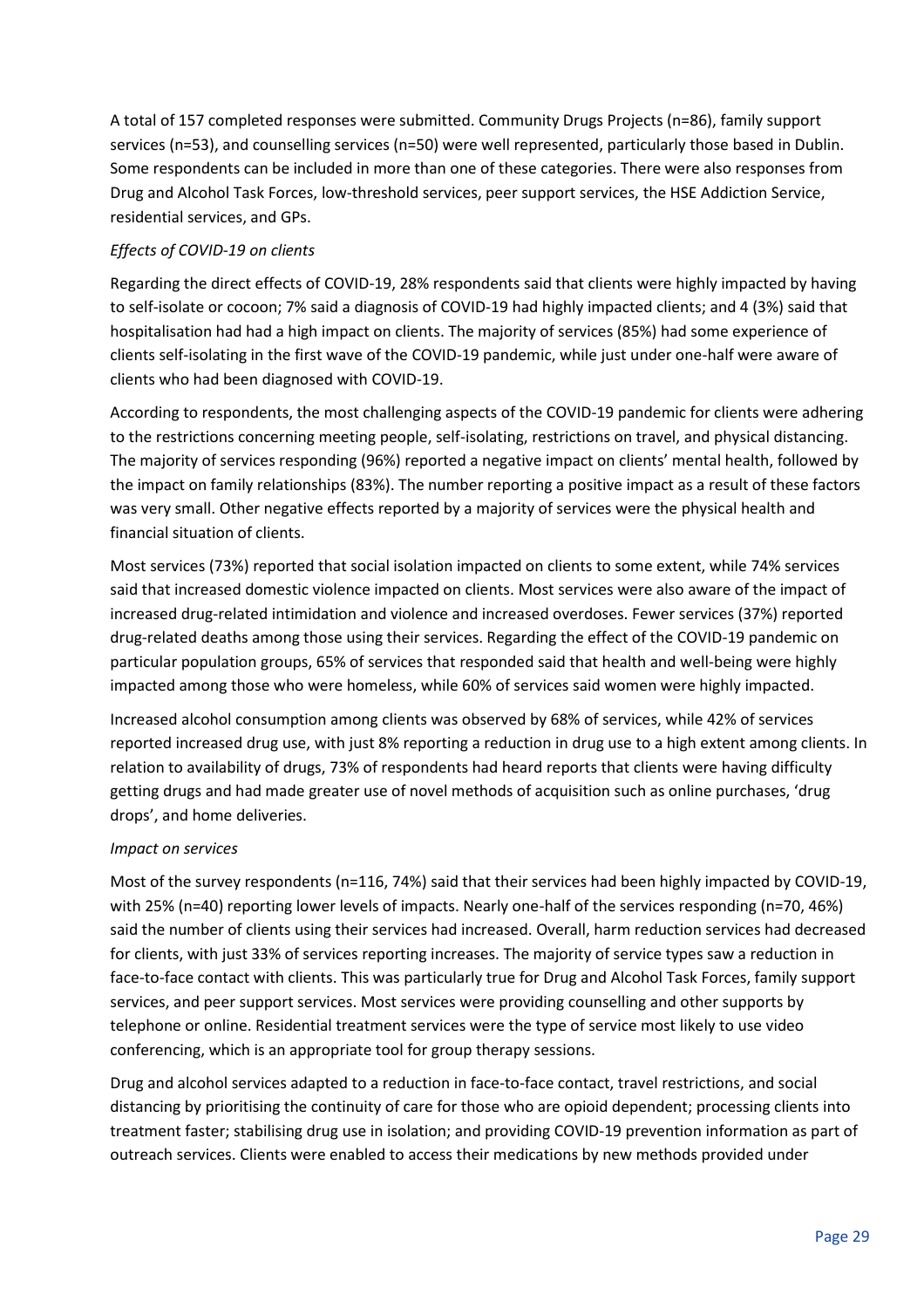temporary changes to regulations, and the vast majority of services have developed new ways of engaging with clients and providing for their needs.

The survey of services outlines the impacts of the COVID-19 pandemic on service capacity, staff, operations, and governance and reporting. Services described how they adapted to the challenges and communicated with their clients online or by telephone. There was detailed information on the typical responses of health services to the pandemic, including the use of personal protective equipment and social distancing. Survey findings have also provided an indication of the negative impacts that the pandemic has had on the health and well-being of clients and on their consumption behaviours.

The second part of the study looked at the impact on people who used drugs. Of note in this part of the study, 6.6% of people who used drugs reported an increase in their intention to seek professional support to reduce or abstain from illicit drugs since the introduction of COVID-19 restrictions, while 11.9% reported an increase in their use of online or remote professional support services to seek support for reducing drugrelated risk behaviours and/or drug use.

## **Response of tertiary addiction services to opioid dependence during the COVID-19 pandemic**

The HSE addiction services have published an article summarising its response to the COVID-19 pandemic (Hennigan*, et al.* 2021), recognising that people with problem opioid use could be at higher risk of COVID-19 complications due to pre-existing health problems (e.g. chronic obstructive pulmonary disease, asthma, cardiovascular disease, or blood-borne viruses). Additionally, they are more likely to experience homelessness or overcrowding (e.g. drug use often occurs in groups), both of which increase the risk of COVID-19 infection. Other specific challenges include the risk of infection with COVID-19 through sharing of drug paraphernalia such as joints or other inhalation devices. Another concern is that opioid users may be at increased risk of drug overdose, where respiratory depression could be exacerbated by COVID-19 infection compromising lung function. This is all in the context of wider COVID-19 restrictions: disruption or suspension of regular addiction services, staff shortages, and travel restrictions.

Various guidelines and strategies which were developed in response to the COVID-19 pandemic are summarised in the article.

## *OST guidance*

The document *Guidance on Contingency Planning for People who use Drugs and COVID-19* (Health Service Executive 2020c) was developed to address a number of concerns and challenges during the COVID-19 pandemic, including:

- Assessing those clients not on OST currently and who need to be commenced rapidly
- Providing naloxone for new and existing clients
- Managing clients who may be homeless or living in other temporary short-term accommodation, e.g. hostels and hotels, and who may not be able to self-isolate if required
- Assessing the risk to clients who may be stockpiling drugs, therefore increasing the risk of overdose
- Assessing the risk to clients who may be self-isolating and using illicit drugs alone, therefore increasing the risk of overdose
- Helping dual diagnosis clients (with coexisting addiction and mental health problems) who may find it difficult to comply with self-isolation/quarantine and other public health advice, and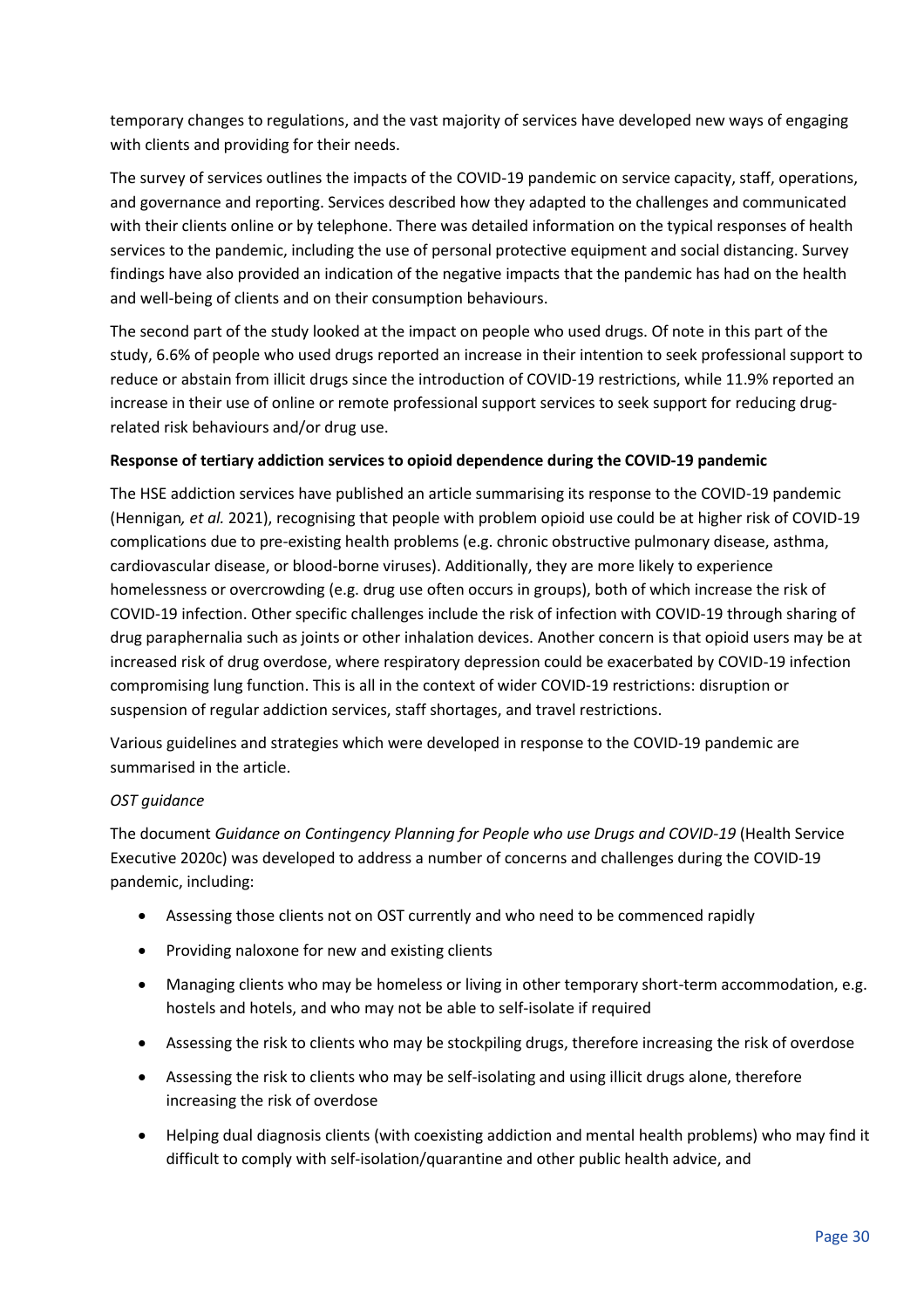• Helping clients who may not have sufficient access to clean injecting equipment due to limited access to needle exchange or due to isolation.

OST services were asked to urgently identify clients on their waiting lists in order to expedite their treatment. Services were also asked to ensure that they had contingency plans if they had to close suddenly, in order to ensure that their clients could be quickly transferred to another service without a break in treatment.

The guidelines outlined the pros and cons of either methadone or buprenorphine-based products for rapid induction to OST. The document also dealt with another area of concern in relation to polydrug use, specifically alcohol and benzodiazepines. It outlined evidence-based advice for short-term benzodiazepine maintenance and community-based alcohol detoxification. A guidance document for remote/teleworking was also provided (Smyth and Jones 2020).

Other actions that facilitated the reduction of waiting lists and rapid induction into treatment were the temporary amendment to drugs legislation [\(https://www.irishstatutebook.ie/eli/2020/si/98/made/en/print;](https://www.irishstatutebook.ie/eli/2020/si/98/made/en/print) see also Section T1.1.1 of the Legal framework workbook). This allowed the electronic transfer of prescriptions (including for OST) between the prescriber and the pharmacy without the need for a signed paper prescription to be handed over in person. The legislation also allowed for the emergency supply of 5 days' worth of controlled drugs (including OST).

In addition, agreement was negotiated with the appropriate authorities so that some GPs could take on additional clients above their agreed limit, as a temporary measure.

## *Other activities*

The article also highlighted how statutory and voluntary services cooperated to set up medicine delivery services, including OST medications, around Ireland during the period of COVID-19-related travel restrictions so as to ensure that all clients had access to their medications. Naloxone was provided to any GP who indicated that they were willing to prescribe it to their clients.

The article details where other guidance and advice was published, for example in relation to harm reduction (HSE drugs.ie 2020 ), clinical guidance for medicine management in isolation units (Harnedy 2020), and methadone takeaways (HSE National Drug Treatment Centre Pharmacy Department 2020).

## *Conclusion*

The authors state that many opioid users, identified as a population at risk during the COVID-19 pandemic, were successfully engaged in treatment for the first time as a result of the rapid response and sustained actions of addiction services and their staff. They note that these clients will continue to need additional support, which will require ongoing resources in a sector that was already under pressure. They hope that the responses that worked well will continue to be implemented, providing "a template for a new way of working", such as rapid OST induction and teleconsultations for users in more remote areas.

## **Caring for opioid drug users during the COVID-19 pandemic: the Irish experience**

Practitioners caring for people who use opioids (PWUO) during the COVID-19 pandemic have documented their experiences, publishing a commentary on the Irish experience of challenges faced by PWUO and the service providers working with this vulnerable population (Crowley and Cullen 2020). The authors also described and discussed the evidence guiding the measures implemented to reduce the risks associated with COVID-19 to Irish opioid agonist treatment (OAT) services.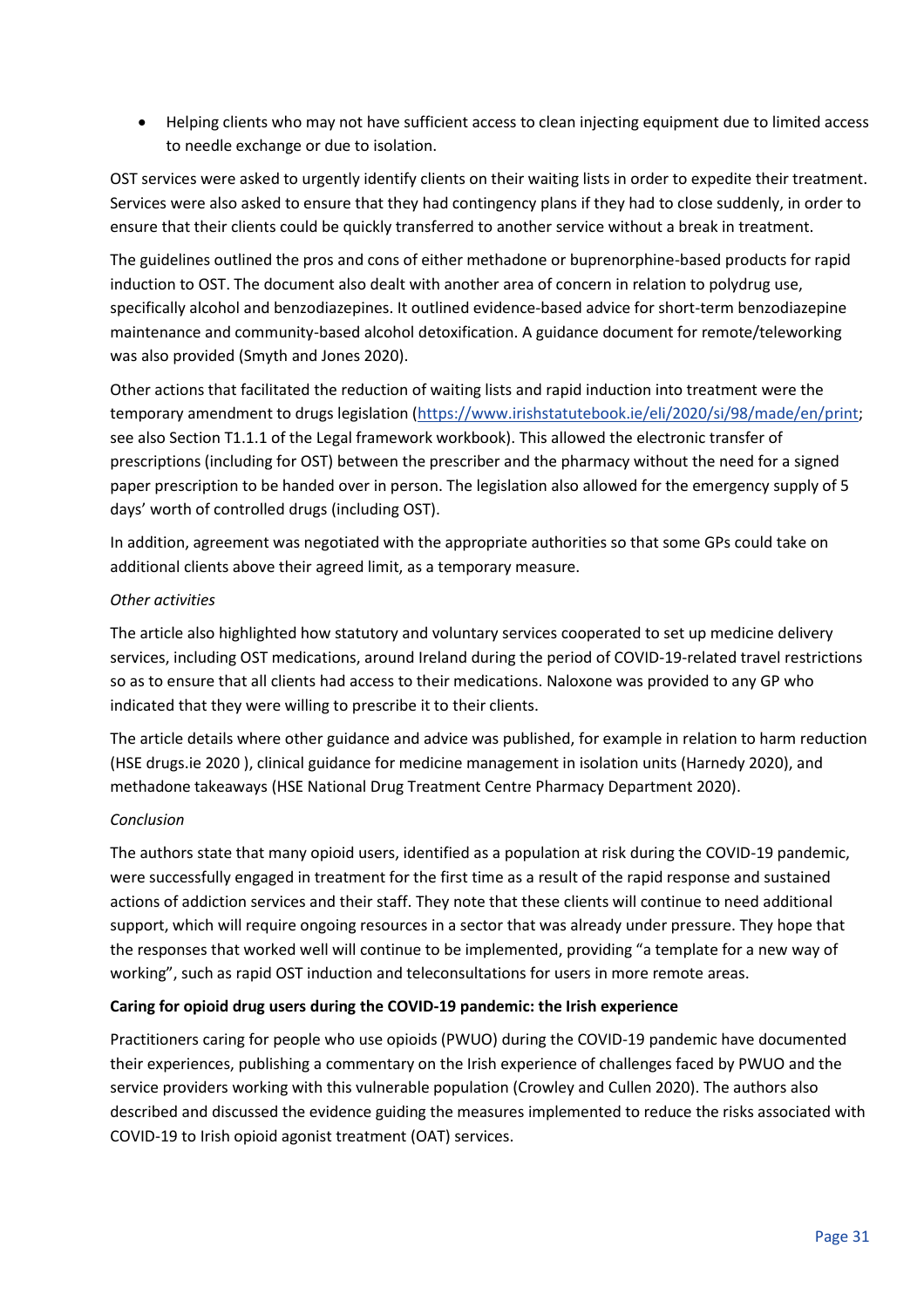Various national and international bodies have highlighted additional dangers faced by PWUO and produced guidelines for drug treatment and harm reduction practitioners. To this end, the HSE published guidelines for GPs and pharmacies providing OAT services to those at greatest risk during the COVID-19 pandemic.

Many Irish OAT services have adapted treatment delivery to reduce the emerging COVID-19-related risks. These changes included:

- Restructuring OAT assessment and induction procedures in order to allow easy access to treatment and to avoid waiting lists
- Fast-tracking patients requiring isolation to OAT
- Delivering OAT and other medications to patients' homes
- Reducing OAT supervision requirements
- Adapting virtual patient care and telemedicine
- Reducing/postponing non-essential services, including drug and blood-borne virus (BBV) screening and hepatitis C treatment
- Providing remote counselling support
- Providing virtual multidisciplinary team meetings
- Increasing access to overdose prevention training and naloxone
- Providing targeted interventions for homeless and more vulnerable patients, including increased access to more suitable accommodation and supports, and
- Reducing the prison population.

In common with all health services, reducing the need for face-to-face interactions was advised. By reducing this requirement, the potential risk of COVID-19 transmission is minimised, thus protecting staff and patients.

Reduced supervision could have led to an increase in street diversion and drug overdose; therefore, risk assessment and individualisation of care were critical. Providing information on OAT-related dangers and safe storage may help reduce these risks. Irish overdose prevention and naloxone programmes have also been expanded in order to lessen the risks. Overdose education and naloxone programmes have been shown to reduce fatal opioid-related overdoses. Overdose prevention programmes have conventionally recommended the use of cardiopulmonary resuscitation (CPR) and the administration of intranasal or intramuscular naloxone. Given the increased risks associated with COVID-19, training programmes were revised and delivered remotely, thus removing the endorsement of CPR and the use of intranasal naloxone.

Reducing OAT supervision requirements provided services with an opportunity to evaluate the practicality of drug screening and to adopt a more evidence-based approach in a post-COVID-19 future. Currently, there is little published evidence on the efficacy of routine drug screening. Indeed, screening schedules tend to be philosophical and historical within services.

Irish OAT services have adopted telemedicine to conduct risk triaging, assessment, reviews, counselling, and psychosocial support. Using telemedicine, OAT services were able to offer patients quicker access to OST, and they were also able to reduce waiting lists (see also comments on teleworking in Section T1.4.6 of this workbook). OST induction is acknowledged as a high-risk period for overdose, and caution was advised as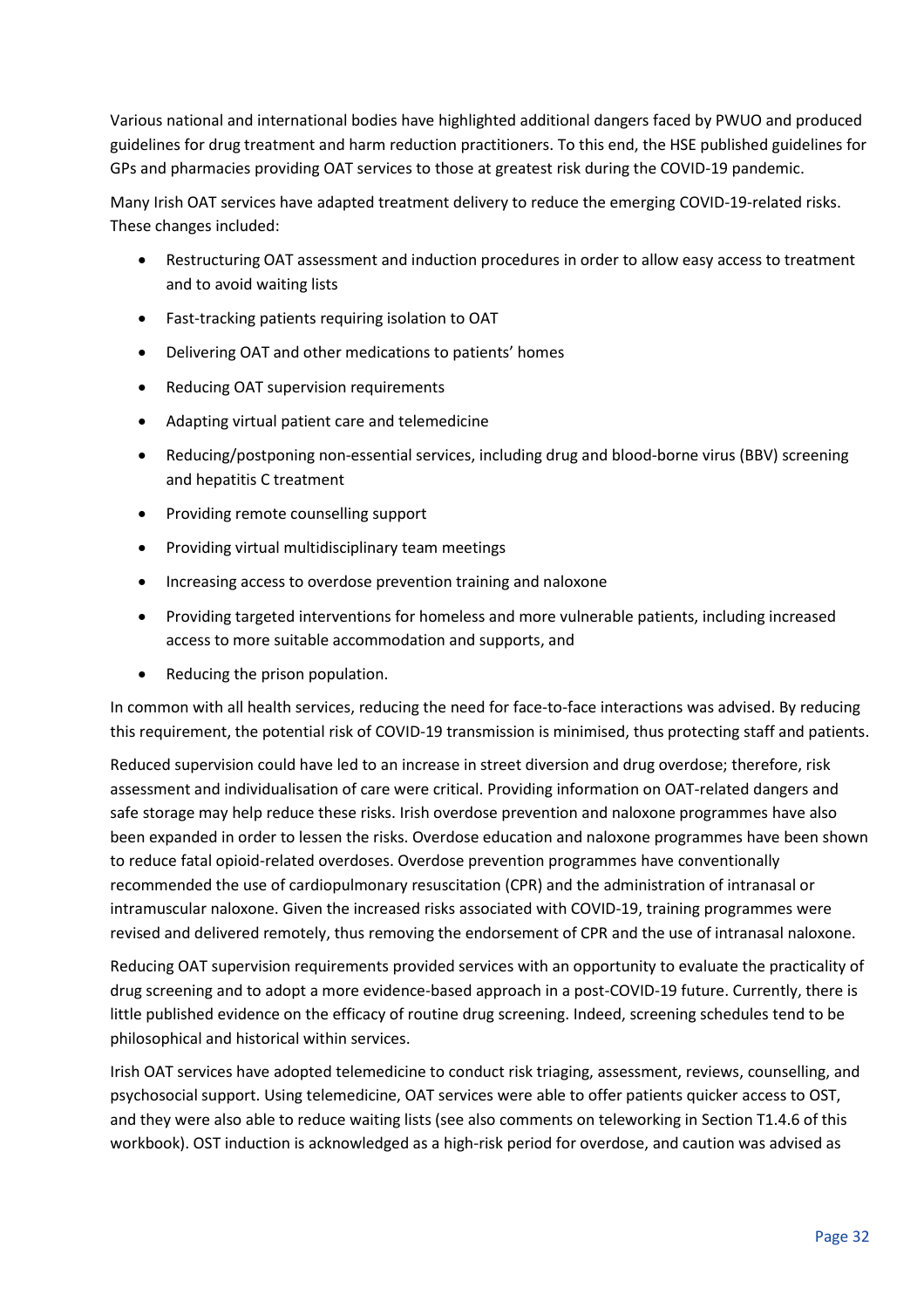with regard to establishing dependence and assessing tolerance, and also with regard to dosing over the first 4 days.

Given the risk profile of PWUO, many patients attending OAT services could be required or recommended to self-isolate. This presented difficulties for both service providers and patients. Irish OAT services established a home delivery network informed by local resources, geography, and need. Staff redeployed from statutory and non-statutory services and An Garda Síochána were engaged in providing risk assessments and supports, where necessary.

OAT services also suspended routine BBV screening, vaccinations, and new hepatitis C treatment. In the short term it was felt that these changes would have little impact, but there may be medium-term to longterm costs for patients. Central to the work of OAT services has been the identification and management of BBVs. Prior to the implementation of COVID-19 restrictions, OAT services had been engaged in increasing hepatitis C screening and treatment, with elimination of hepatitis C infection as their goal. Lack of testing and treatment, along with reduced supports and access to harm reduction services, may lead to increased rates of reinfection and may impact negatively on 'treatment as prevention' initiatives. The authors of the article state that Irish OAT services effectively used telemedicine for hepatitis C treatment, the provision of psychological support, and other supports.

The wider usage of telemedicine brought about a fundamental change in care delivery and work practices (see also comments on teleworking in Section T1.4.6 of this workbook). While patients were felt to have adapted well to this change, it highlighted the need to have up-to-date phone contact details. Provision of phones to those without them is also vital in order to capitalise on the benefits of these changes. Telephone consultations are adequate for most patients; however, video consultations may be more appropriate for patients with greater health and psychosocial needs.

From the onset of COVID-19 restrictions, some residential drug treatment and aftercare services closed. This created the opportunity to redeploy staff to provide remote counselling services and other supports. At first, patients struggled to adapt to the situation, but over time they increasingly reported satisfaction with this approach.

The authors note that while it is important to focus on emergency efforts to manage, treat, and develop a vaccine to control this pandemic, it is also important that new models of medical and social care delivery are fully evaluated. Models developed during this time of crisis may have real benefits for patients and healthcare systems in the future. It is also imperative to evaluate any potential negative impacts of these new models of care and to work to decrease them.

Adequate resources for such evaluations should be factored into health budgets, as many of these new measures could have significant health benefits and cost savings in a post-COVID-19 future.

In conclusion, PWUO have greater health and social risks that make them more vulnerable during the current COVID-19 pandemic. OAT services could and did adapt in order to reduce the risks faced by this marginalised population. Measures adopted have both immediate and future benefits for this group. Ongoing evaluation of such measures is critical, as it can inform how health and social care are delivered across health services. Many of these measures will also impact health and social care outcomes and potential cost savings in a post-COVID-19 future.

The report authors hope that these positive changes and learnings can address some of the social and health inequalities experienced by so many.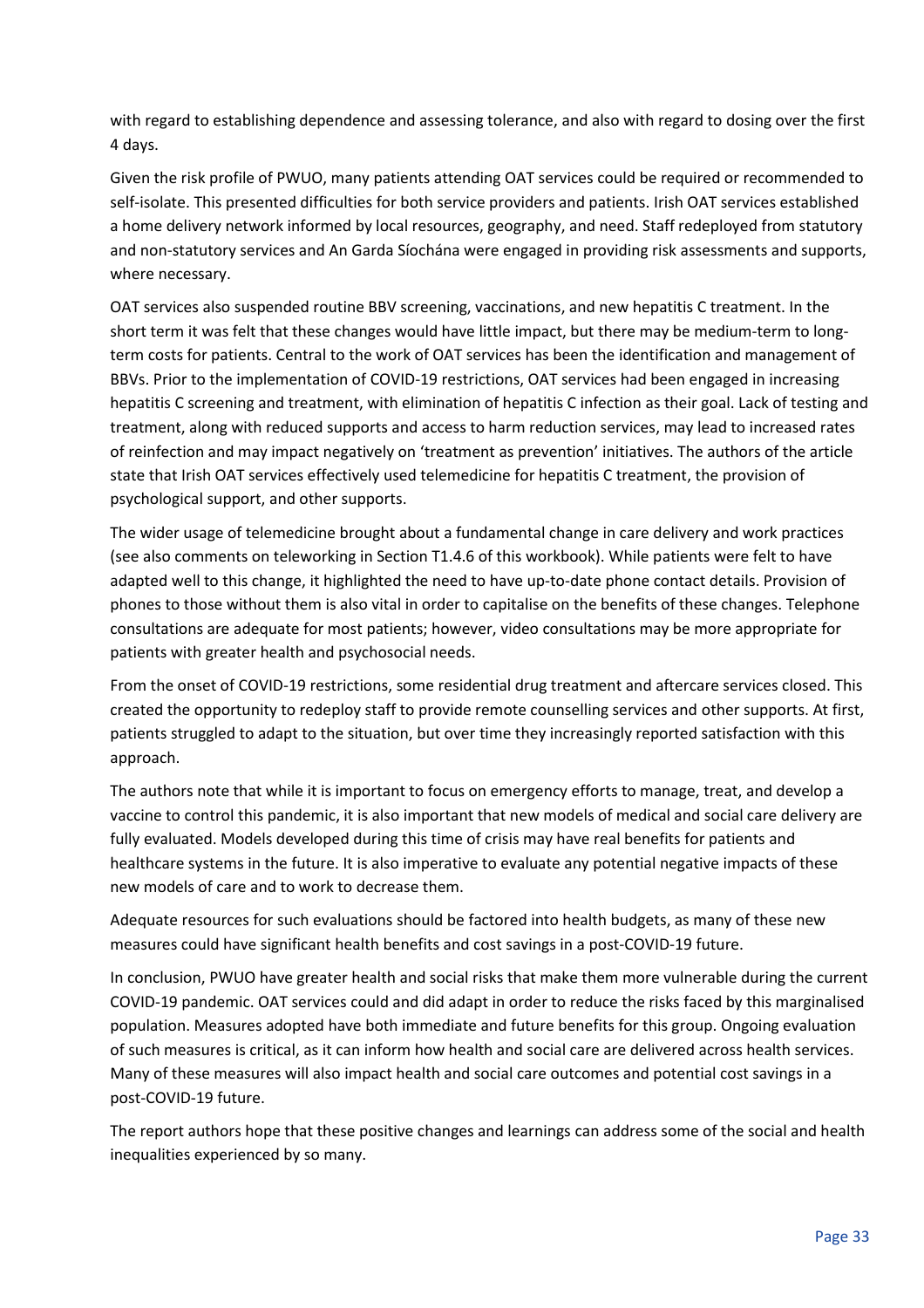## <span id="page-34-0"></span>**T4. Additional information**

## <span id="page-34-1"></span>**T4.1 Additional Sources of Information**

#### **Focused policy assessment of the national drugs strategy**

A focused policy assessment (FPA) of the national drugs strategy (Department of Health 2017) was prepared by IGEES staff based jointly in the Department of Health and the Department of Public Expenditure and Reform (Bruton*, et al.* 2021b). The purpose of the FPA by the IGEES was to set out the rationale for a particular policy intervention; the public resources provided to support its delivery; the related outputs and services that are provided; and the achievements of the intervention relative to its stated goals for the time frame 2014 to 2020. The document had two objectives: to examine drug-related public expenditure, and to assess the performance of the strategy under its five strategic goals, depending on the availability of data (see also Section T1.4.7 of this workbook and Section T1.2.3 of the Drug policy workbook).

Treatment data were used as part of the analysis for the second objective to assess the performance of the current national drugs strategy, the results of which are summarised below.

## **Goal 2: Minimise the harms caused by the use and misuse of substances and promote rehabilitation and recovery**

Since December 2018, more than 90% of problematic substance users aged 18 years and over have accessed treatment in NDTRS services within 1 month of their assessment, and within 1 week of their assessment for those aged under 18 years. This measure does not include the number of people waiting for assessment.

'Successful exits' from treatment averaged 47% from 2014 to 2019, although there was variation across different substance and treatment types.

The median number of years between starting to use drugs and entering treatment (lag) for those cases recording a successful exit dropped from 20 to 17 years in 2018, and remained at 17 years in 2019. This lag to treatment time may vary significantly by treatment type.

There is a gap in knowledge about problematic substance users who are not in contact with addiction services. The authors argue that "understanding the unmet need for services is important in interpreting much of the results under Goal 2 and as such the conclusions that can be drawn are constrained by this" (Bruton*, et al.* 2021b) (p. 69).

#### **Goal 4: Support participation of individuals, families, and communities**

Due to poor availability of data, the only measure reported under Goal 4 was the uptake of treatment by members of the Traveller, LGBTQI, and homeless communities. According to NDTRS data, members of the Traveller community increasingly do not take up treatment after being assessed (increasing from 6% in 2014 to 10% in 2019); a similar trend was found among people who are homeless. Uptake of treatment for cases of individuals who are homosexual and bisexual has remained stable over the reporting period.

#### **Goal 5: Develop sound and comprehensive evidence-informed policies and actions**

The only data to be analysed under Goal 5 came from the NDTRS. Between 2014 and 2019, there was a small increase in the number of services providing treatment; however, the number of services that submit data to the NDTRS has been consistent over the reporting period, at approximately 600.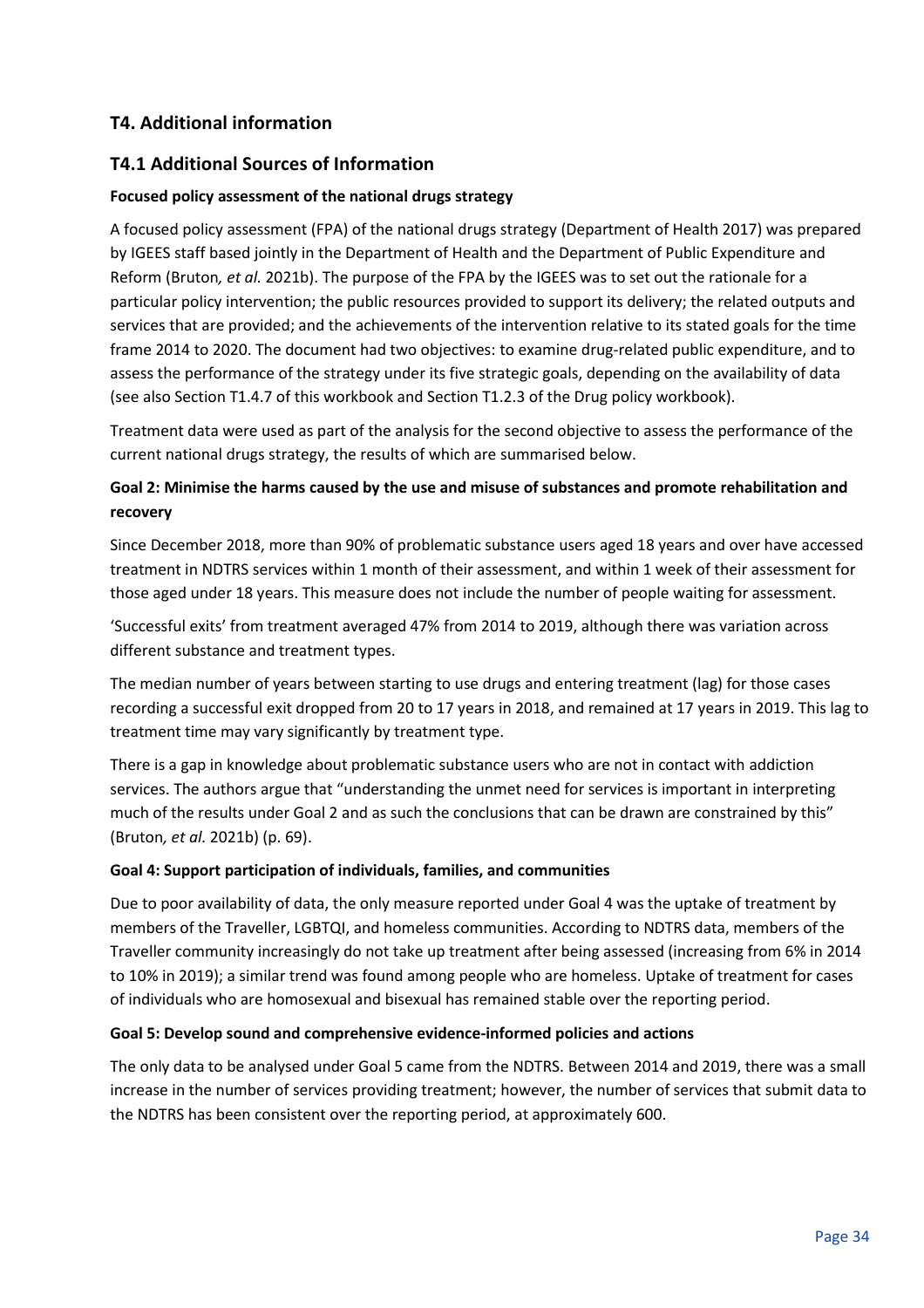## <span id="page-35-0"></span>**T4.2 Further Aspects of Drug Treatment**

No new information.

## <span id="page-35-1"></span>**T4.3 Psychiatric comorbidity**

## **National Clinical Programme for Dual Diagnosis**

The most recent specialist mental health report, *Delivering specialist mental health services 2019* (HSE Mental Health Division 2020) (published in 2020), describes the National Clinical Programme for Dual Diagnosis, which is a joint initiative between the HSE and the College of Psychiatrists of Ireland.

The programme aims to develop a model of care that will ensure that all individuals with a dual diagnosis will have timely access to mental health services. The Dual Diagnosis Clinical Programme National Working Group (NWG) is a multidisciplinary group, including service users, which was established in October 2017. The aims of the programme are to develop "a standardised evidence-based approach to the identification, assessment and treatment of people with both moderate to severe mental illness and substance use disorder" (p. 34). The programme updates for this report are as follows:

- Despite a recruitment campaign, the post of Clinical Lead for the programme remained unfilled (at the time of publication of the document).
- A draft Model of Care was developed.
- Links were established with the National Clinical Lead for the Drugs Strategy and Social Inclusion in order to ensure that a comprehensive approach is taken to the care of those with dual diagnosis.

## **Improvement in psychological well-being among adolescents with a substance use disorder attending an outpatient treatment programme**

An Irish study sought to understand the impact of outpatient treatment on the psychological well-being of adolescent drug users (Gamage*, et al.* 2021). The study had been conducted as part of a wider research project (Smyth B P 2015) with data collected between April 2008 and January 2011 from participants attending an adolescent drug treatment service in Dublin. The participants were interviewed using the Beck Youth Inventories both pre-treatment and then again 3 months later. Of the 108 initial participants, 87 were followed up, with 36 eventually completing the follow-up assessment, and were included in this study. The majority of the participants were male (89%), were living with parents or family (92%), and were students (69%). Almost three-quarters (72%) reported cannabis use with 42% reporting polydrug use.

Analysis showed that on follow-up, participants had significant improvements in psychological well-being in relation to the depression, anger, and disruptive behaviour domains of the questionnaire. There were also significant improvements in the pathological categories of the domains of depression, anxiety, anger, and self-concept. Analysis showed a positive correlation between decreased cannabis use and a reduction in depression scores.

The authors conclude that drug treatment can help improve psychological and behaviour issues.

## <span id="page-35-2"></span>**T5. Sources, methodology and references**

## <span id="page-35-3"></span>**T5.1 Sources**

Data on drug treatment in Ireland are collected through two national data collection tools: the CTL and the NDTRS.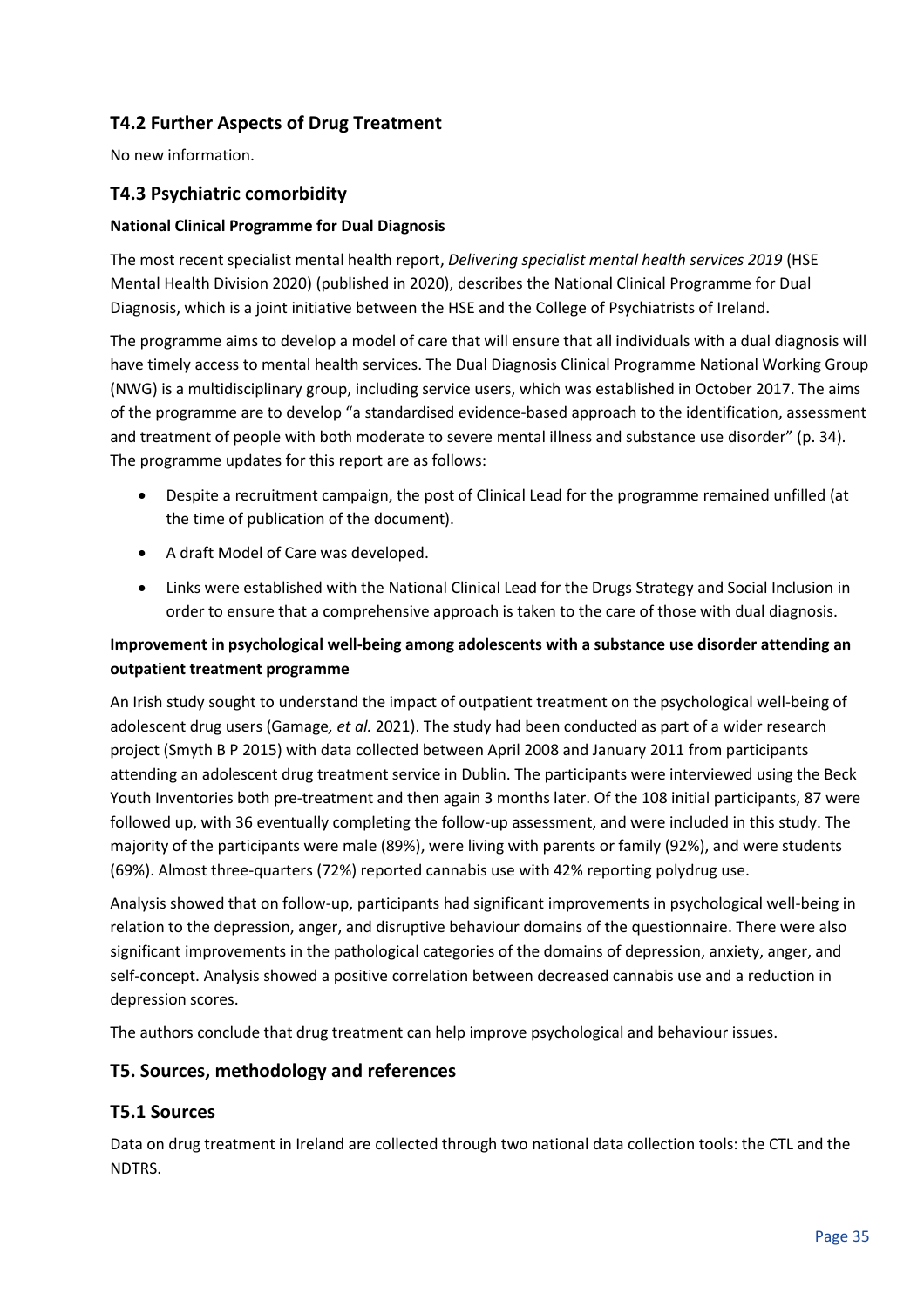The CTL is an administrative database used to regulate the dispensing of methadone. Established under S.I. No. 225/1998, it is a complete register of all patients in Ireland receiving methadone as a treatment for problems with opioid use. When a person is considered suitable for methadone detoxification, stabilisation, or maintenance, the prescribing doctor notifies the CTL by completing an entry form, a unique number is allocated to the client, and a treatment card is issued for clients when the methadone is dispensed in community pharmacies.

The NDTRS is a national epidemiological database which provides data on treated drug and alcohol misuse in Ireland. The NDTRS collects data from both public and private outpatient services, inpatient specialised residential centres, and low-threshold services. For the purposes of the NDTRS, treatment is broadly defined as any activity which aims to ameliorate the psychological, medical or social state of individuals who seek help for their substance misuse problems. The NDTRS is a case-based, anonymised database. It is coordinated by staff at the Health Research Board on behalf of the Department of Health.

## <span id="page-36-0"></span>**T5.2 Methodology**

## <span id="page-36-1"></span>**T5.3 References**

- Brennan, R. and Van Hout, M. C. (2020). "Bursting the Lyrica bubble": experiences of pregabalin use in individuals accessing opioid agonist treatment in Dublin, Ireland. Heroin Addiction and Related Clinical Problems, **Early online**. Available at<https://www.drugsandalcohol.ie/31533/>
- Bruton, L., Featherstone, T., Gibney, S. and Department of Health (2021a). Impact of COVID-19 on drug and alcohol services and people who use drugs in Ireland: a report of survey findings. Government of Ireland, Dublin. Available at<https://www.drugsandalcohol.ie/34128/>
- Bruton, L., Gibney, S., Hynes, T., Collins, D. and Moran, P. (2021b). Spending review 2021. Focused policy assessment of Reducing Harm, Supporting Recovery: an analysis of expenditure and performance in the area of drug and alcohol misuse. Government of Ireland, Dublin. Available at <https://www.drugsandalcohol.ie/34729/>
- Comiskey, C., Galligan, K., Flanagan, J., Deegan, J., Farnann, J. and Hall, A. (2019). Clients' views on the importance of a nurse-led approach and nurse prescribing in the development of the healthy addiction treatment recovery model. Journal of Addictions Nursing, **30**, (3), 169-176. Available at <https://www.drugsandalcohol.ie/31044/>
- Comiskey, C., Galligan, K., Flanagan, J., Deegan, J., Farnann, J. and Hall, A. (2021). The healthy addiction treatment recovery model: developing a client-driven, nurse-led addiction nursing model. Journal of Addictions Nursing, **32**, (1), E11-E20. Available at<https://www.drugsandalcohol.ie/33854/>
- Cronin, B., Ryan, G. and Lyons, S. (2014). Pharmacist-patient structured methadone detoxification in Mountjoy Prison. Drugnet Ireland, (51). Available at<http://www.drugsandalcohol.ie/22927/>
- Crowley, D. and Cullen, W. (2020). Caring for opioid drug users during the COVID-19 pandemic a commentary on the Irish experience. Heroin Addiction and Related Clinical Problems, **Early online**. Available a[t https://www.drugsandalcohol.ie/32214/](https://www.drugsandalcohol.ie/32214/)
- Daly, A. and Craig, S. (2021). Annual report on the activities of Irish psychiatric units and hospitals 2020. Health Research Board, Dublin. Available at<https://www.drugsandalcohol.ie/34575/>
- Department of Health (2017). Reducing harm, supporting recovery. A health-led response to drug and alcohol use in Ireland 2017 - 2025. Department of Health, Dublin. Available at <http://www.drugsandalcohol.ie/27603/>
- Doyle, J. and Ivanovic, J. (2010). National drugs rehabilitation framework document. Health Service Executive, Dublin. Available at [www.drugsandalcohol.ie/13502/](http://www.drugsandalcohol.ie/13502/)
- Durand, L., Boland, F., O'Driscoll, D., Bennett, K., Barry, J., Keenan, E. *, et al.* (2020). Factors associated with early and later dropout from methadone maintenance treatment in specialist addiction clinics: a six-year cohort study using proportional hazards frailty models for recurrent treatment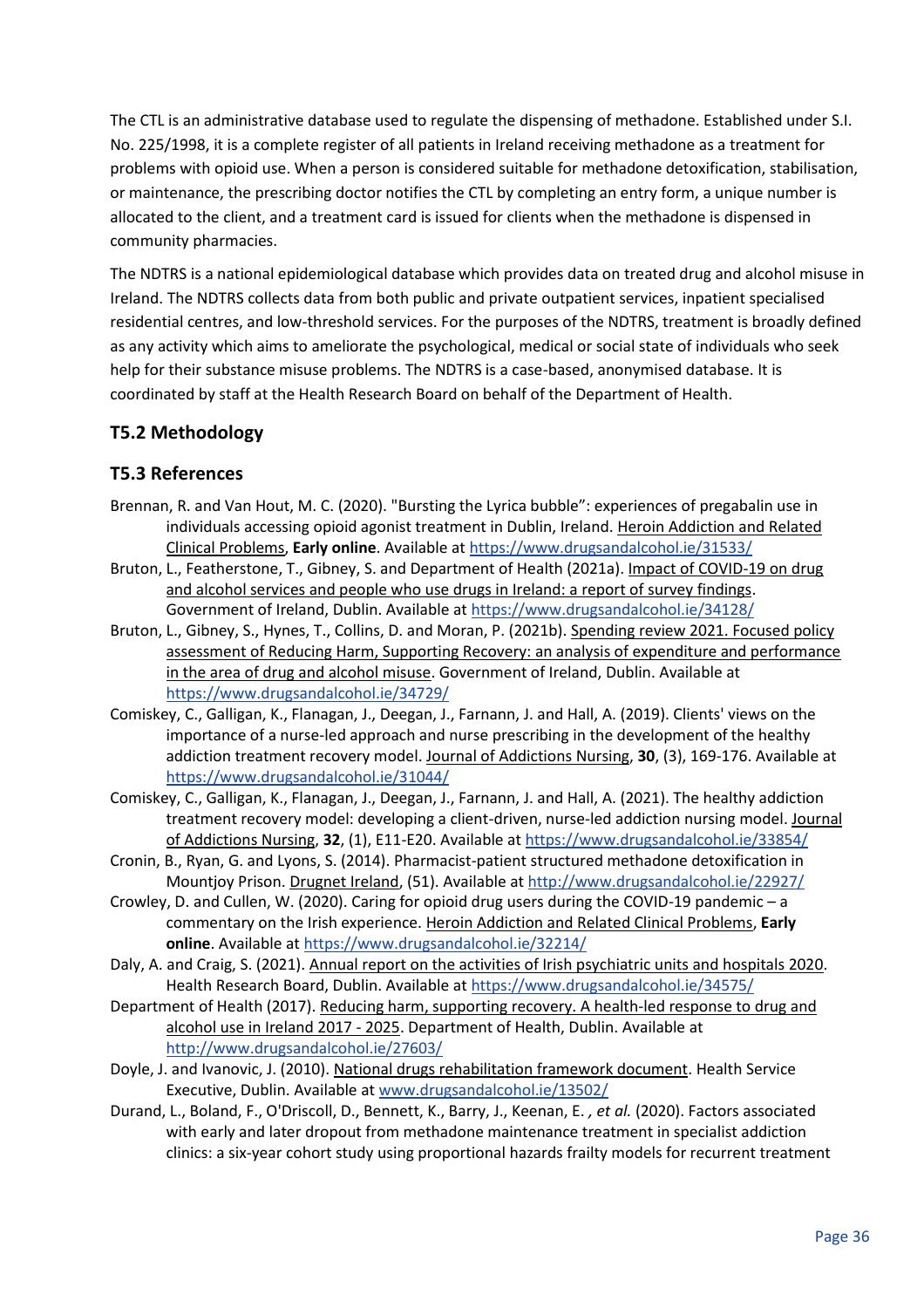episodes. Drug and Alcohol Dependence, **219**, 108466. Available at <https://www.drugsandalcohol.ie/33611/>

- Expert Group on the Regulatory Framework (2011). Recommendations of the Expert Group on the Regulatory Framework for products containing buprenorphine / naloxone and buprenorphineonly for the treatment of opioid dependence. Department of Health, Dublin. Available at <http://www.drugsandalcohol.ie/19977/>
- Fitzgerald, N. (2011). Evaluation of suboxone feasibility study in Ireland. Department of Health, Dublin. Available a[t http://www.drugsandalcohol.ie/19976/](http://www.drugsandalcohol.ie/19976/)
- Gamage, N., Darker, C. D. and Smyth, B. P. (2021). Improvement in psychological wellbeing among adolescents with a substance use disorder attending an outpatient treatment programme. Irish Journal of Psychological Medicine, **Early online**. Available at <https://www.drugsandalcohol.ie/34026/>
- Gould, T. (2020, 23 July) Dail Eireann debate. Question 340 addiction treatment services. . Available at <https://www.drugsandalcohol.ie/34306/>
- Harnedy, N. (2020). COVID 19 interim clinical guidance for medicines management for isolation units for people who use drugs. Health Service Executive, Dublin. Available at <https://www.drugsandalcohol.ie/32038/>
- Health Service Executive (2016). Clinical guidelines for opioid substitution treatment. Health Service Executive, Dublin. Available at<http://www.drugsandalcohol.ie/26573/>
- Health Service Executive (2020a). Clinical guidelines for opioid substitute treatment. Guidance document for OST in the hospital setting. Health Service Executive, Dublin. Available at <https://www.drugsandalcohol.ie/31766/>
- Health Service Executive (2020b). Appropriate prescribing of Pregabalin. Health Service Executive, Dublin. Available a[t https://www.drugsandalcohol.ie/31628/](https://www.drugsandalcohol.ie/31628/)
- Health Service Executive (2020c). Guidance on contingency planning for people who use drugs and COVID-19. Health Service Executive, Dublin. Available at<https://www.drugsandalcohol.ie/31804/>
- Hennigan, K., Corrigan, E., Killeen, N., Keenan, E. and Scully, M. (2021). Response of tertiary addictions services to opioid dependence during the COVID-19 pandemic. Irish Journal of Psychological Medicine, **Early online**, 1-14. Available a[t https://www.drugsandalcohol.ie/34899/](https://www.drugsandalcohol.ie/34899/)
- HSE drugs.ie (2020). Coronavirus and drug recovery. drugs.ie. Available at <https://www.drugsandalcohol.ie/31795/>
- HSE Mental Health Division (2020). Delivering specialist mental health services 2019. HSE, Dublin. Available a[t https://www.drugsandalcohol.ie/32368/](https://www.drugsandalcohol.ie/32368/)
- HSE National Drug Treatment Centre Pharmacy Department (2020). Methadone take home information. Health Service Executive, Dublin. Available a[t https://www.drugsandalcohol.ie/32046/](https://www.drugsandalcohol.ie/32046/)
- Kelleher, C., Carew, A. M. and Lyons, S. (2021). National Drug Treatment Reporting System 2014 2020 drug treatment data. Health Research Board, Dublin. Available at <https://www.drugsandalcohol.ie/34162/>
- Lynn, E. (2019). Has an increase in the dispensing of pregabalin influenced poisoning deaths in Ireland? Drugnet Ireland, **Issue 71, Autumn 2019**, 15-17. Available at <https://www.drugsandalcohol.ie/31455/>
- Lynn, E., Cousins, G., Lyons, S. and Bennett, K. (2020). A repeated cross-sectional study of factors associated with pregabalin-positive poisoning deaths in Ireland. Drug and Alcohol Dependence, **206**, (107741). Available at<https://www.drugsandalcohol.ie/31323/>
- Matthews, E., Van Hout, M. C., Scheibein, F. and Cowman, M. (2021). A qualitative study of physical activity and dietary practices of people accessing Opioid Agonist Treatment in Ireland. Heroin Addiction and Related Clinical Problems, **Early online**. Available at <https://www.drugsandalcohol.ie/33648/>
- Mayock, P. and Butler, S. (2021). "I'm always hiding and ducking and diving": the stigma of growing older on methadone. Drugs: Education Prevention and Policy, **Early online**. Available at <https://www.drugsandalcohol.ie/33894/>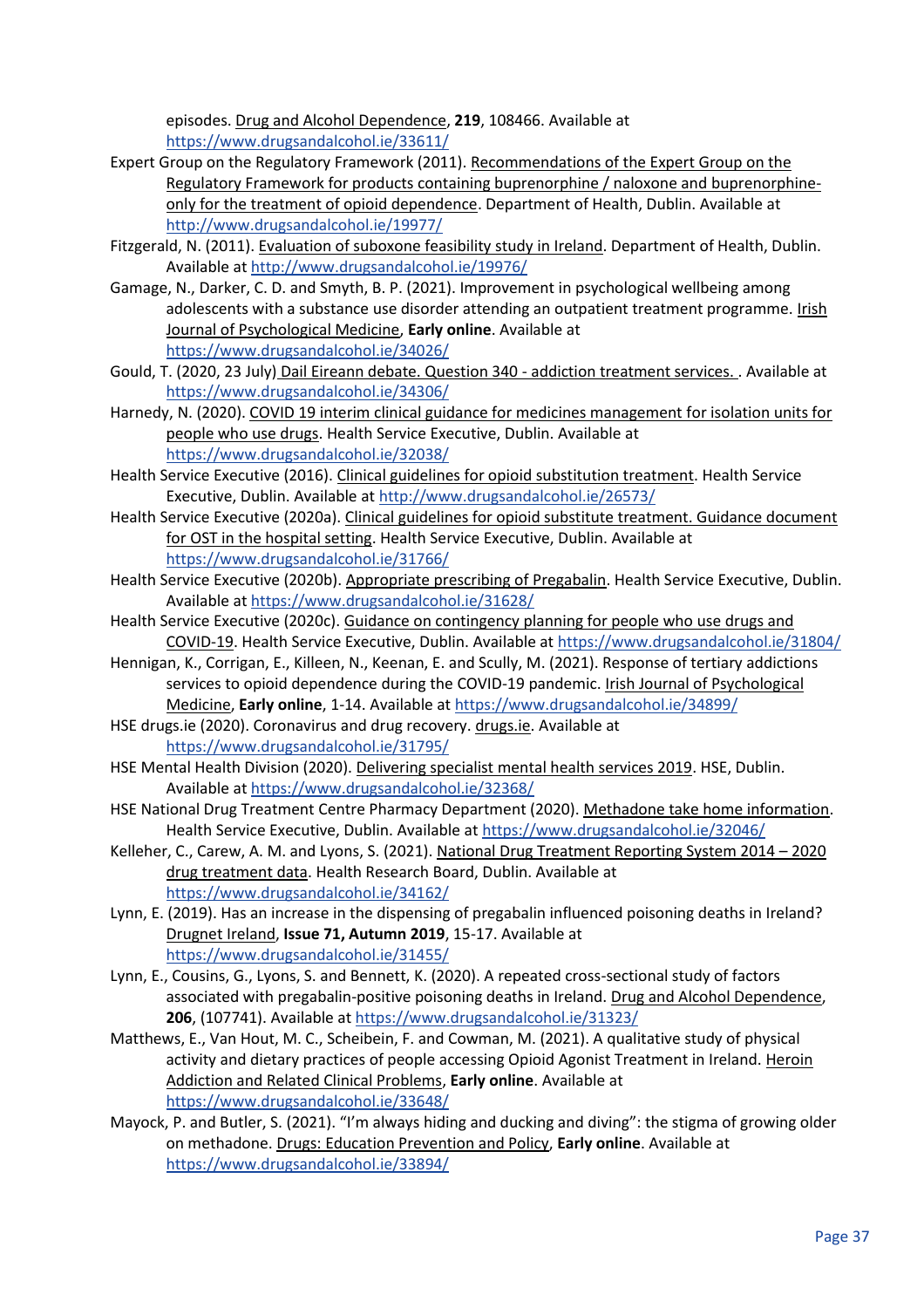- Medical Council (2021). Telemedicine phone and video consultations guide for patients and for doctors. Medical Council, Dublin. Available at<https://www.drugsandalcohol.ie/34101/>
- Methadone Treatment Services Review Group (1998). Report of the methadone treatment services review group. Department of Health and Children, Dublin. Available at <http://www.drugsandalcohol.ie/5092/>
- Smyth B P (2015). Treatment outcome for adolescents abusing alcohol and cannabis: how many 'reliably improve'? . Irish Medical Journal, (108), 137:139. Available at <http://www.drugsandalcohol.ie/23955/>
- Smyth, B. P. and McCarney, G. (2020). Treatment of adolescent heroin dependence: the end of an era. Irish Medical Journal, **113**, (1), 2. Available at<https://www.drugsandalcohol.ie/31553/>
- Smyth, B. P. and Jones, M. (2020). Ways of working: guidance for addiction services on remote consultations. Health Service Executive, Dublin. Available at <https://www.drugsandalcohol.ie/32044/>
- The Rotunda Hospital (2020). Rotunda Hospital annual report 2019. The Rotunda Hospital, Dublin. Available a[t https://www.drugsandalcohol.ie/34266/](https://www.drugsandalcohol.ie/34266/)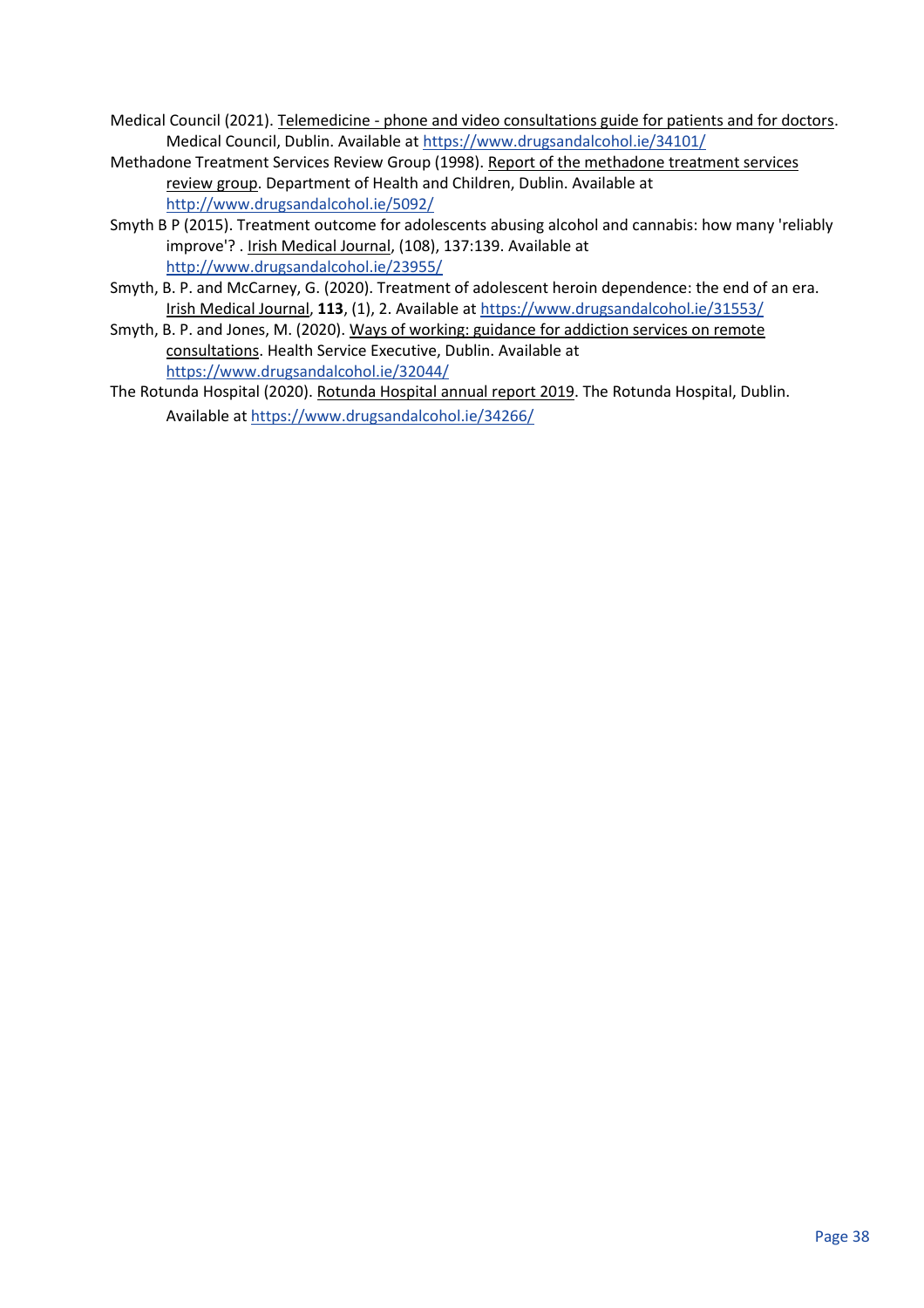## **European Monitoring Centre for Drugs and Drug Addiction**

The European Monitoring Centre for Drugs and Drug Addiction (EMCDDA) is a decentralised European Union (EU) agency based in Lisbon. The EMCDDA provides the EU and its member states with information on the nature, extent, and consequences of, and responses to, illicit drug use. It supplies the evidence base to support policy formation on drugs and addiction in both the EU and member states.

There are 30 national focal points that act as monitoring centres for the EMCDDA. These focal points gather and analyse country data according to common data collection standards and tools and supply these data to the EMCDDA. The results of this national monitoring process are supplied to the EMCDDA for analysis, from which it produces the annual *European Drug Report* and other outputs.

The Irish Focal Point to the EMCDDA is based in the Health Research Board (HRB). The focal point writes and submits a series of textual reports, data on the five epidemiological indicators, and supply indicators in the form of standard tables and structured questionnaires on response-related issues, such as prevention and social reintegration. The focal point is also responsible for implementing Council Decision 2005/387/JHA on the information exchange, risk assessment, and control of new psychoactive substances.

## <span id="page-39-0"></span>**Acknowledgements**

Completion of the national focal point's reports to the EMCDDA depends on the support and cooperation of a number of Government Departments and statutory bodies. Among those to whom we would like to express our thanks are the staff of the following:

Central Statistics Office Central Treatment List The Coroner Service Customs Drugs Law Enforcement, Revenue Department of Children and Youth Affairs Department of Education and Skills Drugs and Organised Crime Unit, An Garda Síochána Drugs Policy Division, Department of Justice and Equality Drugs Policy and Social Inclusion Unit Department of Health Forensic Science Ireland Health Protection Surveillance Centre, Health Service Executive Hospital In-Patient Enquiry Scheme, Health Service Executive Irish Prison Service National Advisory Committee on Drugs and Alcohol, Department of Health National Social Inclusion Office, Primary Care Division, Health Service Executive We also wish to acknowledge the assistance of the coordinators and staff of local and regional Drug and

Alcohol Task Forces, and of voluntary, community-based, and other non-governmental organisations.